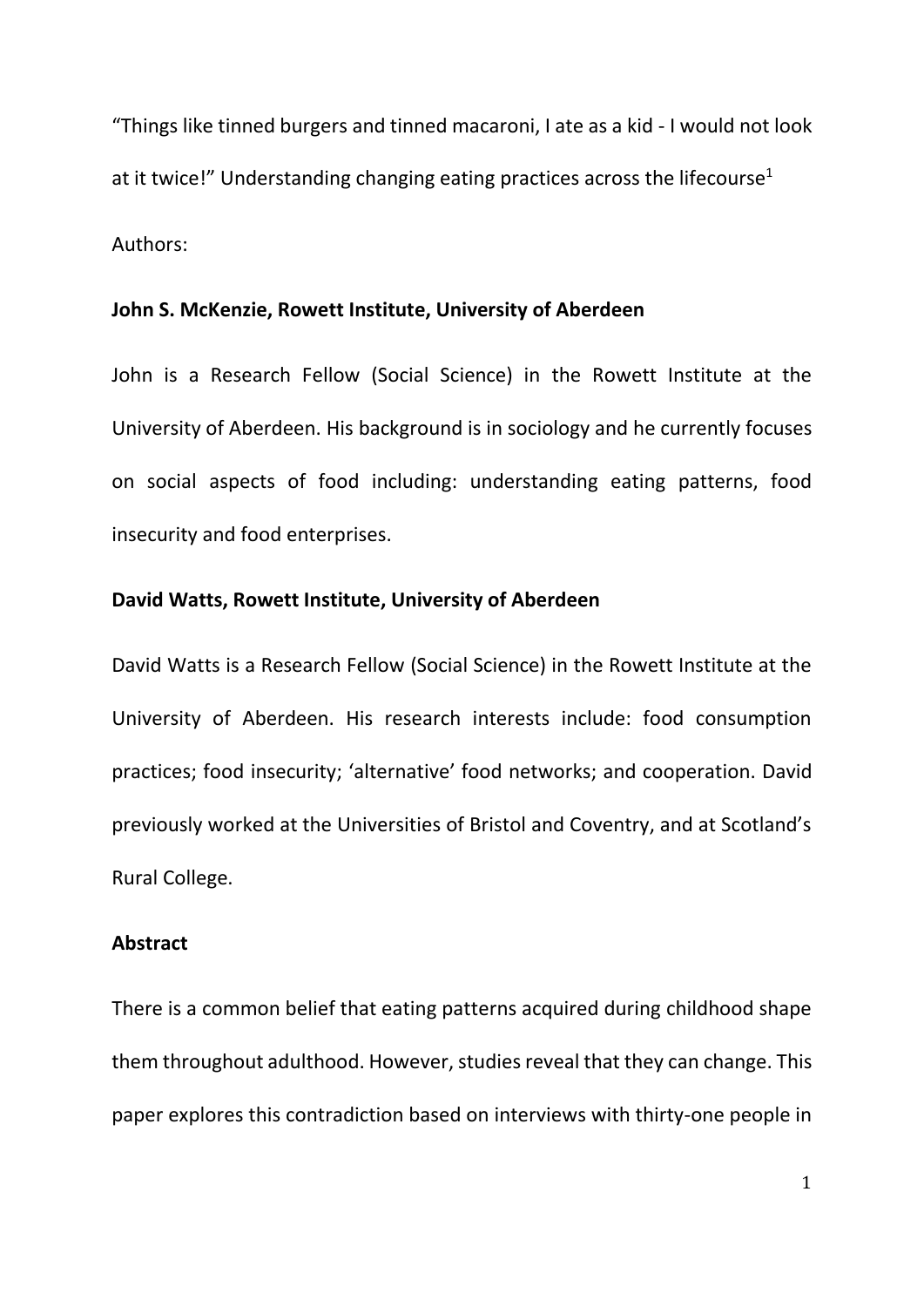Scotland. Viewing eating as a social practice, we adopt the lifecourse approach to demonstrate that there is evidence of both continuity and change in eating patterns over time. Leder's (1990) concept of dys-appearance reveals why eating patterns are more likely to be revised and when these changes may be reflexively informed by dietary guidelines. This paper reveals that eating patterns acquired in childhood can shape them throughout the lifecourse, and, be resistant to attempts by others to change them. However, eating patterns may be more likely to change if the impetus for change originates within the individual and revisions are more likely to be informed by dietary guidelines when individuals view their eating patterns as problematic. Thus, this paper not only provides insight into the contradiction highlighted above, but also, demonstrates the utility of viewing eating patterns as social practice whilst illustrating the importance of individual agency in the reproduction of eating patterns, contributes to the sociology of the lifecourse and extends the application of dys-appearance.

**Keywords:** change; dys-appearance; eating patterns as social; lifecourse; transitions; turning points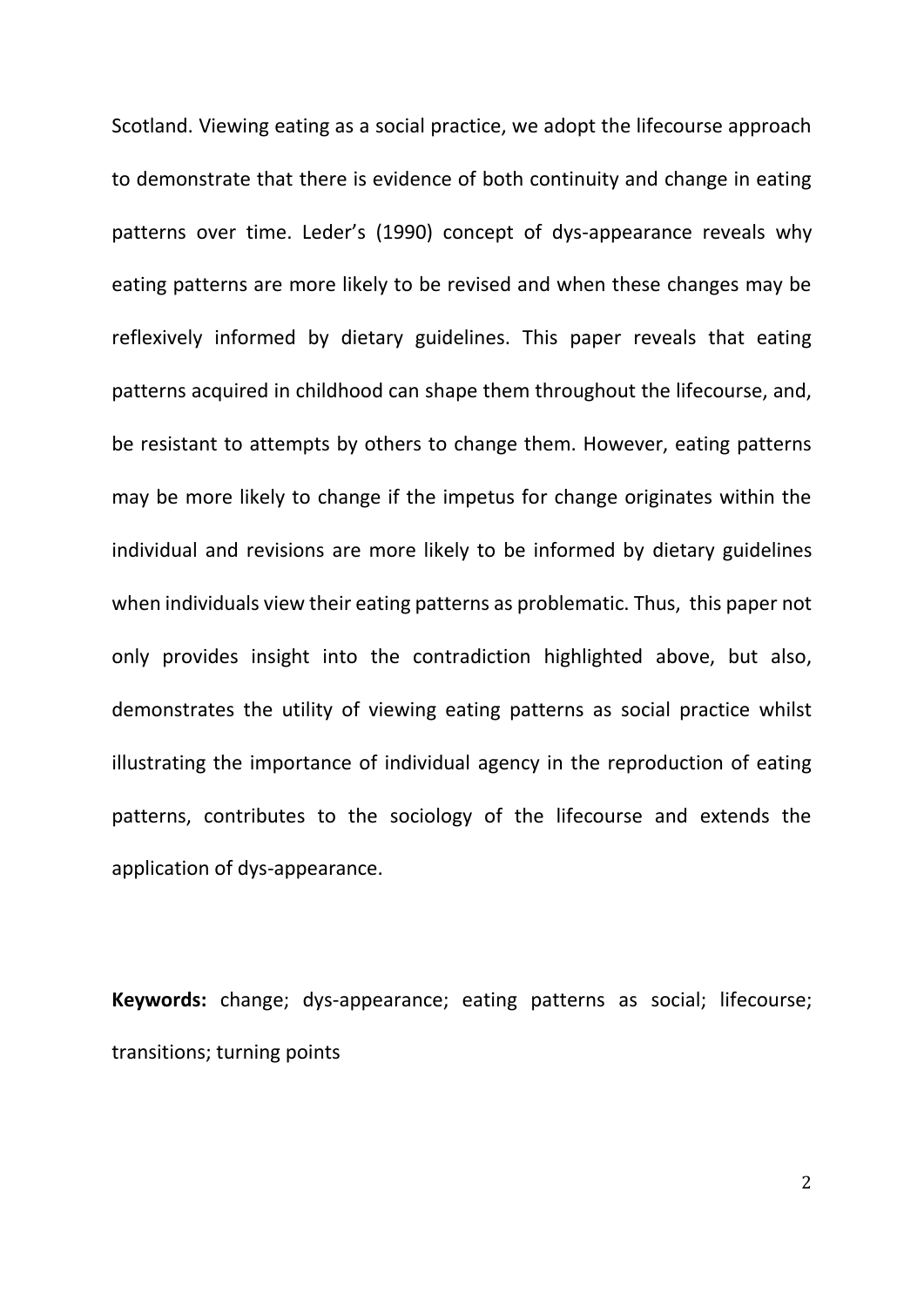### **Introduction**

Within public health nutrition there remains a widely-held belief that the eating patterns we acquire during childhood shape our food practices and eating habits throughout adulthood and are resistant to change. The persistence of these food practices and eating habits has been regarded as one of the primary reasons for the failure of policies aimed at promoting healthful eating patterns. These beliefs persist both in the academic literature (e.g. Mennell, Murcott and van Otterloo 1994; Falk *et al*. 1996; Wansink and Sobal 2007; Jääskeläinen *et al*. 2012) and among the general public<sup>2</sup> despite evidence that our eating patterns change as we get older (Bisogni *et al*, 2002; Devine 2005; Van't Riet 2011; Carlisle 2014). Such assumptions regarding the durability of childhood food practices can hinder healthy eating campaigns because they may overlook the drivers and contexts that propel change in practice across the lifecourse (Backett and Davison 1995 Devine 2005; Haines 2005; Shepherd and Olson 2005; Wethington 2005; Plessz *et al*. 2016; Burningham and Venn 2017). This paper adopts a sociological approach to explore these contradictory positionsfaced by public health nutritionists and food policy makers. Based on in-depth research with thirty-one participants, this paper views eating patterns as a social practice. It draws on the lifecourse approach and uses life history interviews to explore perceptions of continuity and change in eating patterns over time. Furthermore,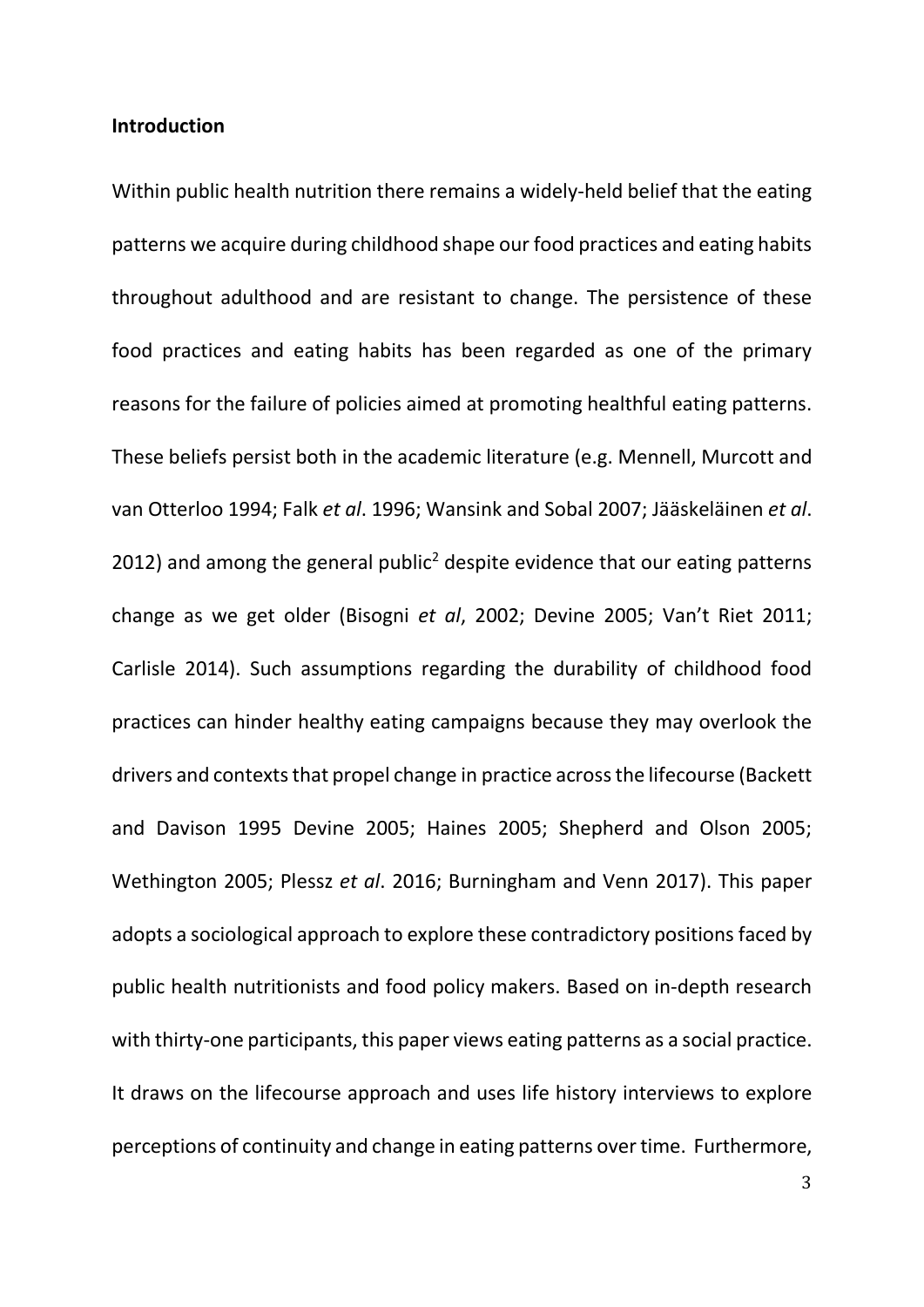by using Leder's (1990) concept of dys-appearance, this paper identifies moments when eating patterns may be apprehended by individuals as problematic to their health and/or identity<sup>3</sup> and when revisions to them are more likely to be reflexively informed by healthy eating policies. In doing so, this paper demonstrates the utility of interpreting eating as a social practice and of the lifecourse approach for describing the evolution of eating patterns. It also contributes to the sociology of the lifecourse and extends the application of Leder's (1990) concept of dys-appearance beyond the physical body to the understanding of eating patterns and in doing so demonstrates the role of agency in the reproduction of food practices and eating patterns.

The following sections set out the conceptual framework within which this paper was developed and describe the study undertaken. The findings will then be reported and the implications they have for the contradiction highlighted above discussed.

#### **Conceptual framework**

Historically, nutritionists have dominated research into eating patterns. They have contributed a great deal to our understanding of the relationship between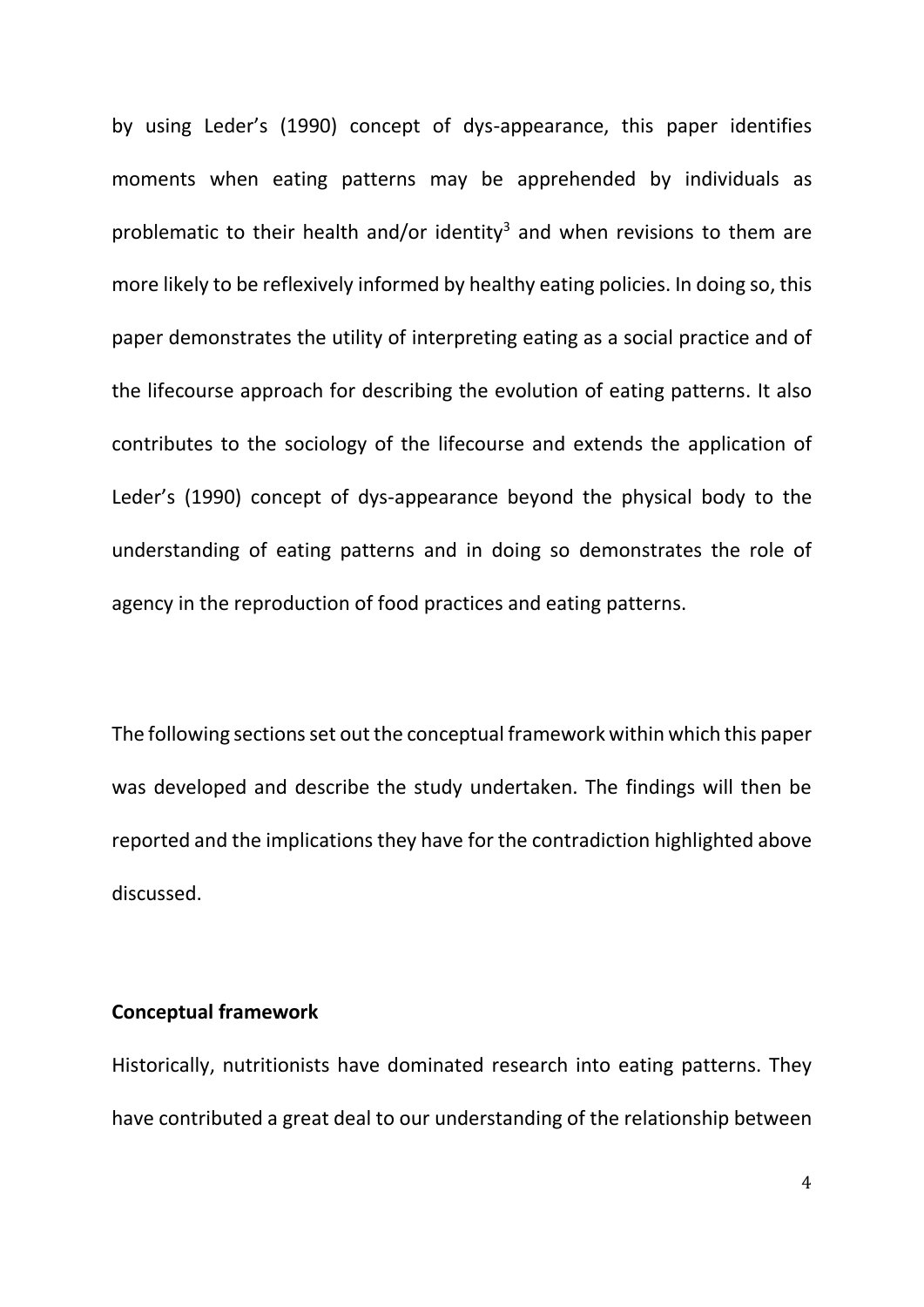health and diet and have provided the evidence base for many policies aimed at promoting healthy eating (Rozin 2005; Carlisle 2014). However, these policies have not always been met with widespread success and it has been suggested that this is partly because social aspects of food and eating have not been sufficiently taken into account (Mulgan 2010; Hanlon *et al*. 2011; Bestwick *et al*. 2013). Social scientists have applied a number of psycho-social theories and concepts to the understanding of food and eating practices and many have contended that nutritionist approaches to understanding food practices and eating habits are too individualistic and fail to take the spatial, temporal and social context of eating as a collective practice sufficiently into account (Wills *et al*. 2008; Delormier, Frohlich and Potvin 2009; Wills *et al*. 2011; Twine 2015). Social scientists emphasise the social nature of eating patterns and pay greater attention to the ways in which diet is influenced by psychological, economic, and socio-cultural factors (Furst *et al*. 1996; Bisogni *et al*. 2002) and we will demonstrate the important insight that can be provided by the sociological approach in this paper by viewing eating patterns as a social practice and drawing on the sociology of the lifecourse and the concept of dys-appearance.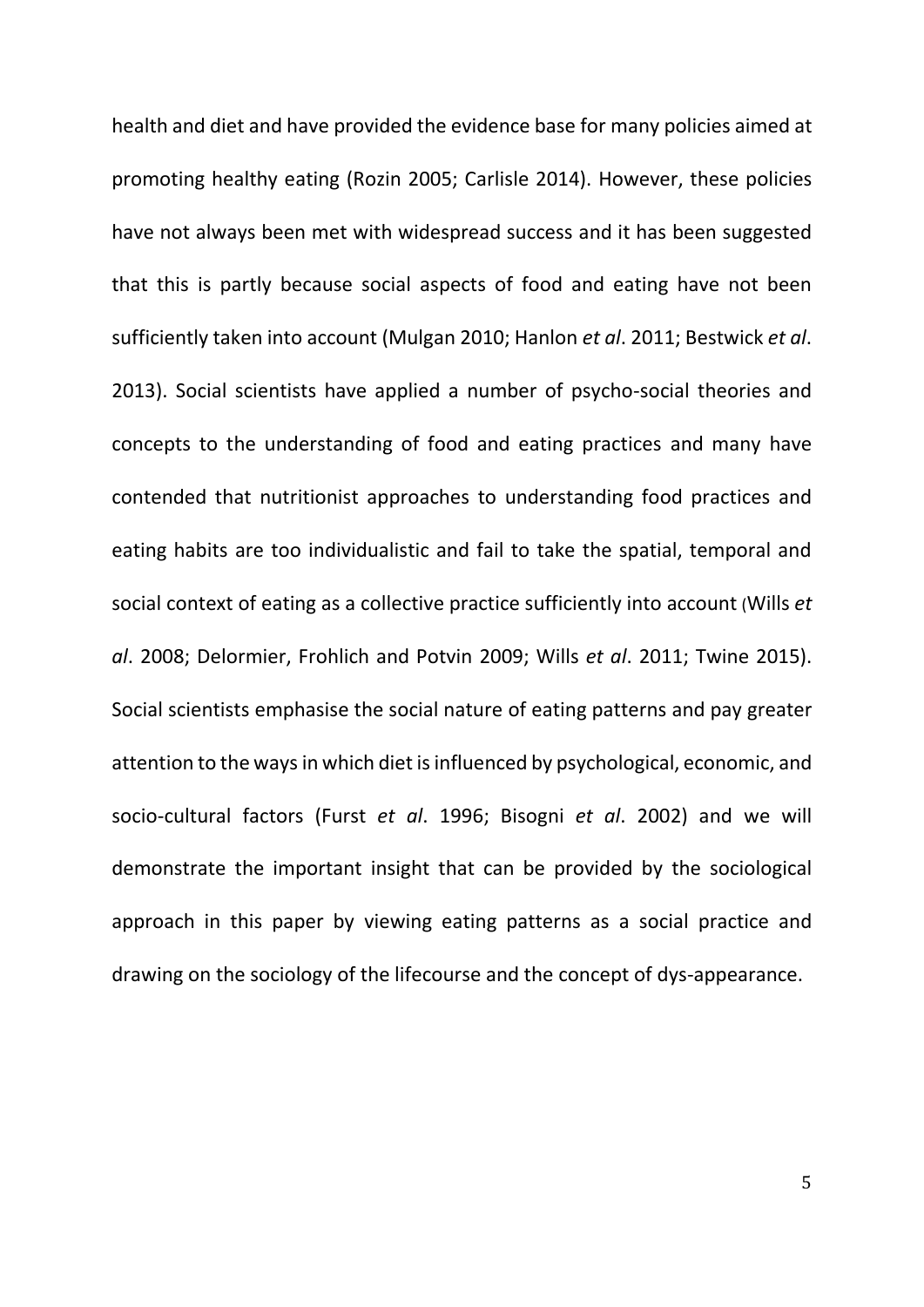## *Eating patterns as a social practice*

Theories of social practice, although heterogeneous, tend to view social practices and the social structures that shape them as being recursively related. That is, such activities are shaped by structures of rules and meanings and at the same time these structures are reproduced by the flow of human action (Shove, Pantzar and Watson 2012). This perspective shifts the emphasis away from individuals as decision makers and focuses on "the influences of social norms, material settings, temporal rhythms and cultural meaning" (Meier *et al*. 2018:218) and it has been increasingly applied to food and eating studies.

Theorists of social practice propose an analysis of eating patterns which allows us to elaborate on how rules and resources enable and restrict food practices and eating habits. That is, it attends to the context for understanding food practices and eating habits as social phenomena, and, recognises eating as a collective practice which emerges out of the organisation of everyday life (Wills *et al*. 2008 Delormier, Frohlich and Potvin 2009; Twine 2015; Brembeck and Fuentes 2017). This sociological perspective also allows us to recognise that eating patterns are linked to identity (Murcott 1988; Bisogni *et al*. 2002), social order within families and take place within a broader network of social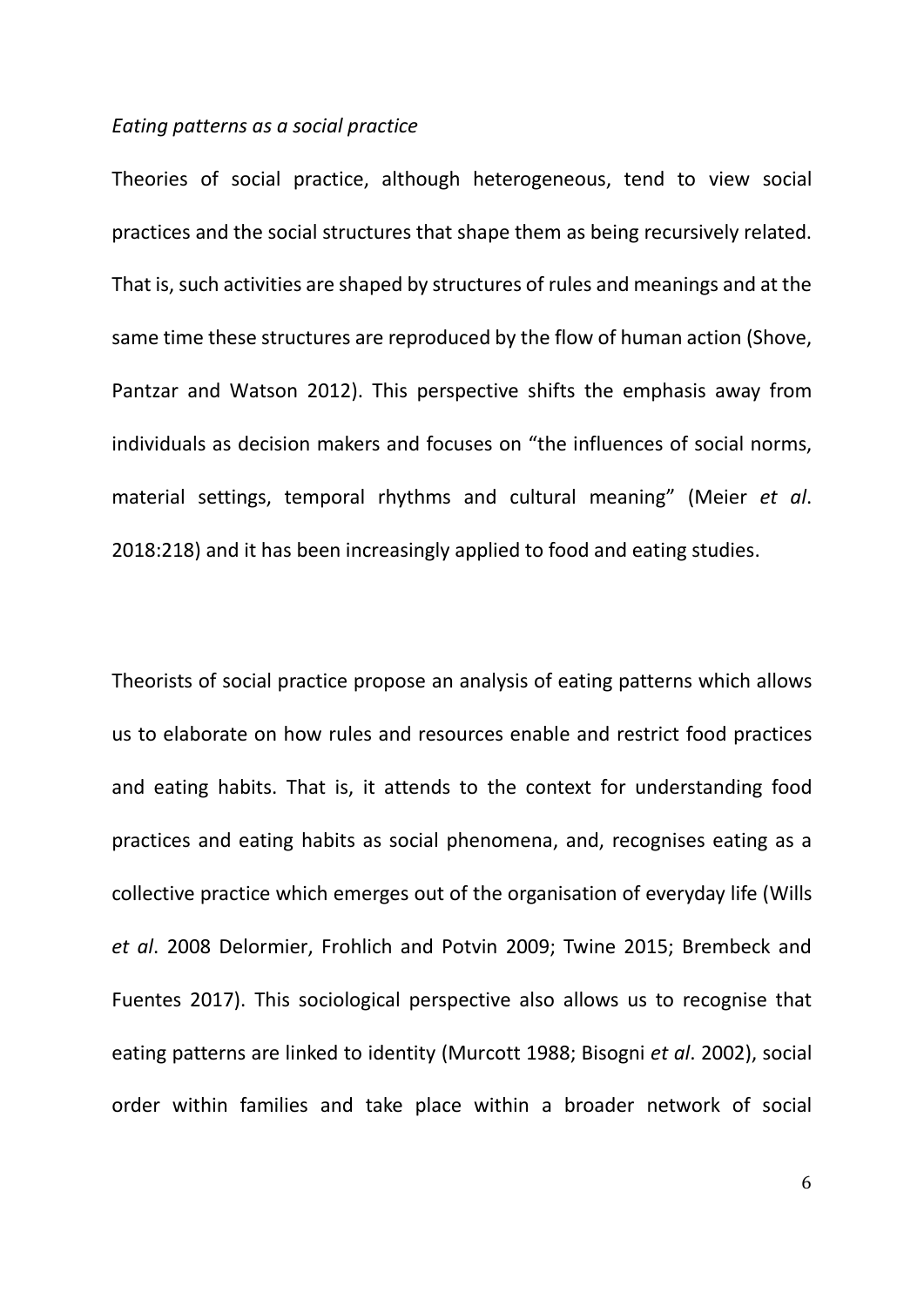relationships (Wills *et al*. 2011; Brembeck and Fuentes 2017; Tørslev, Nørredam and Vitus 2017). It encourages us to think about how eating patterns are both reproduced irreflexively and evolve, influenced by the social, temporal, economic and cultural organisation of everyday life (Twine 2015).

Theories of practice have untapped potential for exploring processes of transformation and stability within and between social practices and the insights provided by this approach have the potential to impact on social policies and intervention programmes (Shove, Pantzar and Watson 2012; Meier *et al*. 2018). Indeed, the utility of this approach has been demonstrated across a number of studies, including: food practices and eating habits of socioeconomically disadvantaged families in Scotland (Wills *et al*. 2008; Wills *et al*, 2011); food quality in Northern Italy (Domaneschi 2012); baby weaning in Sweden (Brembeck and Fuentes 2017); experiences of children eating at a public school in Denmark (Tørslev, Nørredam and Vitus 2017); and drinking habits (Meier *et al*. 2018).

However, there are long running debates as to the room for individual agency within theories of practice (Bourdieu 1977; 1993; Jenkins 1982: 1992; Warde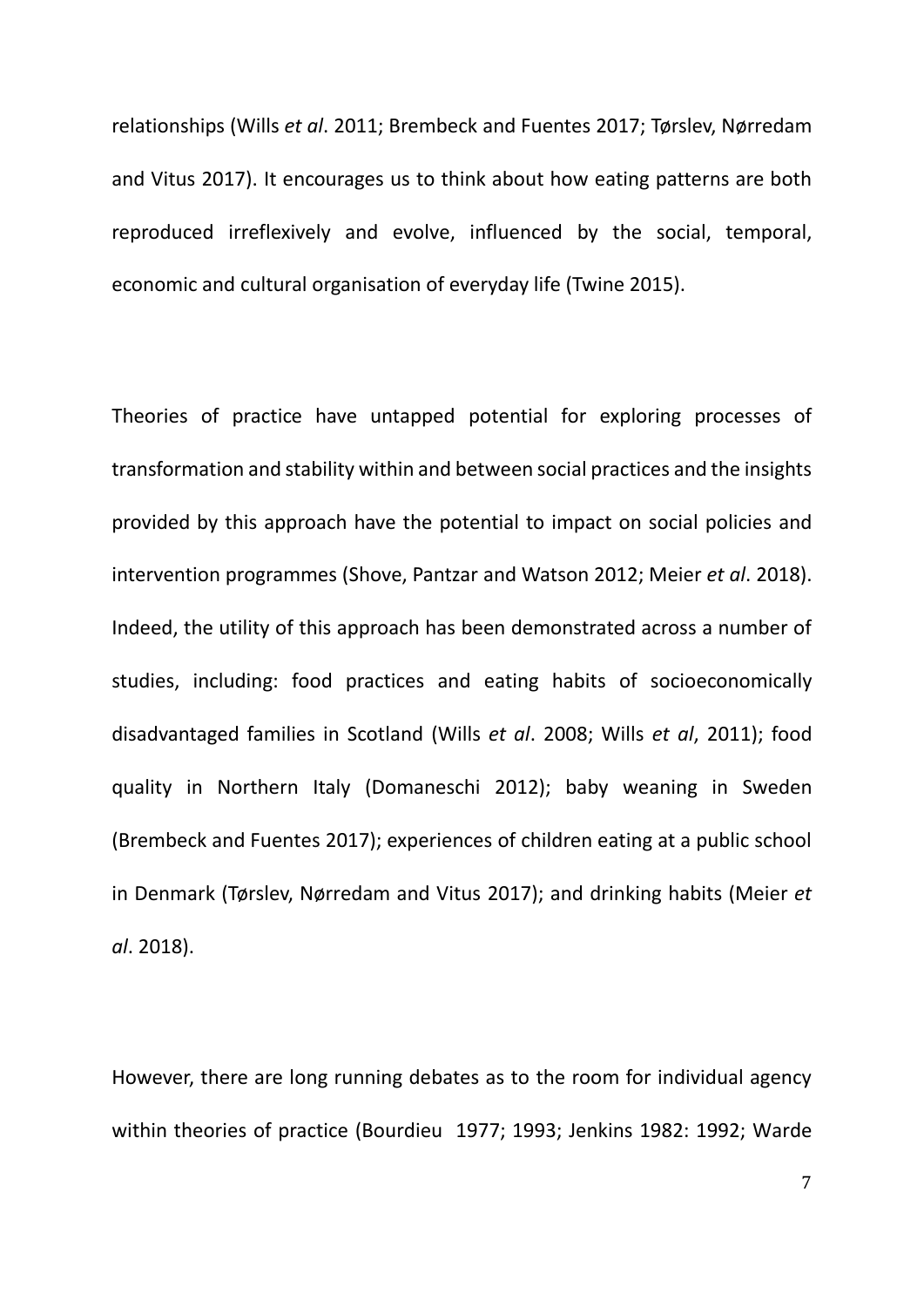2014; Meier *et al*. 2018). Whilst there is not space to engage with these debates in this paper, we agree with Warde (2014:292) that 'There are, of course, irregular and occasional moments of attention and reflection. Deliberation, calculation and decision are part of every repertoire of conduct'. Furthermore, we contend that, if the full policy implications of exploring eating patterns is to be realised, the agency of the individual at these moments needs to be taken into account.

In this paper, we will demonstrate that viewing eating as a social practice, together with the lifecourse approach, allows us to show how eating patterns can be irreflexive habits that are shaped by and reproduce social structures whilst also being subject to modification in response to changes in the social context (Shove, Pantzar and Watson 2012). In addition, by drawing on Leder's concept of dys-appearances, we will also demonstrate instances where 'moments of attention and reflection' (Warde 2014:292) are more likely to occur and that these represent occasions when individual agency can play an important role in the reflexive reproduction and modification of food practices and eating habits across the lifecourse.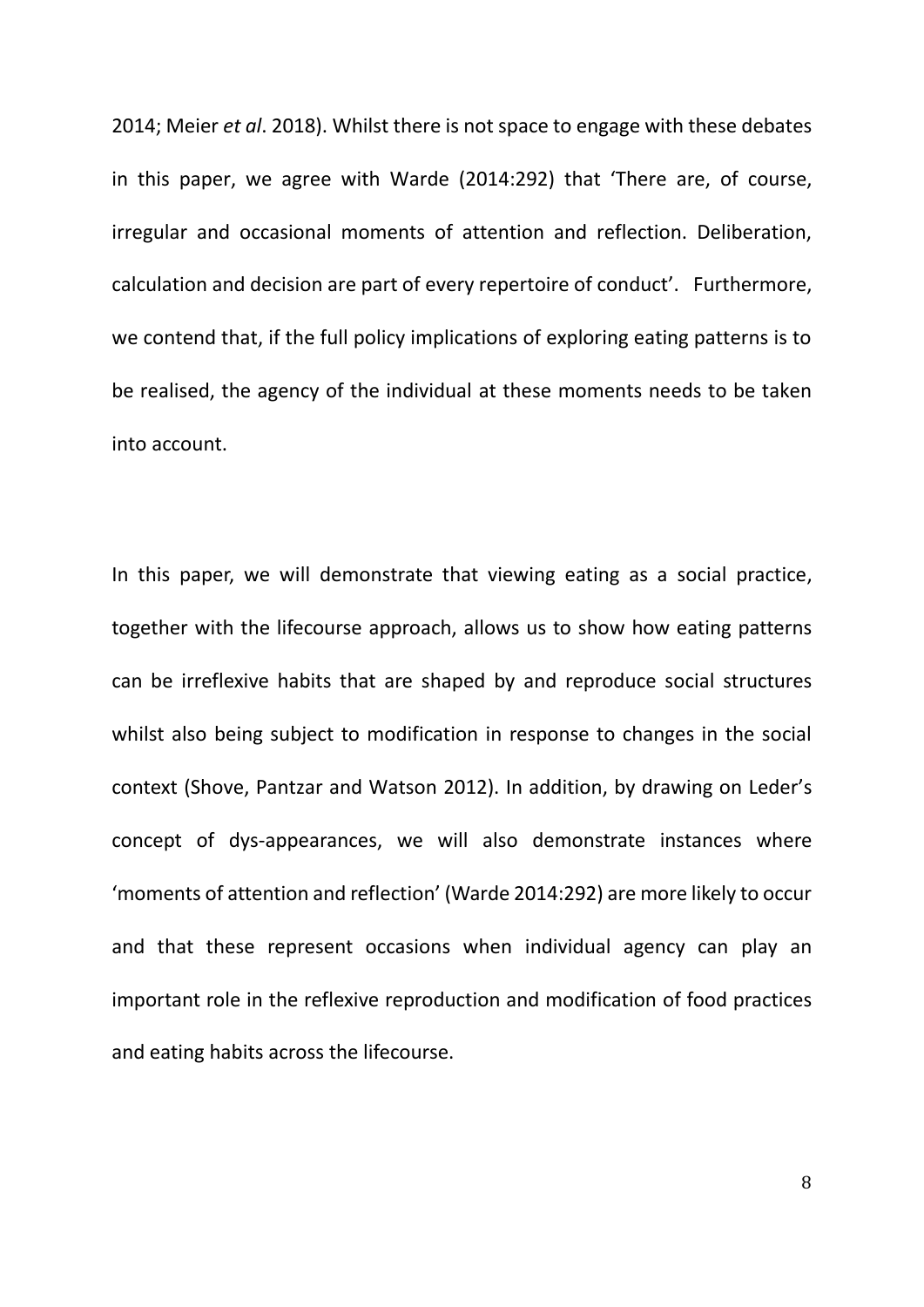#### *Lifecourse Approach*

The lifecourse approach recognizes the importance of ongoing socialisation from birth through to death, and how our experiences at earlier stages impact on later ones (Hockey and James 2003). Each stage of the lifecourse, while related to biological age, is recognized as a social construct influenced by historical, social and economic context. For example, definitions of childhood and old age vary across time and culture (Hockey and James 2003). We contend that the lifecourse approach, by taking seriously the passage of time, helps to provide a more holistic account of eating patterns (Shepherd and Olson 2005) as it encourages us to examine changes in activities over a prolonged period (Devine 2002: 122).

Thus, researchers adopting the lifecourse approach have revealed that our eating patterns can vary as we get older (Backett and Davison 1995; Devine 2005; Haines 2005; Shepherd and Olson 2005; Wethington 2005; Plessz *et al*. 2016). There are several key concepts within the sociology of the lifecourse (Wethington 2005) but this paper focuses on trajectories, transitions and turning points, following Haines' (2005) argument that these are particularly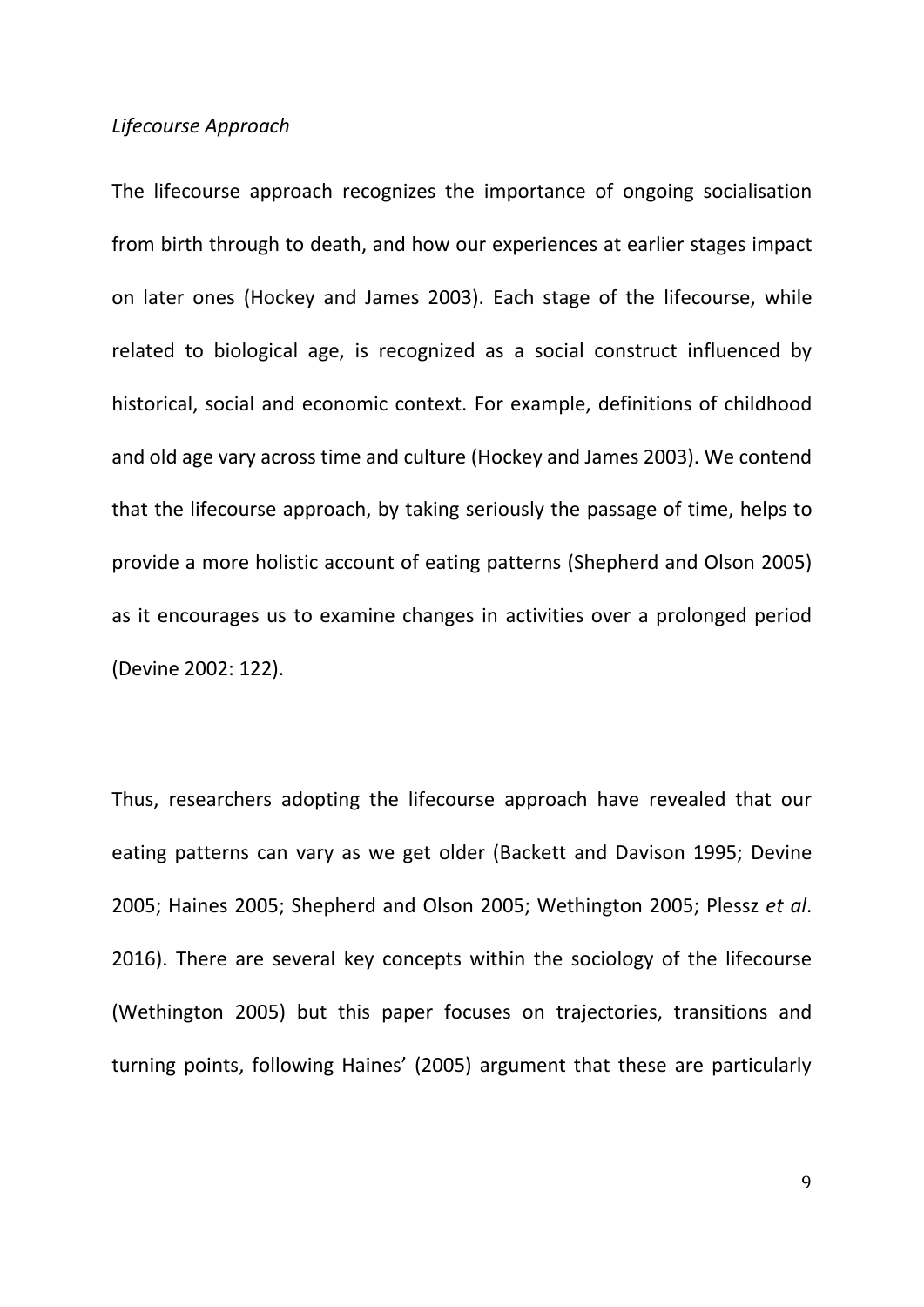salient in understanding how nutrition- and health-related practices might be more likely to change.

Trajectories refer to a person's 'thoughts, feelings, strategies and actions' (Devine 2002:122), which are durable and have direction, but also develop across time. Transitions and turning points are used in slightly different ways by different authors. This paper draws on the definitions and distinctions made by Devine (2005) and Burningham and Venn (2017). According to Devine (2005) transitions refer to expected stages in the lifecourse when our social circumstances change, such as leaving the parental home, and would typically involve minor changes in food choice trajectories as the individual adapts to the change in their circumstances. On the other hand, turning points, such as a diagnosis of serious illness, are rarer and related to events that may be unexpected and may dramatically change both a person's identity and their practices. According to Devine (2005), under these circumstances, food choice trajectories may change substantially.

Research has also indicated that lifecourse transitions and turning points can represent occasions where individuals may be susceptible to policies aimed at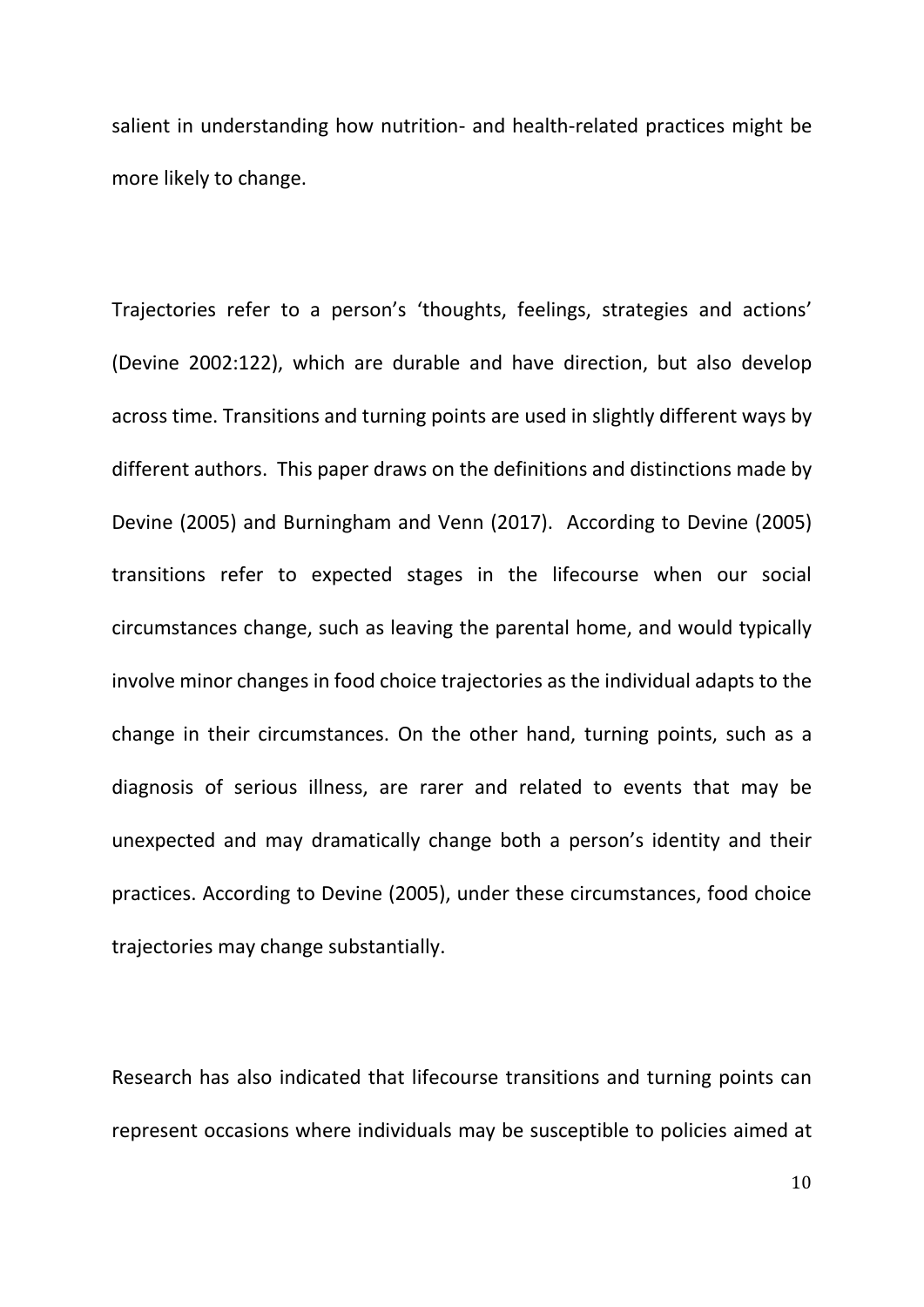changing their practices(Burningham and Venn 2017). On these occasions, it has been argued that individual can experience 'teachable moments' (Haines 2005). Similarly, Giddens (1991:113) argues that transitions and turning points can involve a 'fateful moment' whereby individuals may reflect on their life choices and potentially revise them in light of new considerations. Thus, targeting individuals with advice on adopting more healthful habits during these times may be more likely to bring about desirable change than when done at other times (Burningham and Venn 2017).

However, Burningham and Venn (2017:14) contend that transitions and turning points are not only experienced as 'moments of change'. Instead, they contend that, while transitions and turning points can be experienced as times of significant change, the lived experience of these as 'moments' is influenced by: the ongoing nature of change; the multiple and intersecting character of transitions; the reality of linked lives; and the situated nature of transitions. Thus, for Burningham and Venn (2017) transitions and turning points can also be experienced as a drawn out process of ongoing change. These definitions of and distinctions between transitions and turning points are useful as they allow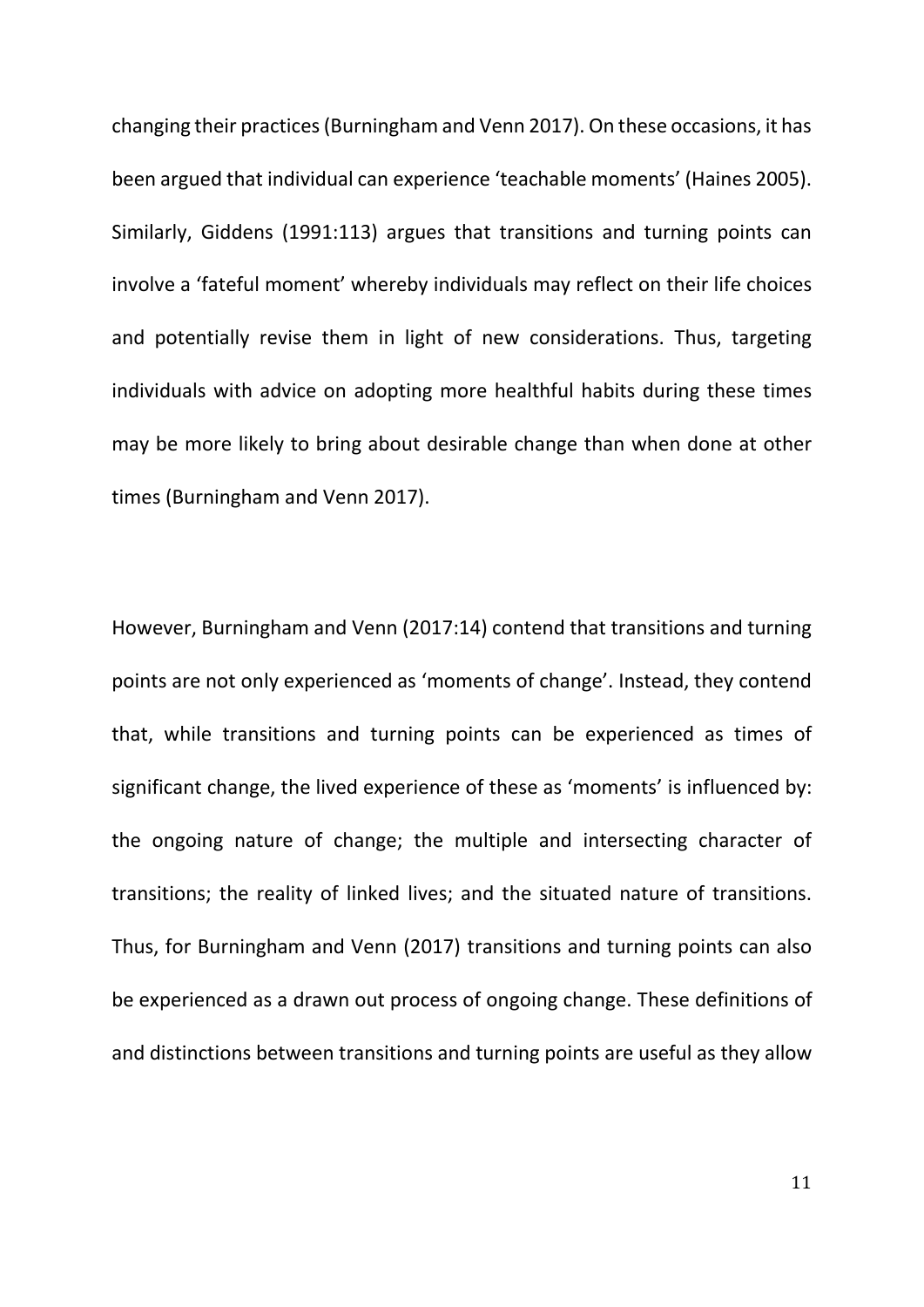us to recognize their diversity and variability influenced by the spatial, temporal and social context (Giddens 1991).

Other studies have combined the lifecourse approach with viewing healthrelated activities, including eating habits, as a social practice. Based on qualitative studies in the UK, Backett and Davison (1995) examined the cultural construction of ageing and its links with health-related practices, including dietary ones. They conclude that individuals regularly located these social practices within their age-related life circumstances and obligations and, despite individual differences, they found patterns in relation to lifecourse stage. Plessz *et al*. (2016) drew on theories of practice and the lifecourse approach to examine changes in food practices that occurred in response to prescriptions, nutritional guidelines issued by medical specialists, policy-makers and advertisers, based on mixed method research. Their study drew on data collected from a consumer panel in 2007 that was representative of the French population and a qualitative in-depth survey of shopping routines and biographies of a small number of subjects in Southwest France. It focused on when consumption patterns changed and on the impact of the norms an individual considers appropriate to their situations and the changes in social and economic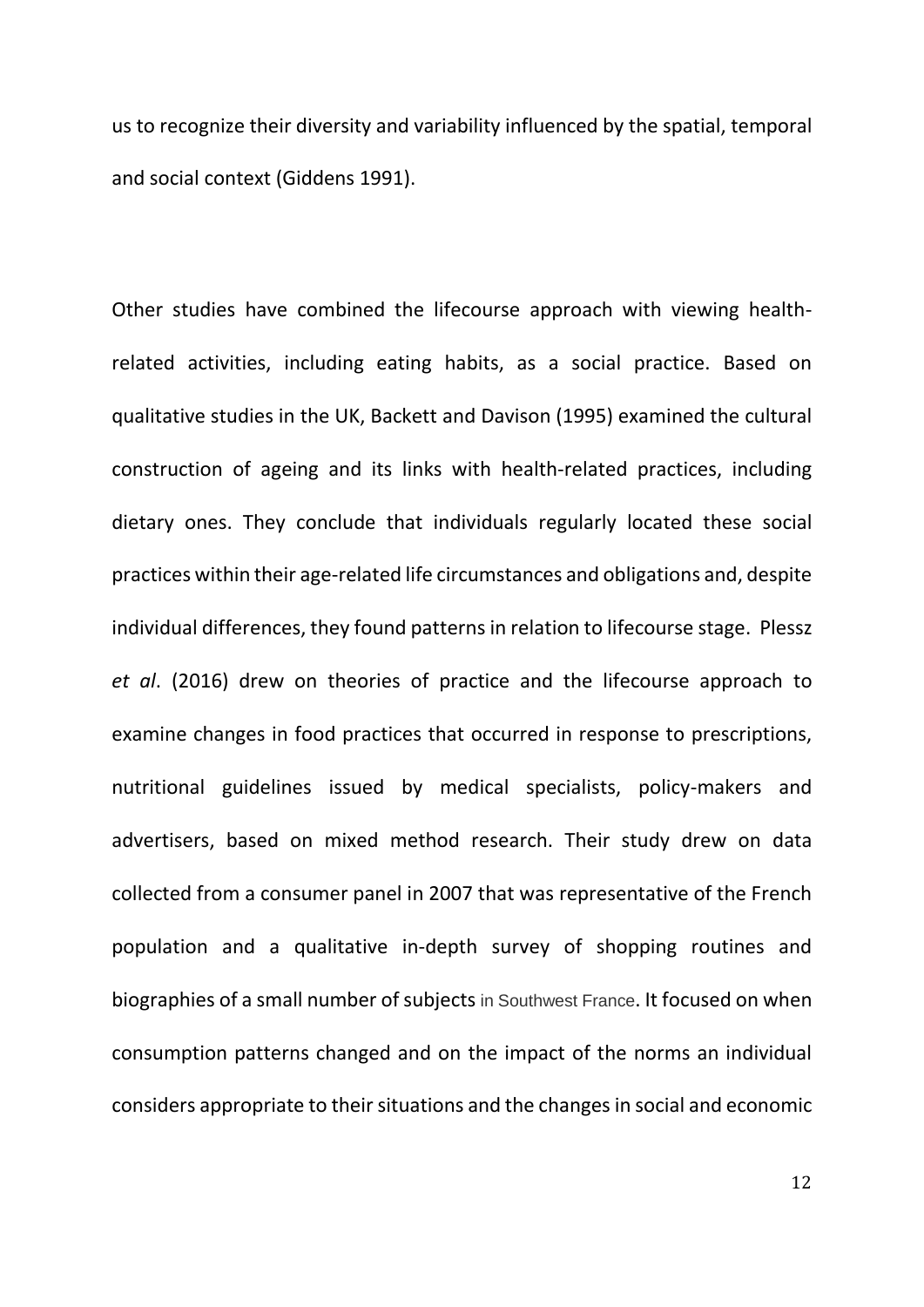resources have on food practices. Their results suggest that consumers may change food practices when they reach transitions and turning points in their lives. Plessz et al. (2016) argued that some individuals adhered to standards and practices which were consistent with prescriptions and contended that the degree to which this happened was dependent on: the overlaps between prescriptions and the social spaces occupied by individuals; the degree of trust in social experts; and the gap between individual standards and prescriptions. However, Backett and Davison (1995) further contended that a fuller understanding of lifecourse related changes in food habits is required whilst Plessz *et al*. (2016) call for a deeper understanding of how individuals build their own standards for everyday activities of shopping, cooking and eating.

We will demonstrate that participants reported both continuity and change in food practices and eating habits across their lifecourses. The changes typically took place at various transitions, such as leaving the parental home, and turning points, such as the development of an illness. It will be illustrated that transitions and turning points can represent occasions where eating patterns may be modified in response to changing social structures around them. In line with Devine (2005), it will be illustrated that transitions were often linked with minor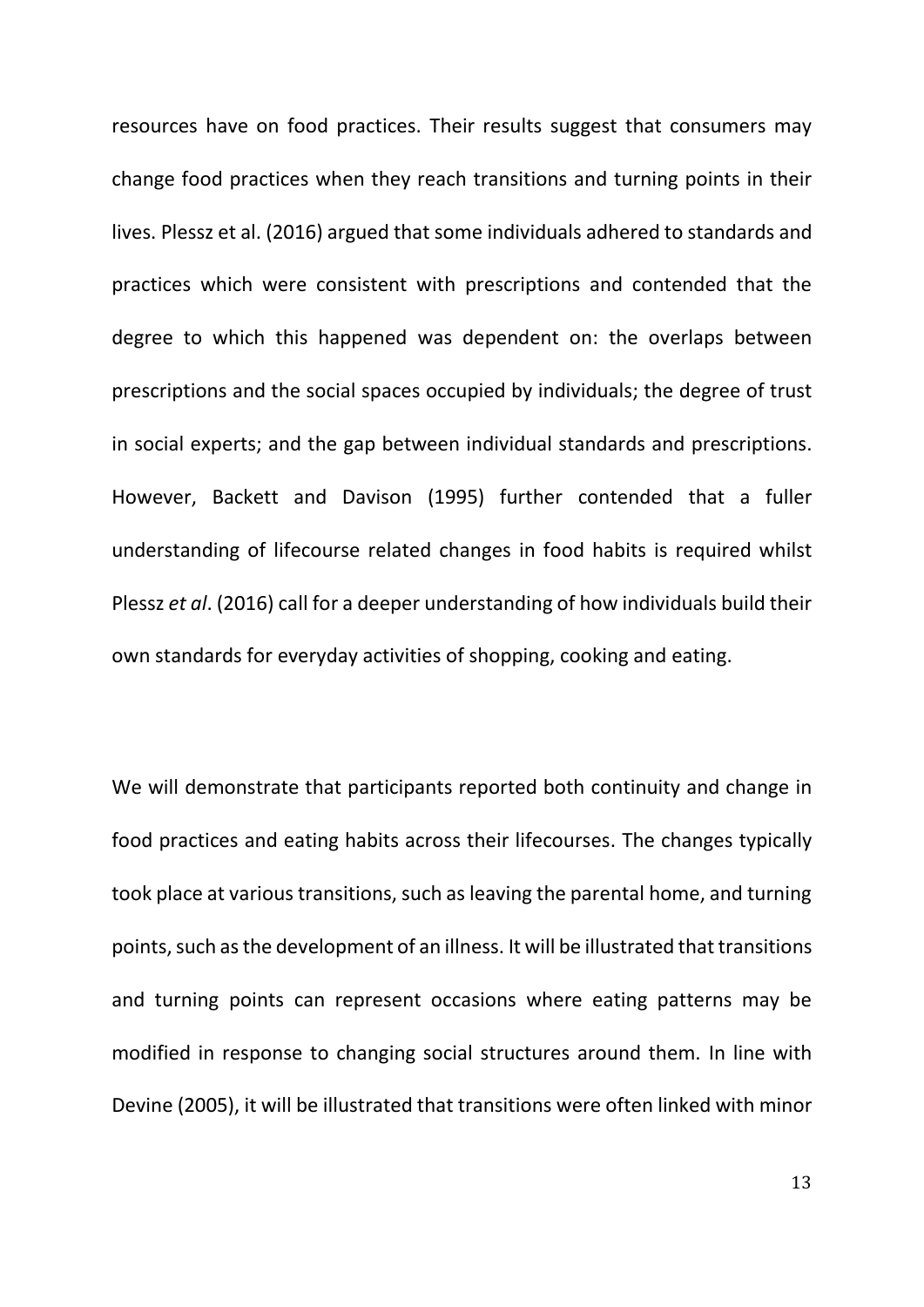modifications to eating patterns as participants adapted to expected changes in their living circumstances and food environment, and, that turning points tended to be less frequent and linked with more extensive modifications to eating patterns in response to an unexpected change in life situation and over a short period of time. However, unlike Devine (2005), we argue that transitions can result in more extensive changes in eating patterns, when food and diet are central to a transition. In this case, the transition can result in a change in food trajectory, which can lead to a series of adaptations across a number of transitions over a prolonged period. Furthermore, we will contend that 'fateful moments' may be more likely to occur at a turning point rather than at a transition. When 'fateful moments' are experienced at turning points, we will argue that they are more likely to be linked to a more rapid change in mind-set and a quicker change in activities than that associated with transitions.

Thus, the lifecourse approach provides a description of change in practice, identities and roles and is useful for identifying when modifications to our eating patterns may occur. However, it does not explore why, nor identify when these changes may be experienced as a moment of change or a prolonged process and when such changes may be informed by nutritional guidance. To do this, we use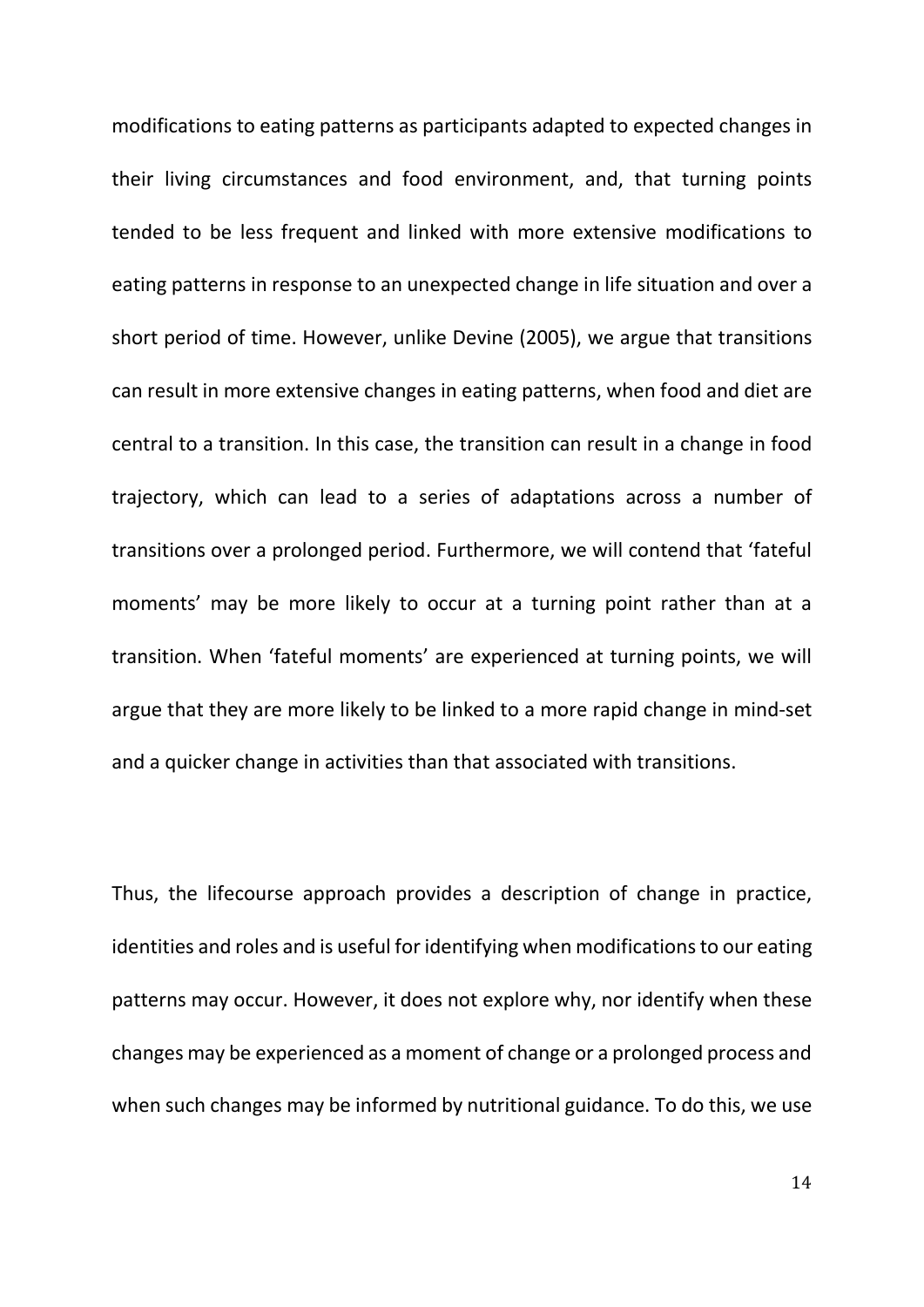Leder's (1990) concept of dys-appearance to provide further insight into patterns of change in practice (Backett and Davison, 1995) and into why standards of food practice may be reflexively reconstructed at different transitions and turning points across the lifecourse (Plessz *et al*. 2016). Dysappearance also enables us to distinguish more clearly between irreflexive and reflexive changes in eating patterns and identify when individual agency plays an important role in the reproduction of food practices and eating habits.

#### *Dys-appearance*

Leder (1990) argued that the body retains an 'absent presence' in our daily lives. That is, we are rarely explicitly aware of our body as it typically fades into the corporeal background. However, when we experience a bodily dysfunction, such as an injury or an illness, the body can become the focus of our attention. This Leder (1990) calls bodily dys-appearance. He further argues that the body will remain a focal point until the perceived dysfunction is resolved. Then, when the body starts to operate in the expected way, or one becomes acclimatized to the changes, it may fade back into our subconscious. For Gimlin (2006), such bodily dys-appearance often leads to a misalignment between our physicality and our self-perception and can lead to body/identity work, such as dieting or plastic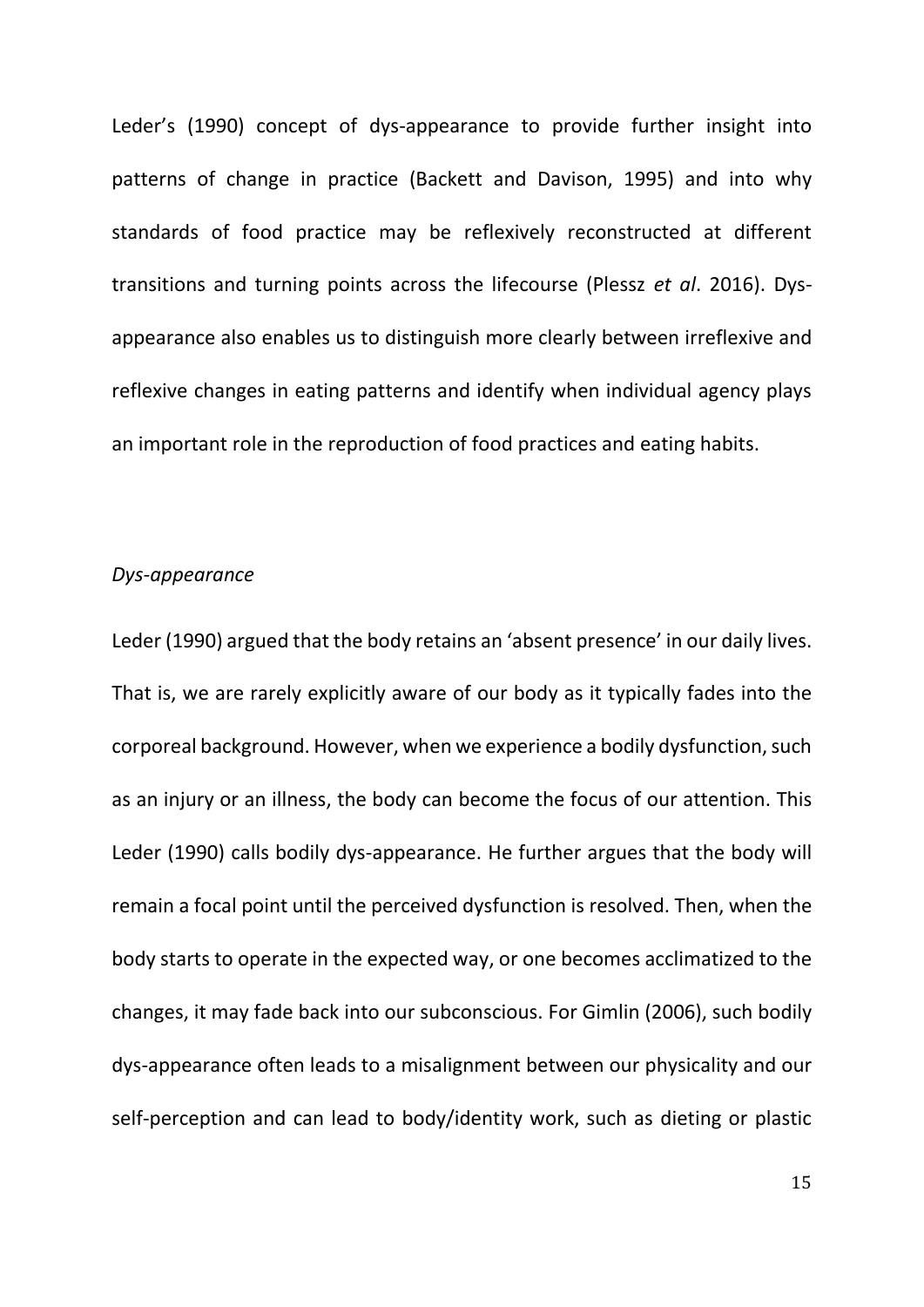surgery. If such endeavour brings our physicality and self-identity back into alignment, the body may then fade back into the corporeal background. We contend that the concept of dys-appearance can also be applied to eating patterns.

Eating patterns are embodied (Yaron *et al*. 2017) and, like the body in the philosophy of Leder (1990), they tend not to be central to conscious attention (Van't Riet *et al*. 2011; Chandon and Wansink 2012) until something makes us focally aware of them. Transitions and turning points represent occasions in the lifecourse where disruptions are more likely to take place and our eating patterns may dys-appear. However, in contrast to Leder (1990) and Gimlin (2006), we will contend that dys-appearance does not only occur in response to a perceived problem, but can also happen when individuals anticipate that problems may occur in the future if their practices are not modified.

When either form of dys-appearance occurs, we argue that the individual may become "focally aware" that their eating patterns are influenced by a number of social structures, and the recognition that some of these influences have led them to make choices that they perceive to be detrimental to their well-being.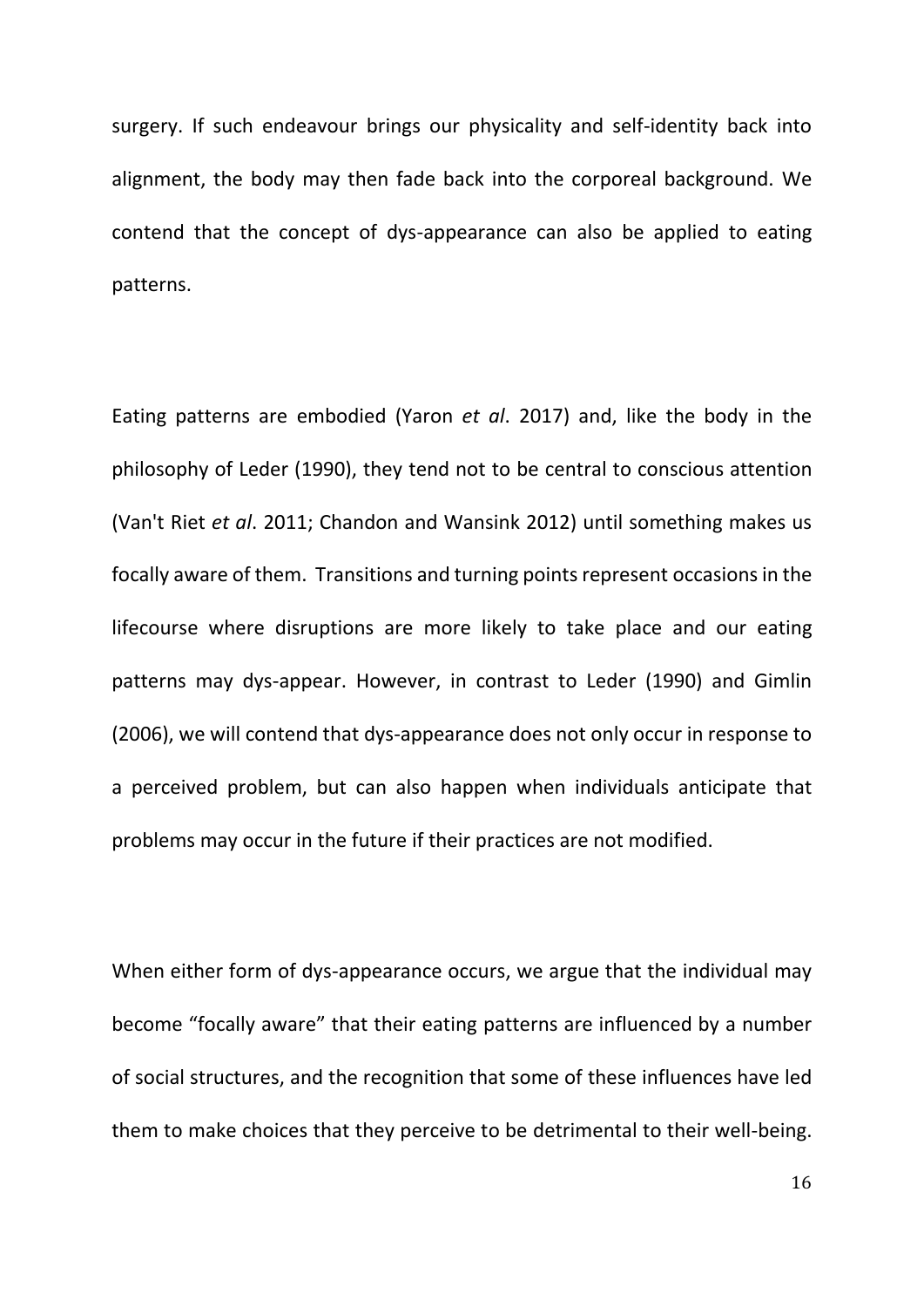Under these circumstances, we will show that eating patterns may be more likely to be reflexively revised in light of dietary guidance, and this may allow them to fade from consciousness once again. Furthermore, we will argue that eating patterns dys-appear and are more likely to be subject to prolonged and extensive revision informed by nutritional advice across a number of transitions when the individual wants to prevent them from becoming increasingly problematic in the future. On the other hand, turning points represent unexpected occasions when food practices and eating habits dys-appear as they are perceived as immediately problematic and have, as a result, to be subjected to extensive reflexive revision over a short period of time. Such deliberate reflexive revision should be seen as a body management practice wherein the body becomes a project to be worked on in order to construct a desired sense of self (Gimlin 2006). Furthermore, dys-appearance allows us to identify when moments of conscious deliberation (Warde 2014) may occur and wherein the agency of individuals is exercised as they choose which social structure is given primacy in the reproduction of their food practices and eating habits.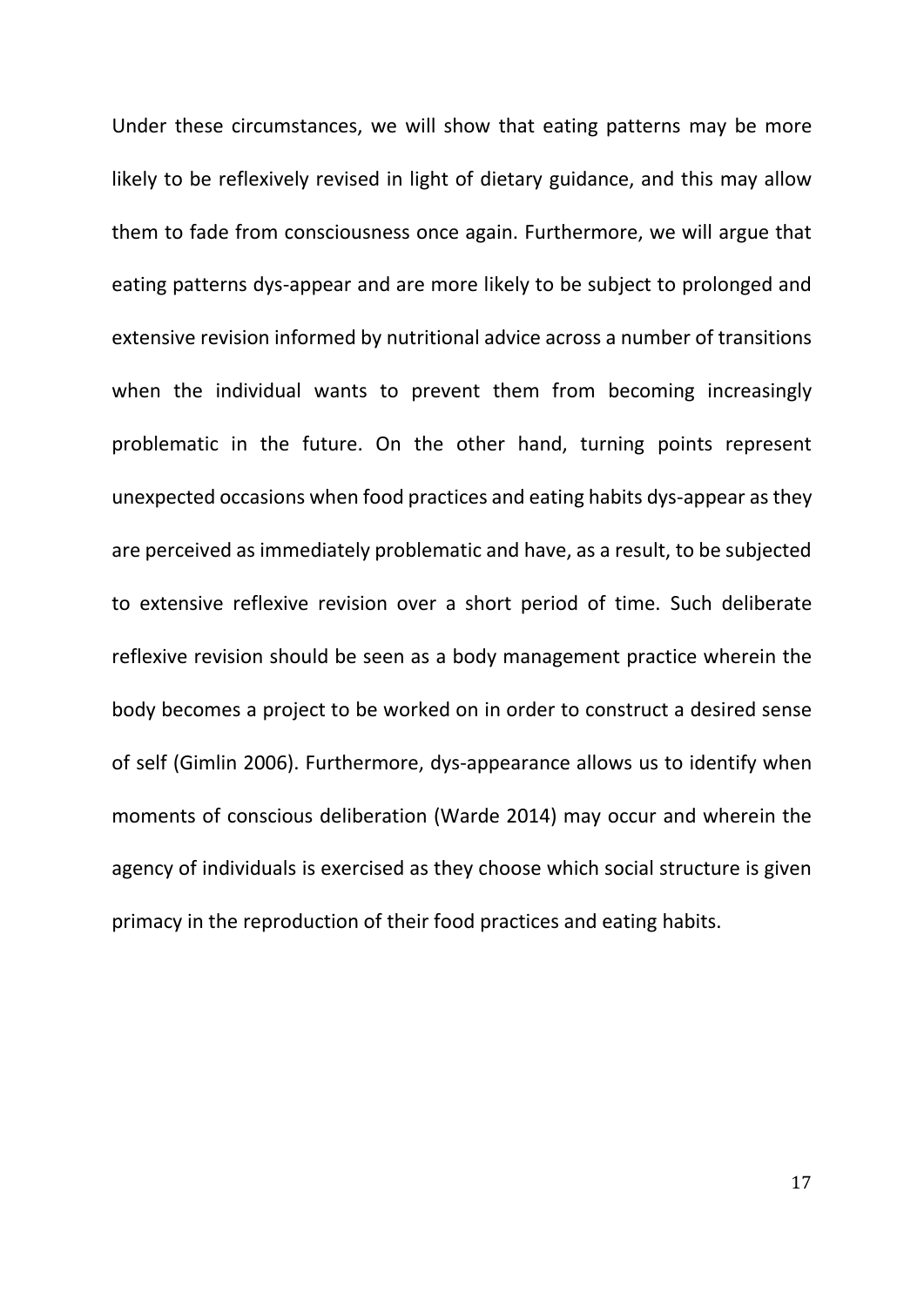#### **Study**

This study, carried out between August and October 2015, was designed to provide a snapshot of when people's eating patterns changed across their lifecourse. It used purposive and snowball sampling (Mays and Pope 1995) to recruit thirty-one adults in Scotland. Existing literature indicated that eating patterns can be influenced by class (see Marshall *et al*. 1994; Wills *et al*. 2008; Wills *et al*. 2011), gender (see Valentine 1999; Wills *et al*. 2011; Skafida 2013), lifecourse stage (see Devine 2005; Wethington 2005), household and family composition (see Charles and Kerr 1986; Wills *et al*. 2011; Skafida 2013) and the food environment (see Cairns and Stead 2009; Garnett *et al*. 2015). Thus, our sample included: males and females; those living with partners and children; single parents; different age groups; those in two-person households without children; and single person households (Table 1). The residential locations included urban and rural settings in the North East and the Central Belt and covered areas with contrasting levels of material deprivation. Respondents have been pseudonymized. The study was approved by the Rowett Institute's Human Studies Management and Ethics Committee.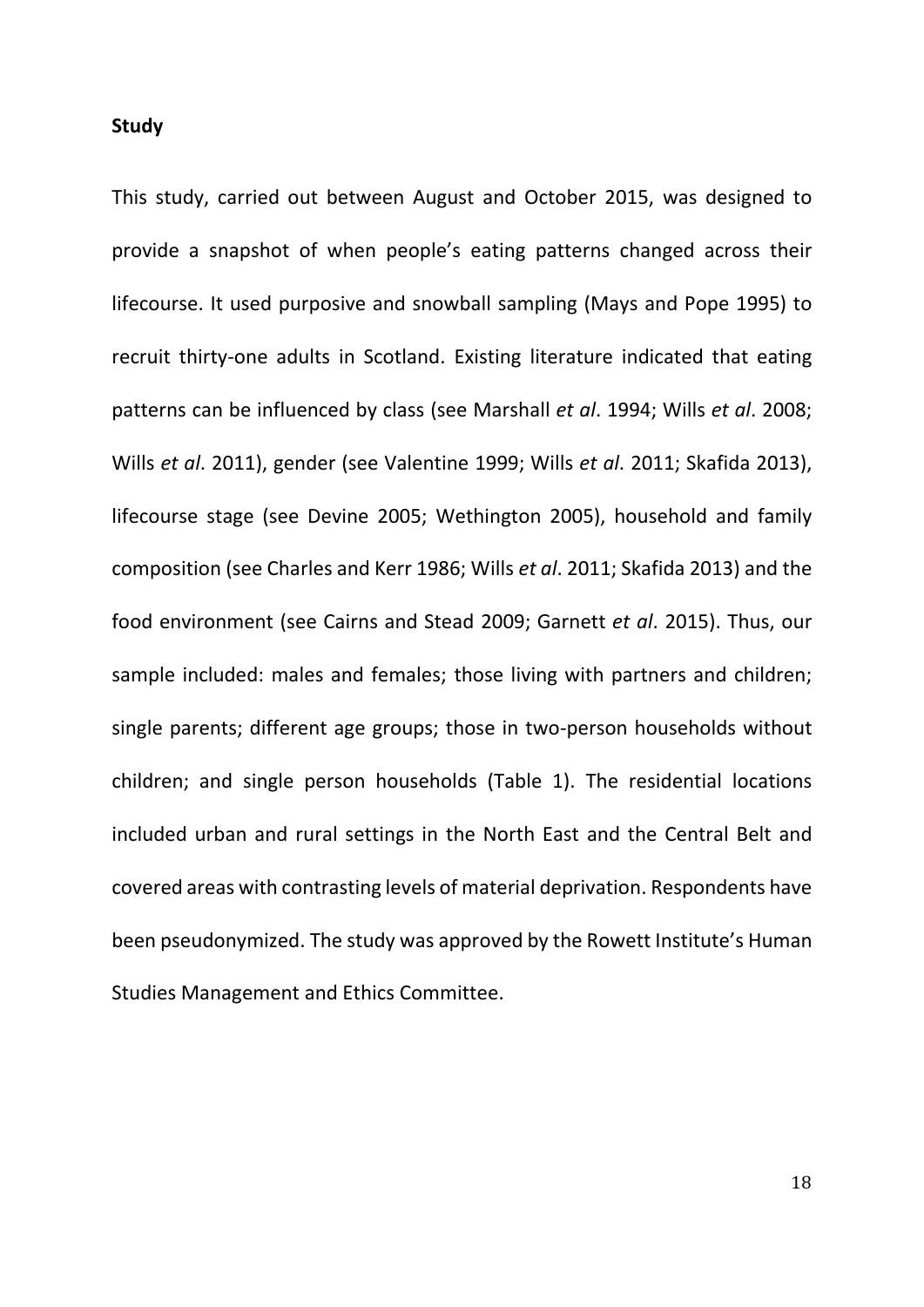A lifecourse study would ideally be longitudinal and involve exploring the practices of the same research participants at different stages in their life. As that was not possible within the limits of this study, we adopted the life history approach, which values, among other sources of information, interviews and has been used extensively in health research and anthropology (Bakar and Abdulllah 2008). The interviews explored childhood eating patterns before asking participants if any changes had occurred as they got older. Subsequent eating patterns were then explored until participants recounted their current food practices and eating habits. Participants were also asked about the influences on their food practices, food shopping and the reasons why their eating patterns changed. This approach, therefore, has some limitations as it relied on the longterm memories of research participants. Nonetheless, the utility of life history interviews for exploring activities over time has been demonstrated across a number of studies (e.g. Goldman *et al*. 2003; Chong 2017) and we contend that it is useful for exploring eating patterns over time.

The resultant data were coded manually using NVivo 10 and the analysis was iterative-inductive, focusing on emergent themes along with axial codes developed from the literature review.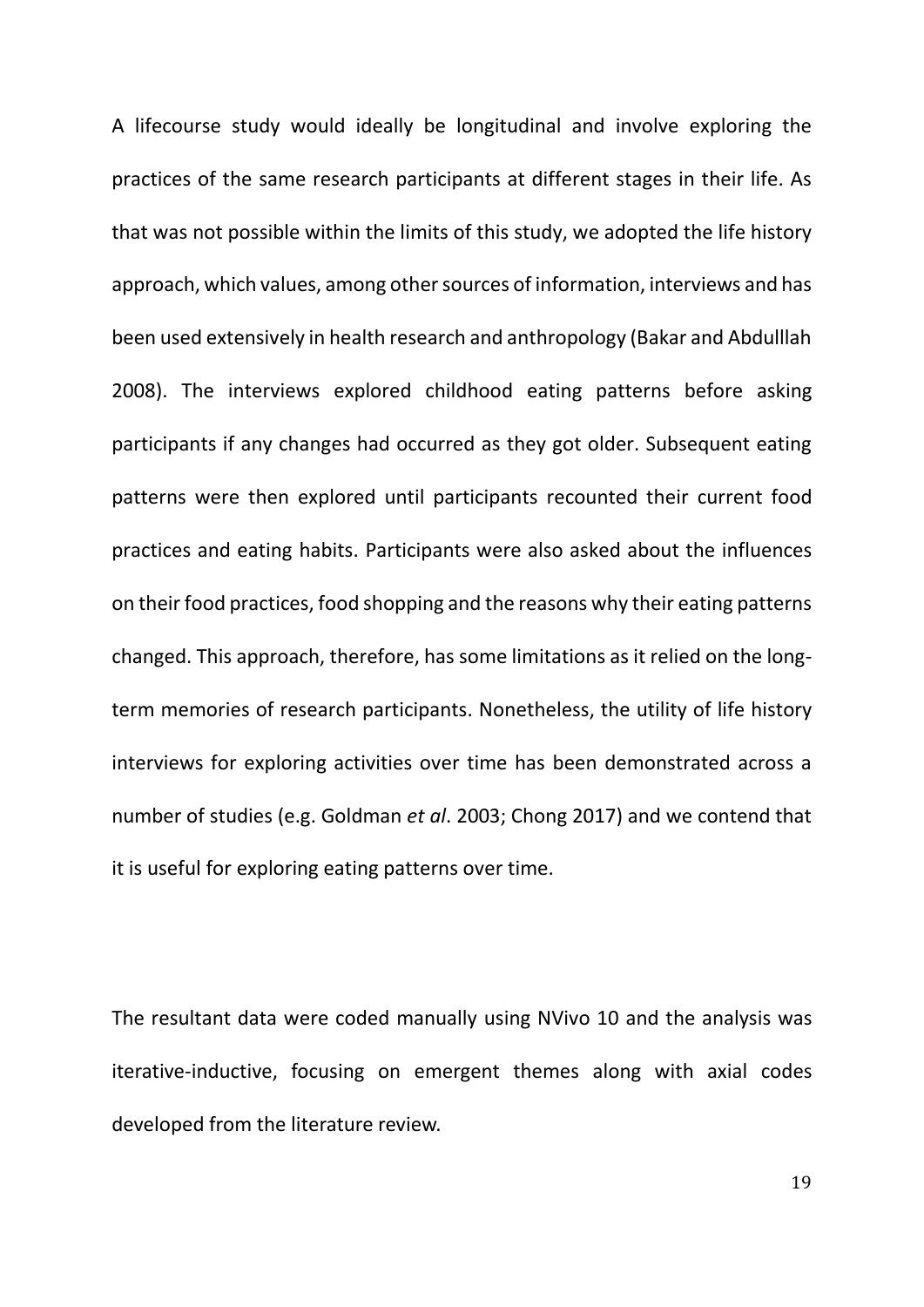| <b>Name</b>  | Age | Income $(f)$ | <b>Household composition</b>  |
|--------------|-----|--------------|-------------------------------|
| Alice        | 44  | 27,000       | Single parent with 1 child    |
| Anna         | 27  | 60,000       | Co-habiting                   |
| Barbara      | 58  | 115,000      | Co-habiting                   |
| <b>Brent</b> | 29  | 33,000       | Flat share                    |
| Carol        | 32  | 31,500       | Single person household       |
| Carolyn      | 47  | 19,000       | Single person household       |
| David        | 29  | 12,000       | Co-habiting with two children |
| Debra        | 27  | 64,000       | Co-habiting                   |
| Donna        | 55  | 70,000       | Co-habiting                   |
| Edward       | 53  | 38.000       | Single person household       |
| Fiona        | 30  | 80,000       | Co-habiting with 1 child      |
| Hilary       | 36  | 50,000       | Co-habiting with 2 children   |
| Irene        | 77  | 7,760        | Single person household       |
| Isabel       | 46  | 55,000       | Co-habiting with 2 children   |
| James        | 40  | 75,000       | Co-habiting                   |
| Jana         | 63  | 50,000       | Co-habiting                   |
| Kathleen     | 25  | 12,000       | Flat share                    |
| Kenny        | 18  | 15,000       | Flat share                    |
| Leo          | 44  | 23,000       | Single person household       |
| Linda        | 32  | 30,000       | Single person household       |
| Louise       | 22  | 15,500       | Co-habiting with 2 children   |
| Madge        | 63  | 13,500       | Single person household       |
| Maureen      | 44  | 35,000       | Co-habiting with 2 children   |
| Norman       | 46  | 12,000       | Single person household       |
| Olive        | 31  | 25,364       | Single person household       |
| Patricia     | 57  | 35,000       | Single person household       |
| Pete         | 43  | 73,000       | Co-habiting                   |
| Rhona        | 54  | 18,000       | Single parent with 1 child    |
| Teresa       | 69  | 26,200       | Single person household       |
| Ursula       | 45  | 45,000       | Co-habiting with 2 children   |
| Zena         | 52  | 50,000       | Co-habiting                   |

Table 1: Demographics of research participants

# **Findings**

# *Influences on Eating Patterns*

In line with other research (such as Garnett *et al*. 2015; Lowe, Fraser and de Souza-Monteiro 2015), this study confirmed that the current eating patterns of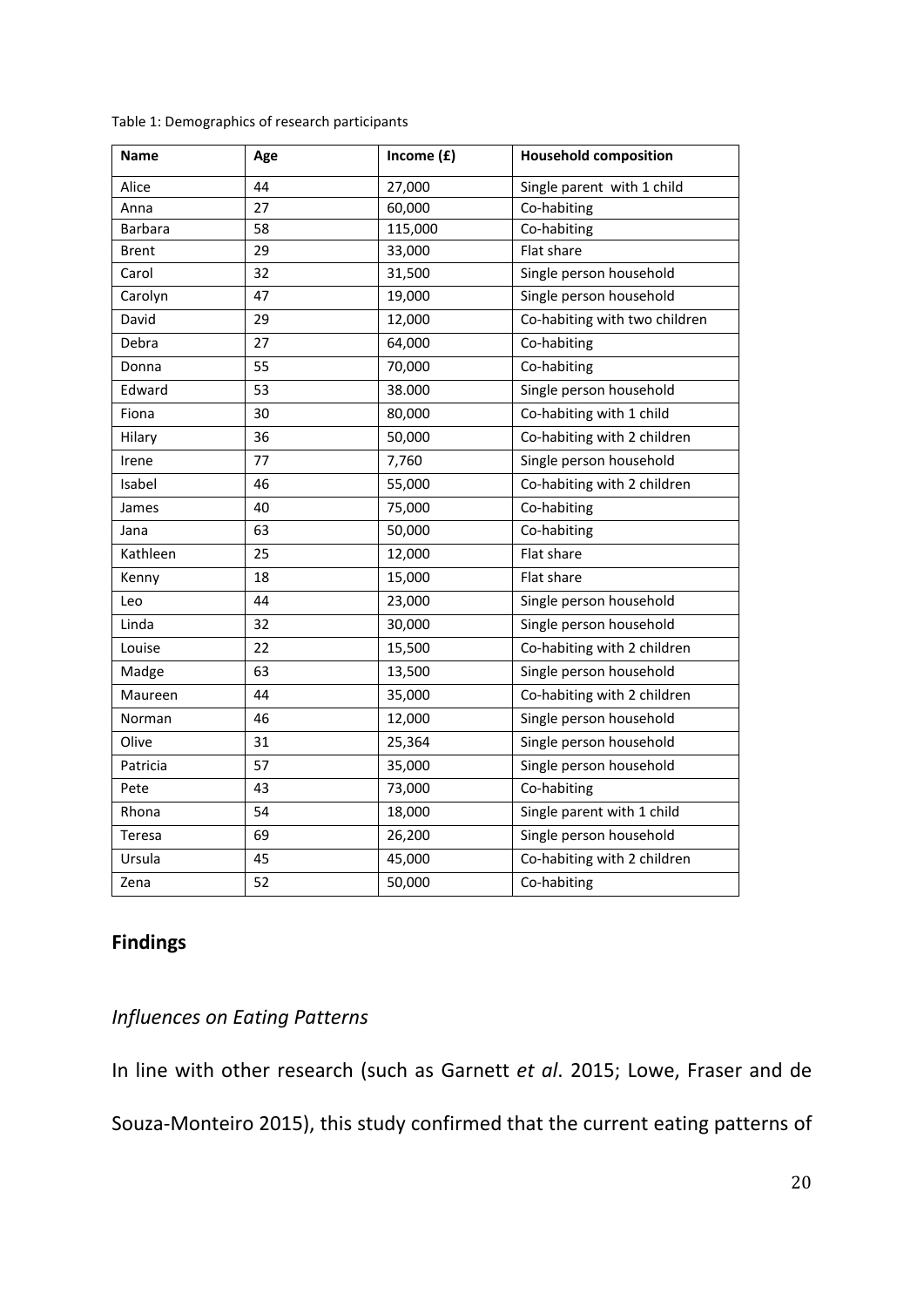research participants were influenced by a number of social factors. Pete indicated that healthy eating campaigns had some impact on his food practices and eating habits:

Eating 5 a day….Everybody's aware of these things. Um … it's in your consciousness now. It's not even a food rule it's just...it's in you.You do have to think about it because you... you're still ticking off one of your 5 a day because you've heard it so often, that's what you do.

Similarly, Ursula reported that her food practices were influenced by nutritional information on food labels:

If I'm going to buy something that's processed or a convenience thing then I always go for the ones that are lower in fat and sugar – they've got the little green, dots, trying to get as many greens than I would orange or red ...

21 These quotes indicate that some individuals are aware of healthy eating promotions and use nutritional information to make more healthful food practices. However, there were those participants who reported that they ignored dietary guidelines because they were not 'do-able' or were 'confusing'. Like Marshall *et al*. (1994), this suggests that relationship between dietary guidelines, perception and eating patterns is complex and that the level of trust in experts (Plessz et al. 2016) and the 'do-ability' in the messy context of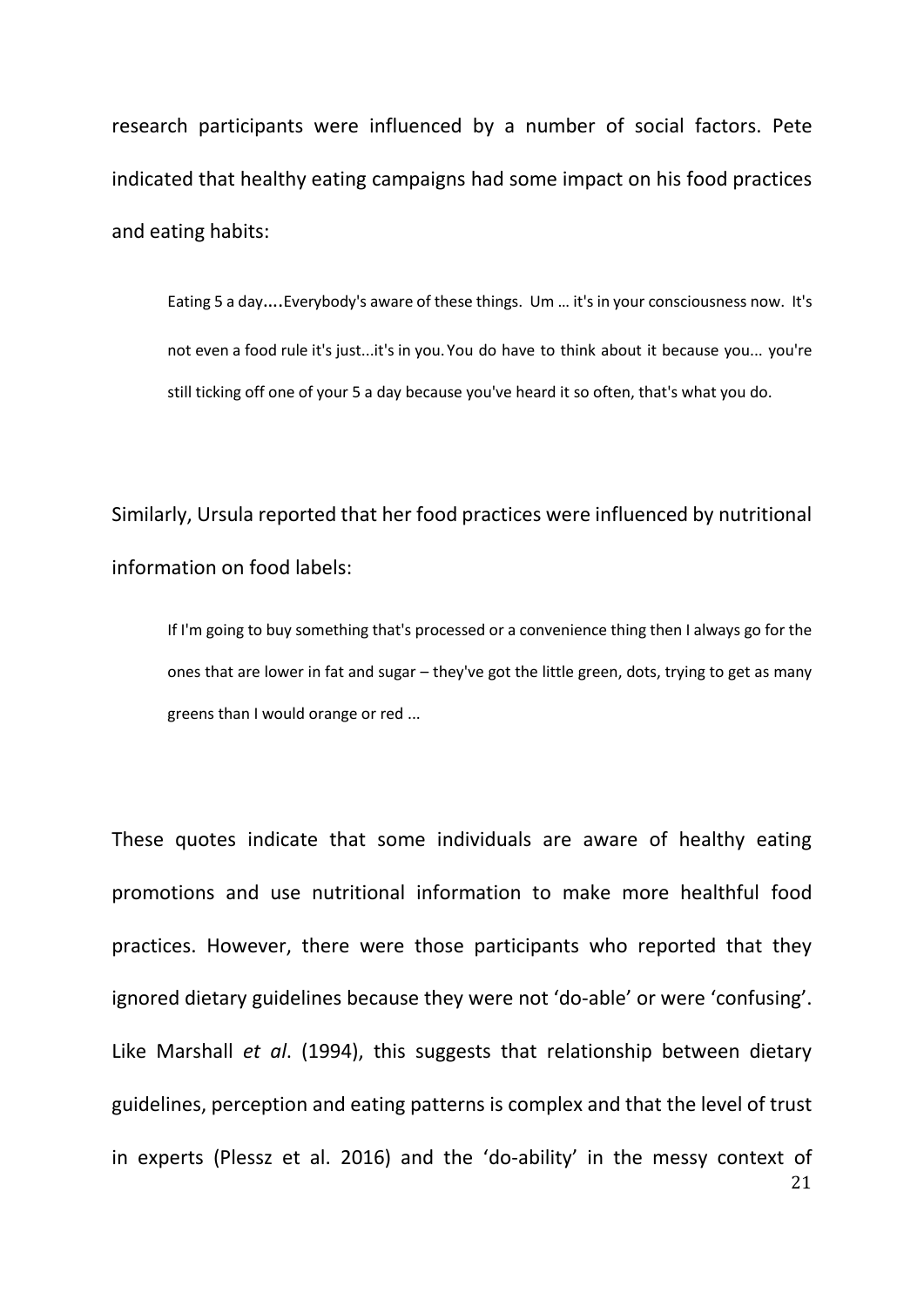everyday life is an important influence on food practices and eating habits (Brembeck and Fuentes 2017).

This complexity is further compounded as participants also reported that they were influenced by chain supermarkets, merchandising and advertising. Irene spoke of the attraction of supermarkets when she described her food shopping:

I've shopped in Asda since it opened and so I always go there but I'm buying more at Lidl's now than I do at Asda… because its every bit as good as Asda and its cheaper!

There were also those participants who spoke of the impact TV adverts and instore displays had on their food practices:

Well of course, if there's something advertized that's new, you always want to try it. [Isabel]

Yes, special offers do have an impact and the reduced section does definitely have an impact on me… I would say is the thing that distracts me. [Brent]

Indeed, it has been argued that the influence of food marketing and healthy eating policies can pull peoples' food practices and eating habits in different directions (Radcliffe 2012). Furthermore, our findings confirm that food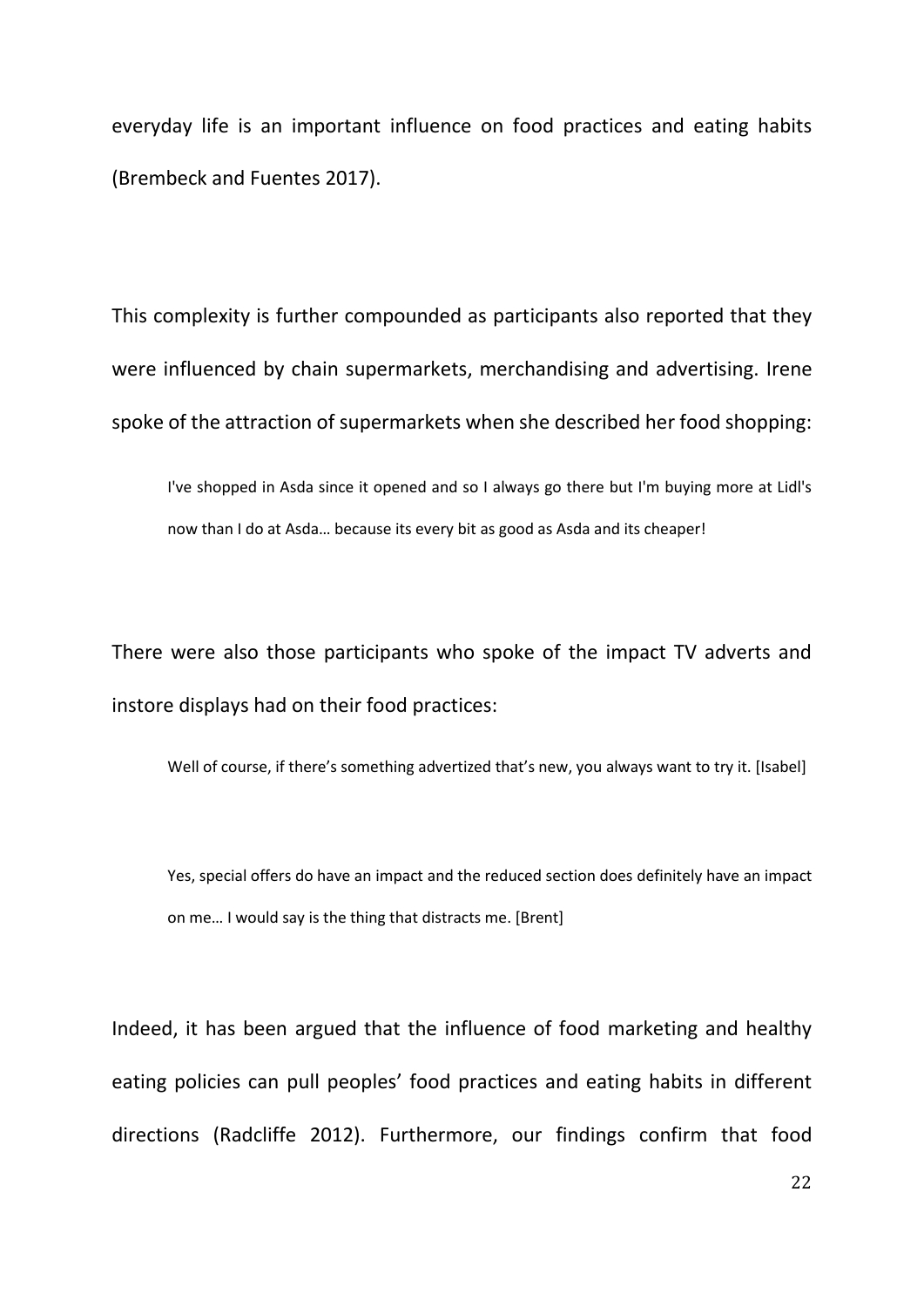practices and eating habits are also influenced by the social groups to which we belong. The family is well recognised as a primary influence (Wills *et al*. 2011; Skafida 2013) and will be discussed later. Here, we focus on gender and socioeconomic status.

Many traditional gender differences (Mennell, Murcott and van Otterloo 1994; Murcott 1995; Skafida 2013), such as women taking primary responsibility for cooking and shopping, were more prevalent among older participants, particularly in accounts of their childhood eating patterns, as demonstrated with Carolyn:

My mum [*did all the cooking*]! And only my mum.

Similar gender differences are also found in Zena's account of her mother's cooking being geared towards the tastes of her father:

I would have said it was meat and two veg. although I'm saying two veg. but my dad didn't actually like veg. The only veg. I actually remember getting a lot of when I was a child – my dad liked those hard, marrowfat peas... We used to have cabbage, my dad didn't like carrots so we didn't get them.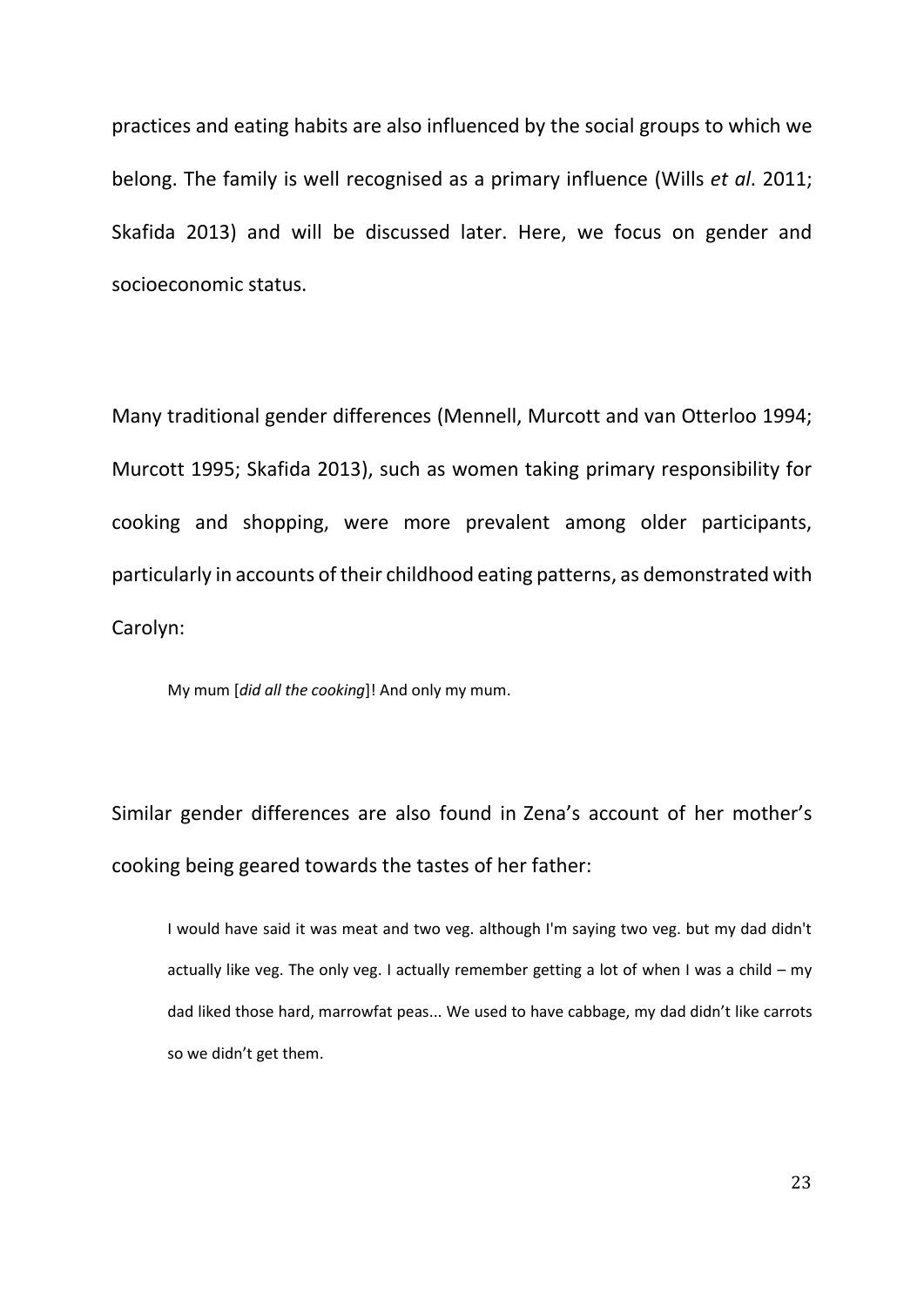However, there was also evidence that traditional gender differences seem to be declining. For example, both genders equally reported a liking for steak and salad and there was evidence that all members of the family were involved with cooking meals. Thus, it would appear that gender differences are changing and it would seem traditional socioeconomic differences are also declining whilst new ones are emerging.

Similar traditional socioeconomic differences found in other studies (e.g. Bourdieu 1984; Marshall *et al*. 1994), also emerged in this study. Zena recalls finances being limited when she was young and the impact this had on their food shopping:

I remember things like my mum getting eight pound a week for housekeeping and so things were tight and … I even remember when I used to go shopping and things would have to be put back because there was not enough money to pay for it.

In a similar vein, Pete remembers a lack of food in childhood due to limited money to buy sufficient amounts: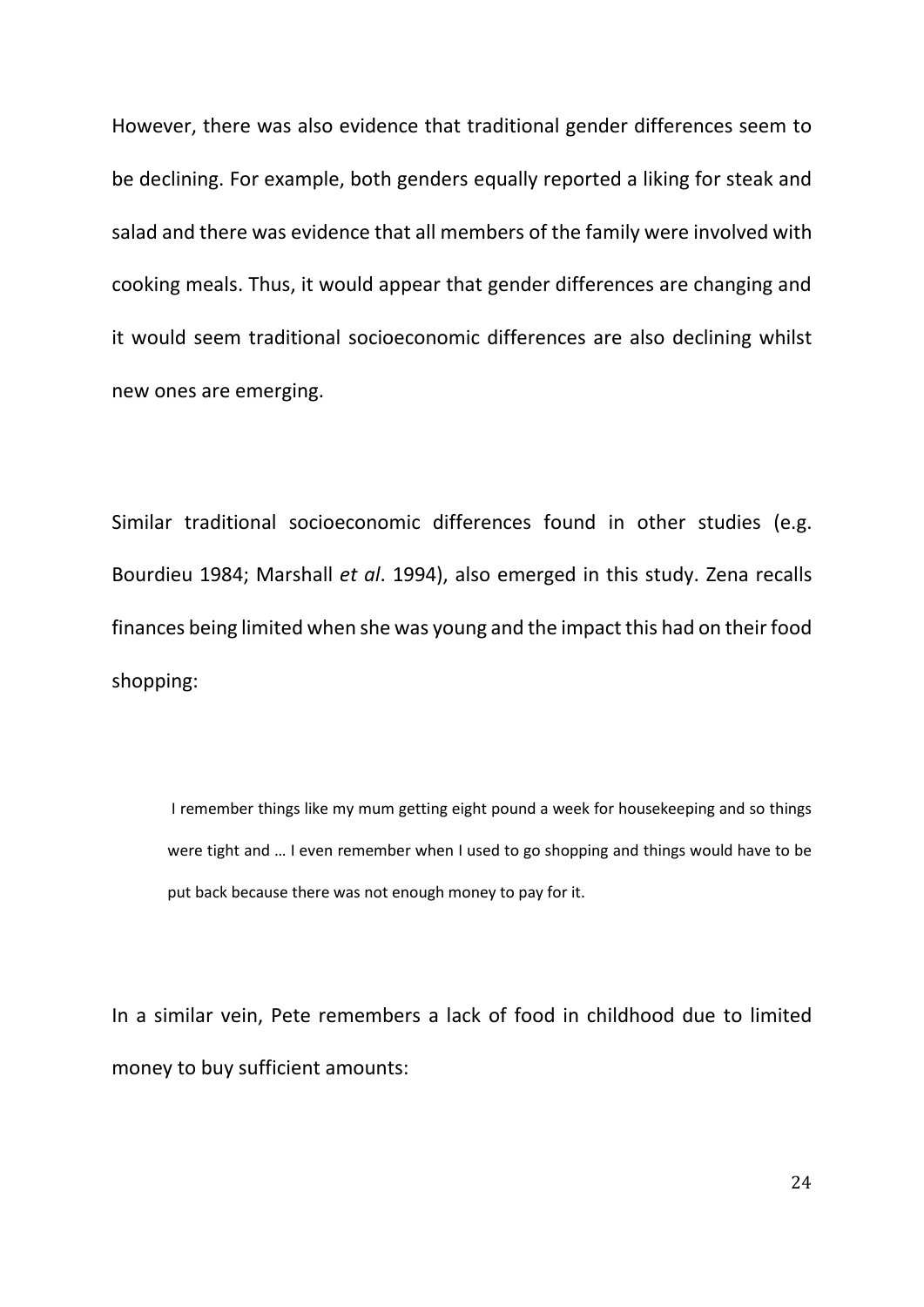There was a shortage of food when I was growing up…Um... there was a lack of money to buy a lot...it tended to be that that would define what was actually bought in the weekly shop.

These quotes demonstrate the impact that economic circumstances can have an impact on food practices, and, while there were some participants that continue to say that income has an impact on food practices, this seemed more pronounced in accounts of childhood eating patterns. For example, Teresa demonstrates that finances became less important as she got older:

I would say I am not always looking at price nowadays, if I have discovered something I like, and it is a bit more expensive than an another one, if it is a good quality and I like it I'll buy it…..I can afford it now, compared to when I was younger.

Thus, this paper confirms that eating patterns are embedded in social practices that are influenced by a number of institutions (Wills *et al*. 2008; Delormier, Frohlich and Potvin 2009; Wills *et al*. 2011; Twine 2015) and that they vary across socioeconomic groups and within them over time (Johnston *et al*. 2012; Atkinson and Deeming 2015; Mandemakers and Roeters 2015; Paddock 2016). This points to a dynamic relationship between the individual, social structures and eating patterns. This confirms that food practices and eating habits are collective social practices influenced by cultural, spatial and temporal contexts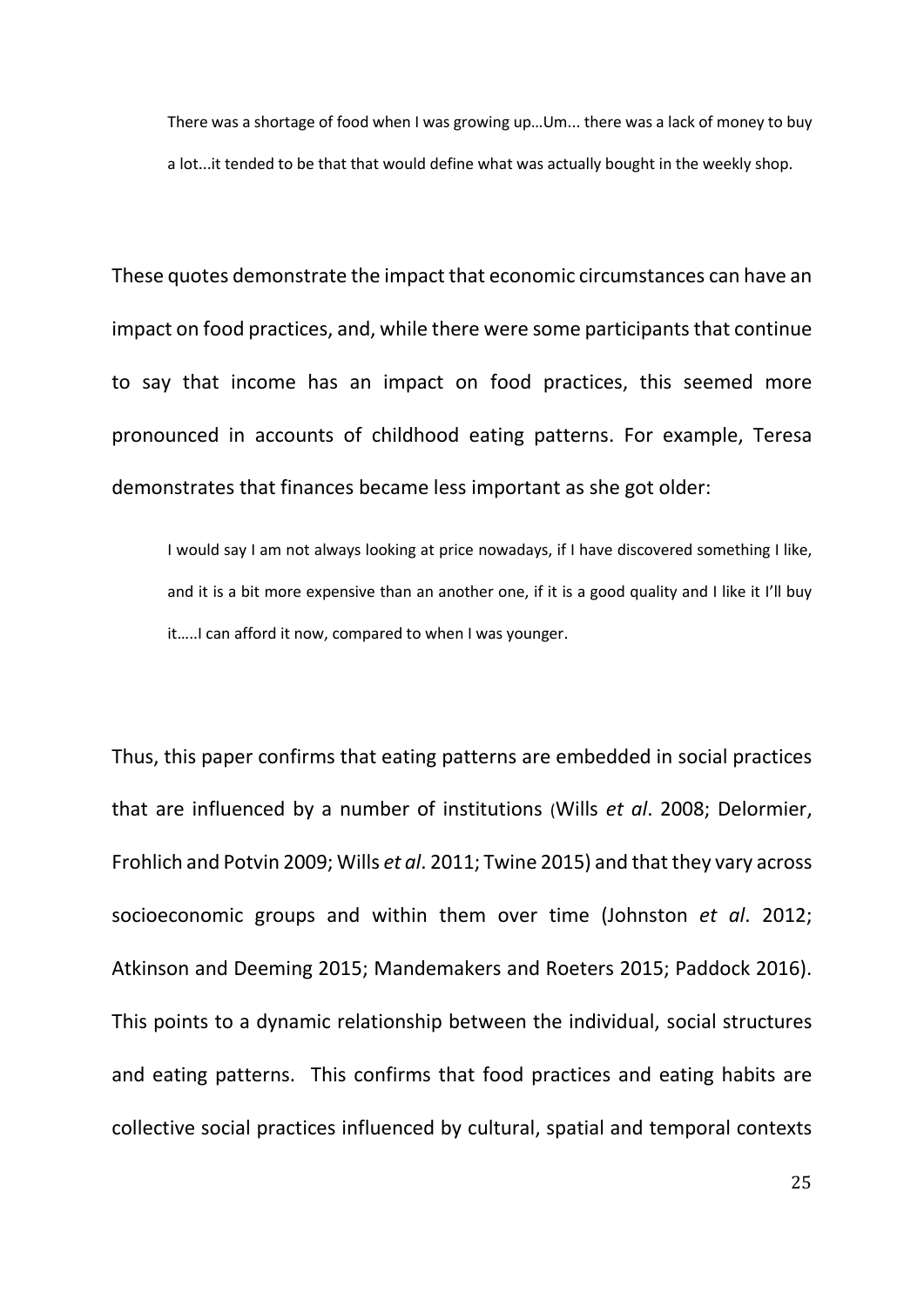(Wills *et al*. 2008; Delormier, Frohlich and Potvin 2009; Wills *et al*. 2011; Twine 2015). Viewing eating patterns as a social practices allowed us to explore both continuities and variations in them across the lifecourses of the participants.

#### **Continuity and change in eating patterns across the lifecourse**

It is well established that the family plays a primary role in establishing the eating patterns of children (Wills *et al*. 2011; Skafida 2013), and all participants were able to recount childhood food practices and eating habits:

As a child it would have been probably like porridge for breakfast and then ..the main meal was at lunchtime and then once we were at school it was school lunches and then again, quite a big hame-cooked (*home- cooked*) meal at teatime, always pudding afterwards and then rolls and softies and pieces (*bread rolls and biscuits*) and then a bedtime snack. [Alice]

Well, we always had breakfast cereals and lunches; we always had school dinners because my mum has told me since that the reasons she made us have school dinners was so she always knew we had a hot meal in us. But we just ate normal food, we always had a roast on a Sunday. [James]

While older interviewees reported a greater frequency of family meals during childhood than the younger participants, in line with other research (Charles and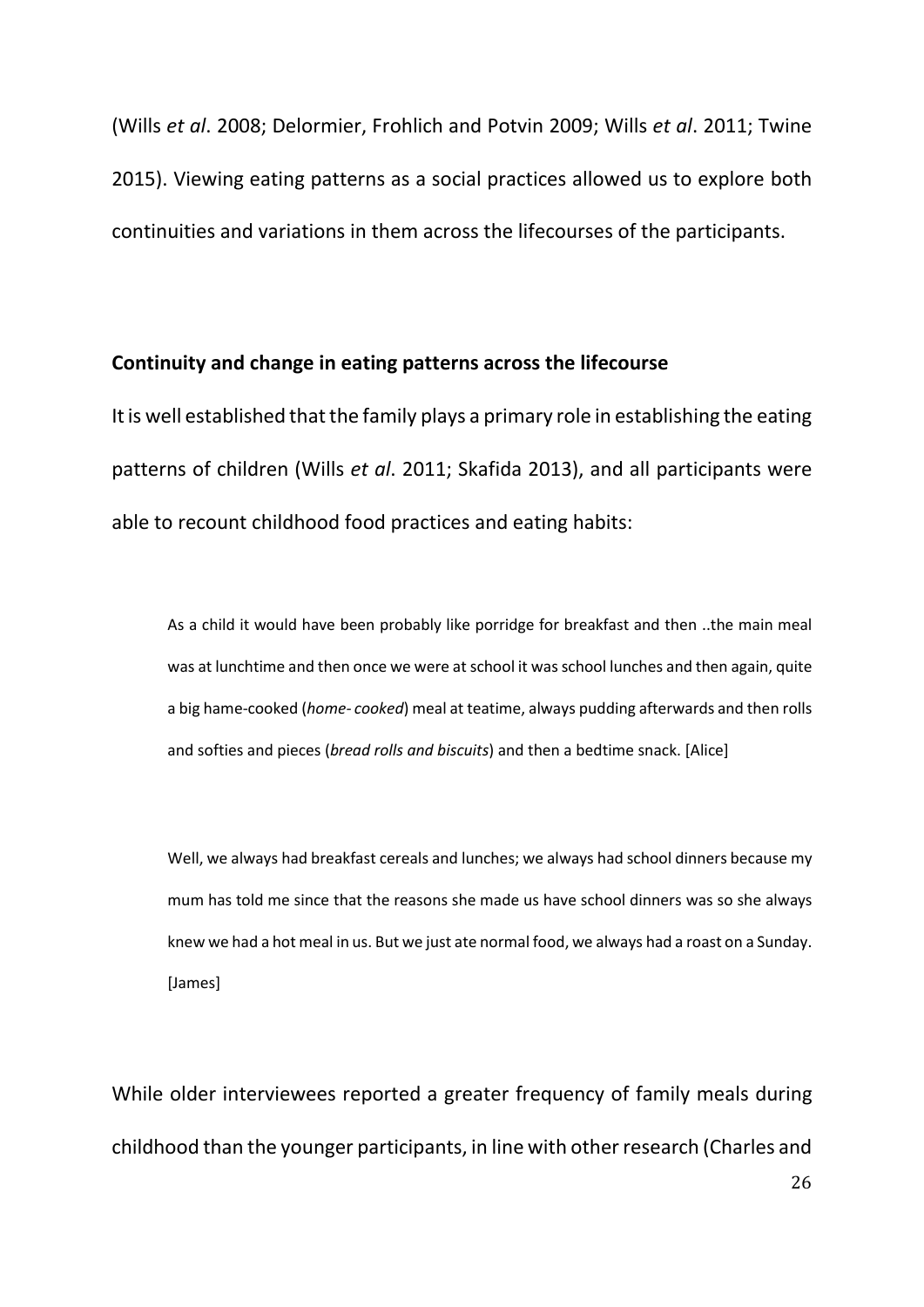Kerr 1986), family remains an important influence on eating patterns. Many participants recognized continuities between current eating patterns and those established in childhood. Norman explained that his rules for a healthy diet today were informed by what he learned as a child:

Yes, it's the same principles that I knew were good for me when I was a child. So, cutting the fat off bacon, trying to get things that look and smell fresh in the supermarket.

Other participants recognised continuities between meal frequency during childhood and their current eating patterns:

I've always felt it was important to eat -three meals a day. I grew up like that so I have carried on like that. [Zena]

These quotes confirm that eating patterns may be ordered by family relationships (Wills *et al*. 2011; Brembeck and Fuentes 2017; Tørslev, Nørredam and Vitus 2017) and some food practices and eating habits acquired during childhood may persist throughout the lifecourse (Mennell, Murcott and van Otterloo 1994; Falk *et al*. 1996; Wansink and Sobal 2007; Jääskeläinen *et al*. 2012). Nevertheless, many participants reported that they modified their eating patterns across the lifecourse. Barbara explained that, while her parents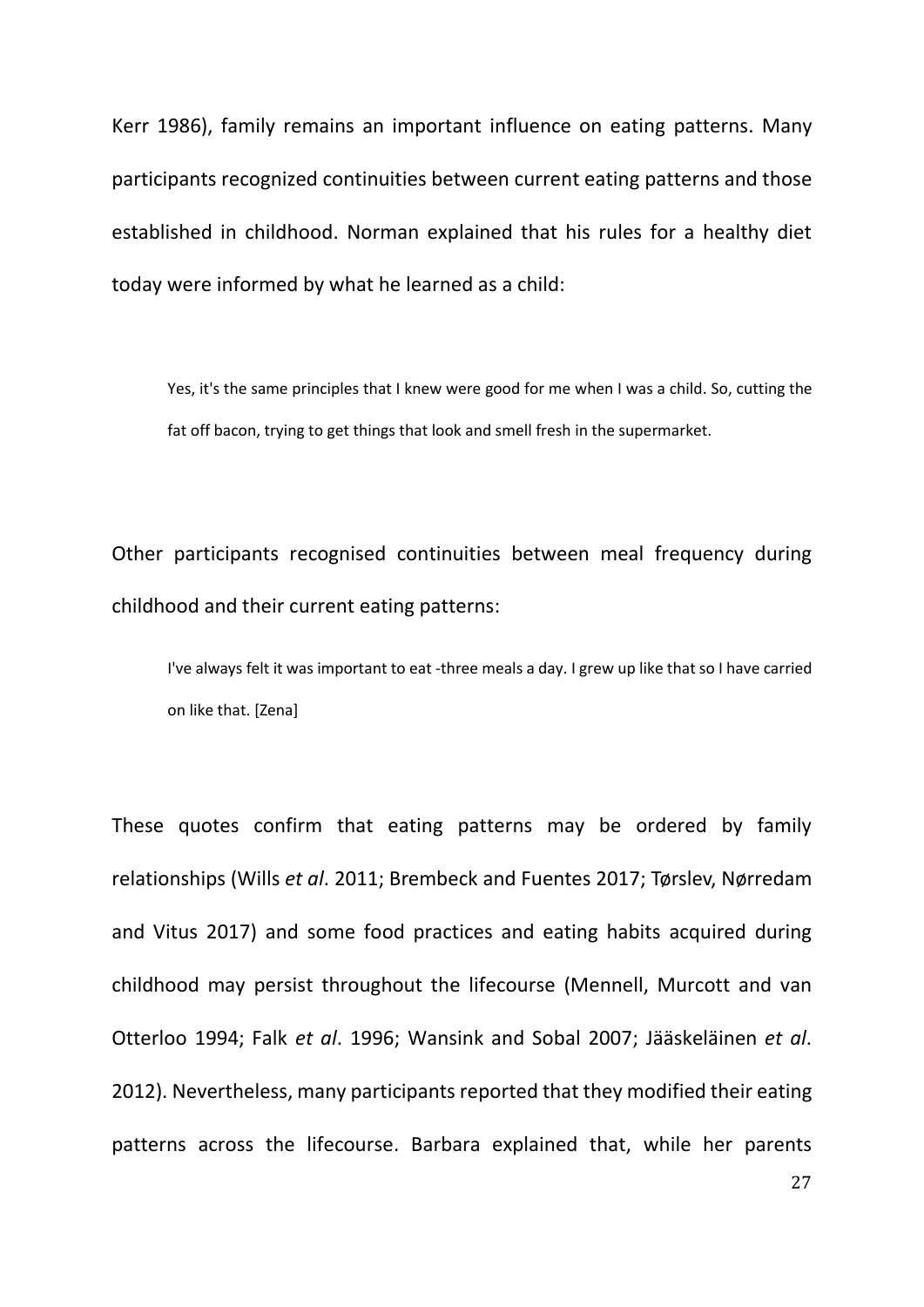continue to be a primary influence on her eating patterns, her food practices and eating habits had changed as she moved to different countries:

Still the parents (*are the main influence on my eating patterns)*, I have to say. Although over the years, because we've lived abroad, it's kind of opened us up to other ways of cooking like we've added in foreign foods.

Several other participants also explained that changes in food practices and eating habits occurred as different cuisines and convenience food became increasingly available.

This study therefore confirms the influence the changing social structures and food environment can have on our food practices as individual social roles and identities change and different kinds of food become physically, economically and culturally available (Cairns and Stead 2009; Garnett *et al*. 2015). This can result in minor and irreflexive changes in food practices and eating habits (Devine 2002). However, some participants spoke disparagingly about their childhood eating patterns: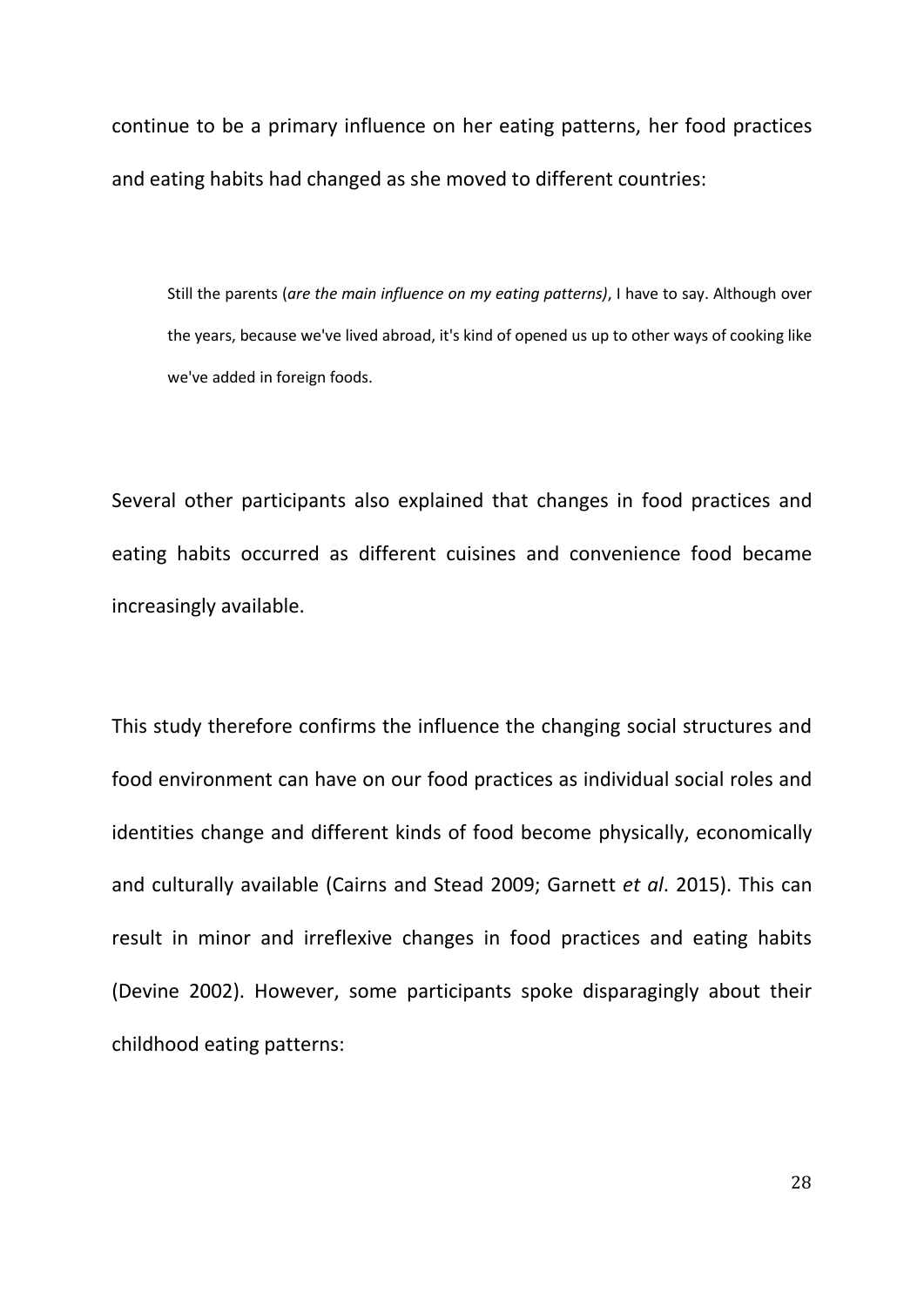Fried food done in lard, ken the white lard that you used to get, that was cooked in there, a'thing! Eggs, sausages, onions, liver, it was just cheap basic food, that was it. So macaroni and cheese and liver...or a chipper supper, everything done in lard! [Edward]

There was a lot of white bread, there was a lot of potatoes involved, um...and pasta, pasta but again boxed pasta… It was like Kraft macaroni, you know like powdered sauce that you would make yourself or it was canned. So it was canned pasta as well was unfortunately part of that [Pete].

The above participants reported more radical changes in their eating patterns across the lifecourse. Edward said that he is now much more health conscious and interested in fitness and maintains a low-fat diet. Similarly, Pete also said that his eating patterns were now radically different to those in his childhood, as will be seen below. This, therefore, appears to represent a challenge to the premise that eating habits acquired in childhood shape our dietary choices into adulthood and are stubborn to change (Mennell, Murcott and van Otterloo 1994; Falk *et al*., 1996; Wansink and Sobal 2007; Jääskeläinen *et al*. 2012). Indeed, most participants reported several occasions during the lifecourse when their eating patterns changed. In line with other studies (Backett and Davison 1995; Devine 2005; Haines 2005; Shepherd and Olson 2005; Wethington 2005;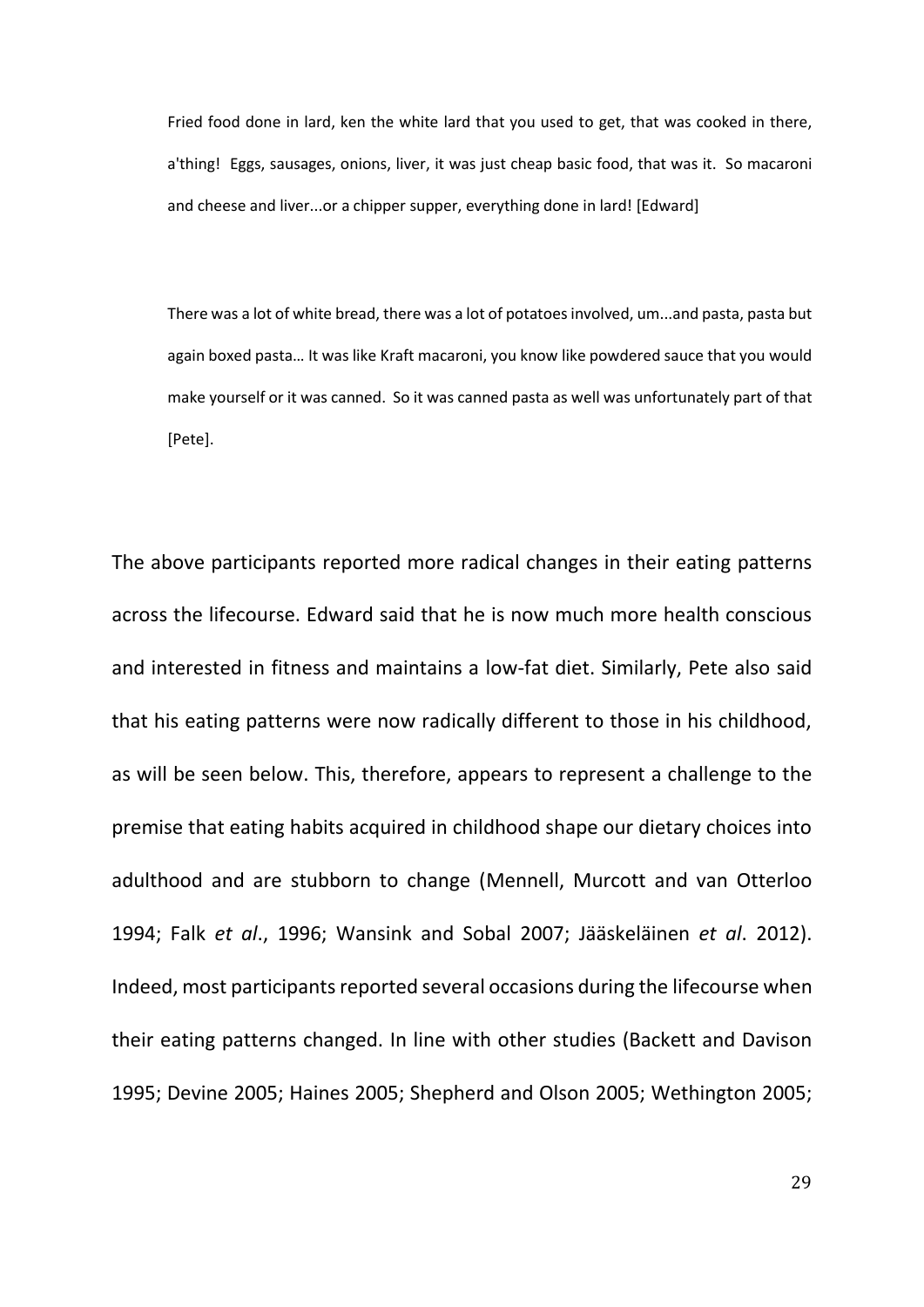Carlisle 2014; Plessz *et al*. 2016), these typically coincided with lifecourse transitions and turning points.

#### **Transitions and turning points**

#### *Transitions*

Many participants reported that their eating patterns changed as they moved from one stage of the lifecourse to another. Carolyn reported that her eating patterns changed when she moved out of the paternal home:

Oh absolutely, I was experimenting – all the things I couldn't have got as a wean (*child*)I was 'I'll have some of that'. My mother certainly wouldn't have approved…Food rules that I grew up with**...**, totally out the window: toast; tin of soup; tin of beans; nasty horrible pot noodles.

This transition occurred due to a change in identity from daughter living with parents to an adult living separately and seemed to result in eating patterns that Carolyn considered to be less healthful than when she stayed at home. However, there were those who developed eating patterns that they thought more healthful when they moved out the family home: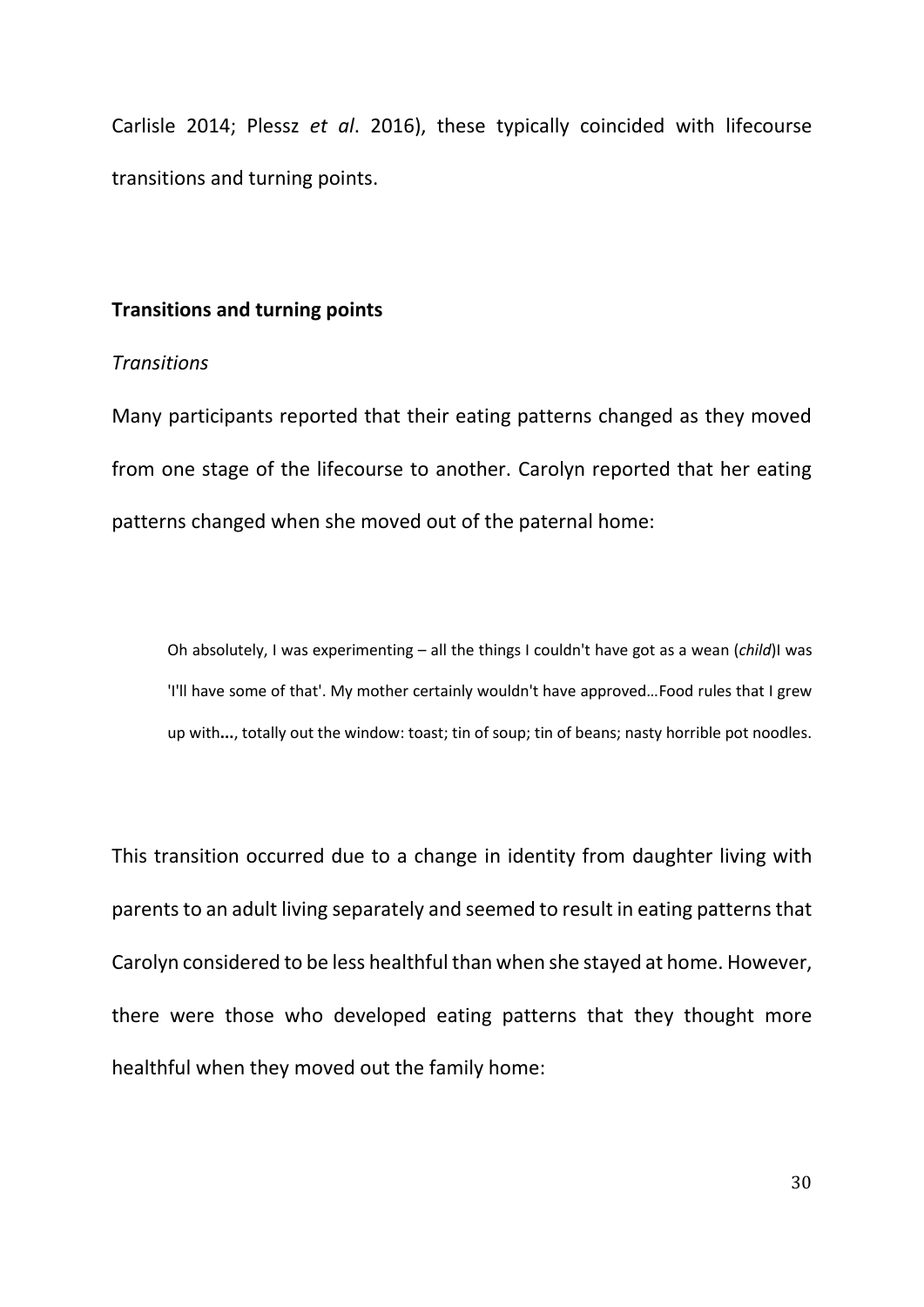I became more aware of including vegetables in the main meal, always try to keep the vegetables and to try to improve the fruit intake because that wasn't that big in my house. [Debra]

Barbara reported that her eating habits changed when she got married and when different foods became available:

Well when I got married they changed, my husband doesn't like potatoes, so we don't eat a lot of potato, we tend to eat pasta and rice so that's been a big change in the eating habits. I've also, as well as the usual staples, we tend to eat more convenience food.

The above quotes suggest that eating patterns may change as the environment, our personal circumstances and identities evolve in ways that we may expect. In line with Devine (2005), these transitions sometimes resulted in adjustments to food choice trajectories. These changes, however, as can be seen with Carolyn above, were not necessarily reflexive nor informed by dietary guidelines.

Nonetheless, there were transitions where eating patterns became the subject of reflexive revision informed by dietary guidelines. These tended to occur when food, diet or health was a central aspect of the transition: such as when the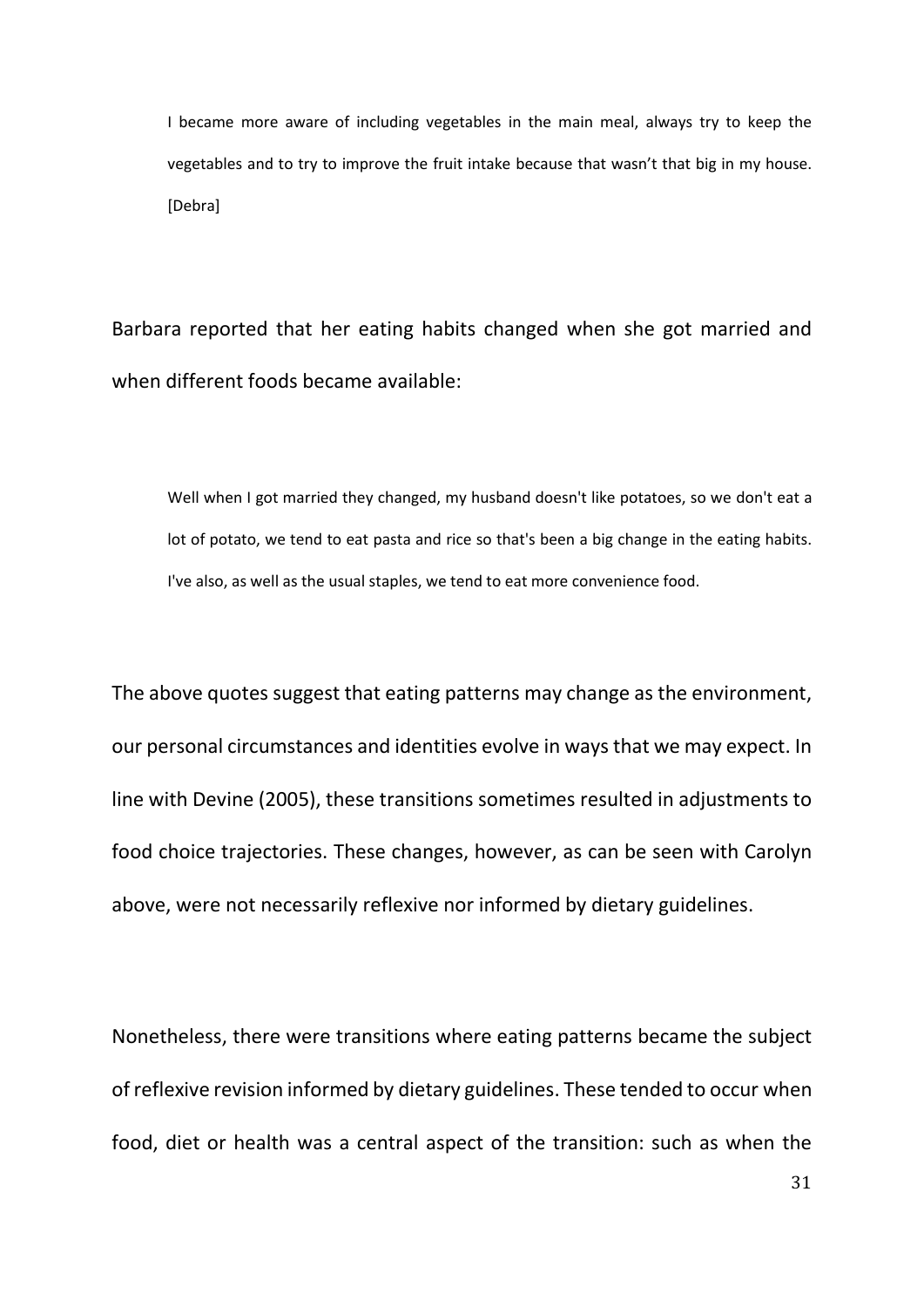participant studied nutrition at university (Debra, discussed above) or developed an interest in cooking and health and fitness, like Pete:

So I was doing a lot of steamed brown rice, well steamed everything. Depending on the equipment you'd actually just bought um...we got blenders and things like that as well so hummus and that. Things like tinned burgers and tinned macaroni, I ate as a kid- I would not look at it twice!

On the other hand, Fiona reported that she became more concerned about the healthfulness of her eating patterns when she had a child.

I think my son would be the main one … we've got at least four or five cookbooks on baby food which is how to make things, less salt, less sugar versions… I should be doing things like that for me and my husband as well.

The above participants reported a series of changes in eating patterns across a number of lifecourse transitions over a prolonged period. For example, Pete, reported several transitional stages when his identity, food practices and eating habits changed. First, when he trained as a chef, then when he left the family home and, later, when he developed an interest in health and fitness. Thus, for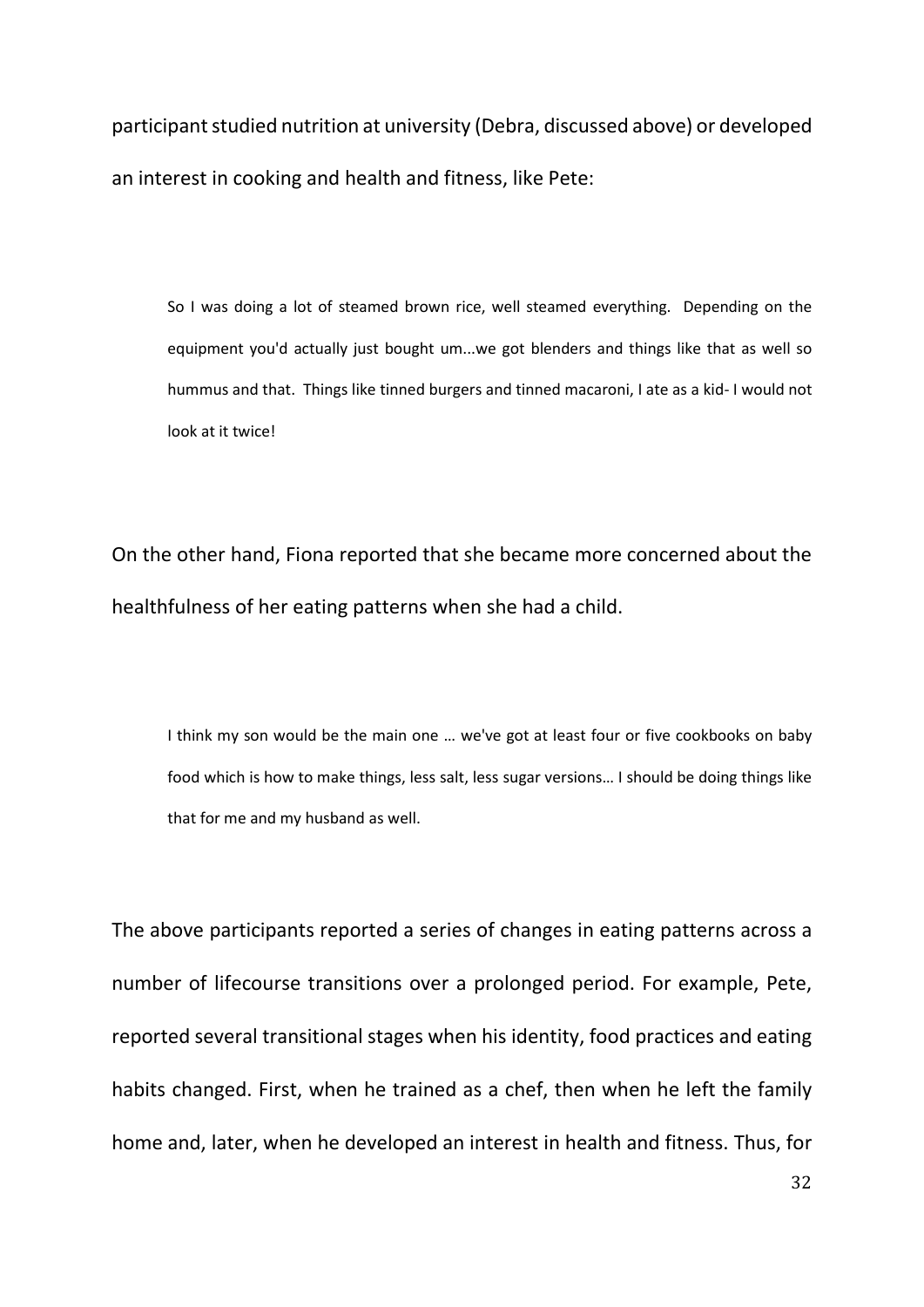Pete, a change in his food trajectory led to further changes and these modifications were informed by dietary guidelines when his eating patterns dysappeared as he wished to prevent them from becoming increasingly problematic for his identity and health in the future. Similarly, Carol said that she changed her eating patterns because she did not want to put on weight in the future:

Well the biggest change from a couple of years ago to the way I eat now with everything being quite healthy, that was mainly motivated by wanting to be a healthier weight, because I do quite a lot of running and I wanted to improve my running performance as much as I could.

While Barbara reported that concern for the health of her family and her own health getting worse resulted in her changing her eating habits in ways she felt were more healthful:

..but when my son came along I gave up the chip pan because it was not very healthy and … Now I have a liver complaint and over the years the fat has got less and less in what we ate so I suppose looking after my health, that is the big change in my diet over the years.

Thus, there are those transitions, for example Carolyn above, which have little to do with food. In these cases, modifications to eating patterns appear to be an irreflexive response to interruptions in eating patterns due to changes in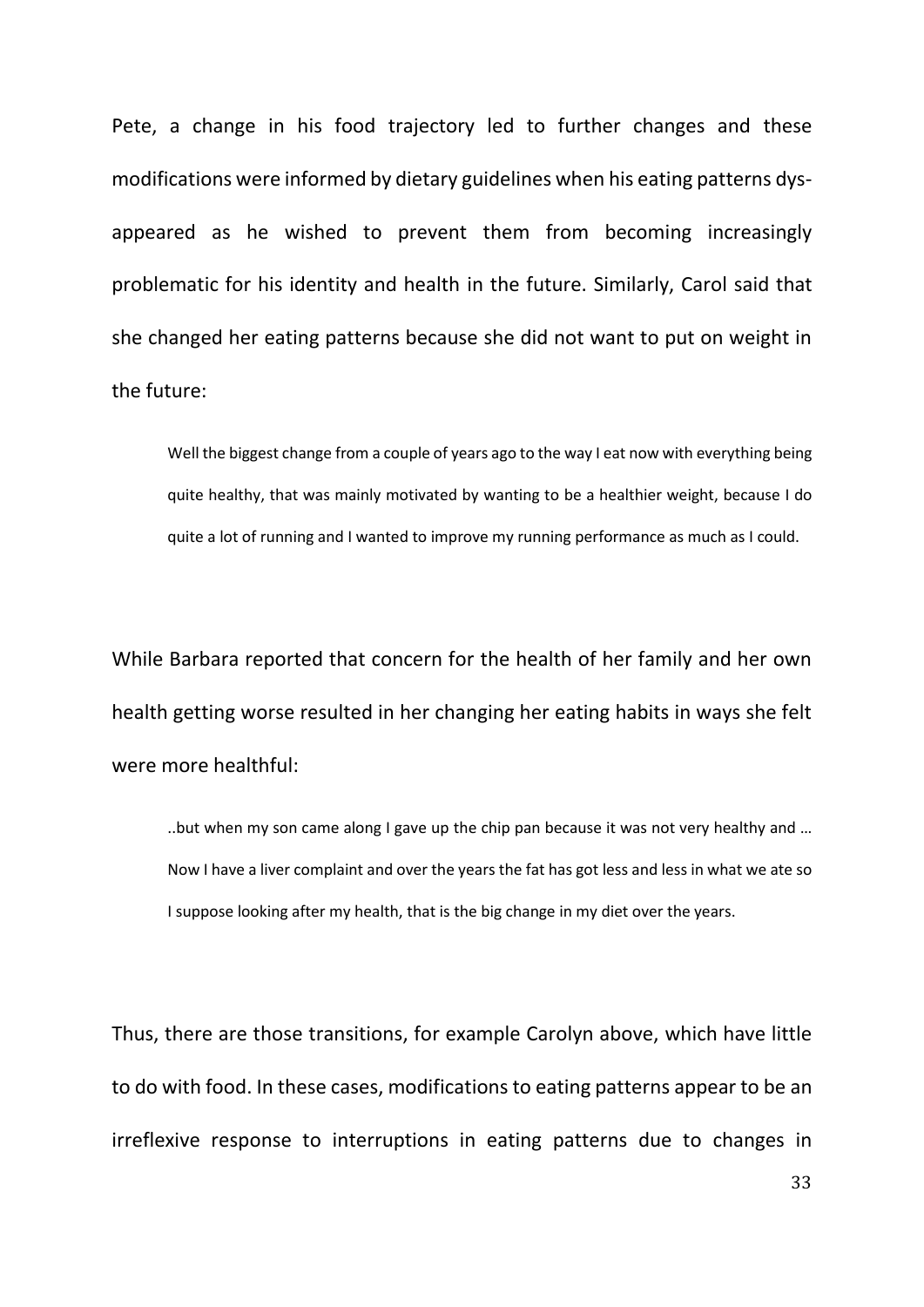surrounding social structures, living circumstances and/or the food environment and do not, therefore, appear to be informed by dietary guidelines. On the other hand, there were instances where this was more likely to be the case (Pete, Fiona, Carol and Barbara above). Thus, this approach confirms that changes in food practice and eating habits can be patterned according to lifecourse stage (Fiona and Barbara) and provides a fuller understanding of when and why changes may occur (Backett and Davison 1995). It also provides an illustration of when and how individuals may build their standards in line with prescriptions during lifecourse transitions (Plessz *et al*. 2016). That is, when the eating patterns of participants were interrupted as they became concerned that their food practices and eating patterns may cause problems for their food identity or body in the future and dys-appeared. In a similar way to the body in the philosophy of Leder (1990), eating patterns were more likely to be reflexively revised in light of dietary guidelines at these times.

Furthermore, after such a transition, a change in the food trajectory began. When this happened, further changes in eating patterns in the future seemed more likely to occur and the cumulative adaptations of eating patterns across a number of transitions became increasingly significant. Thus, confirming changes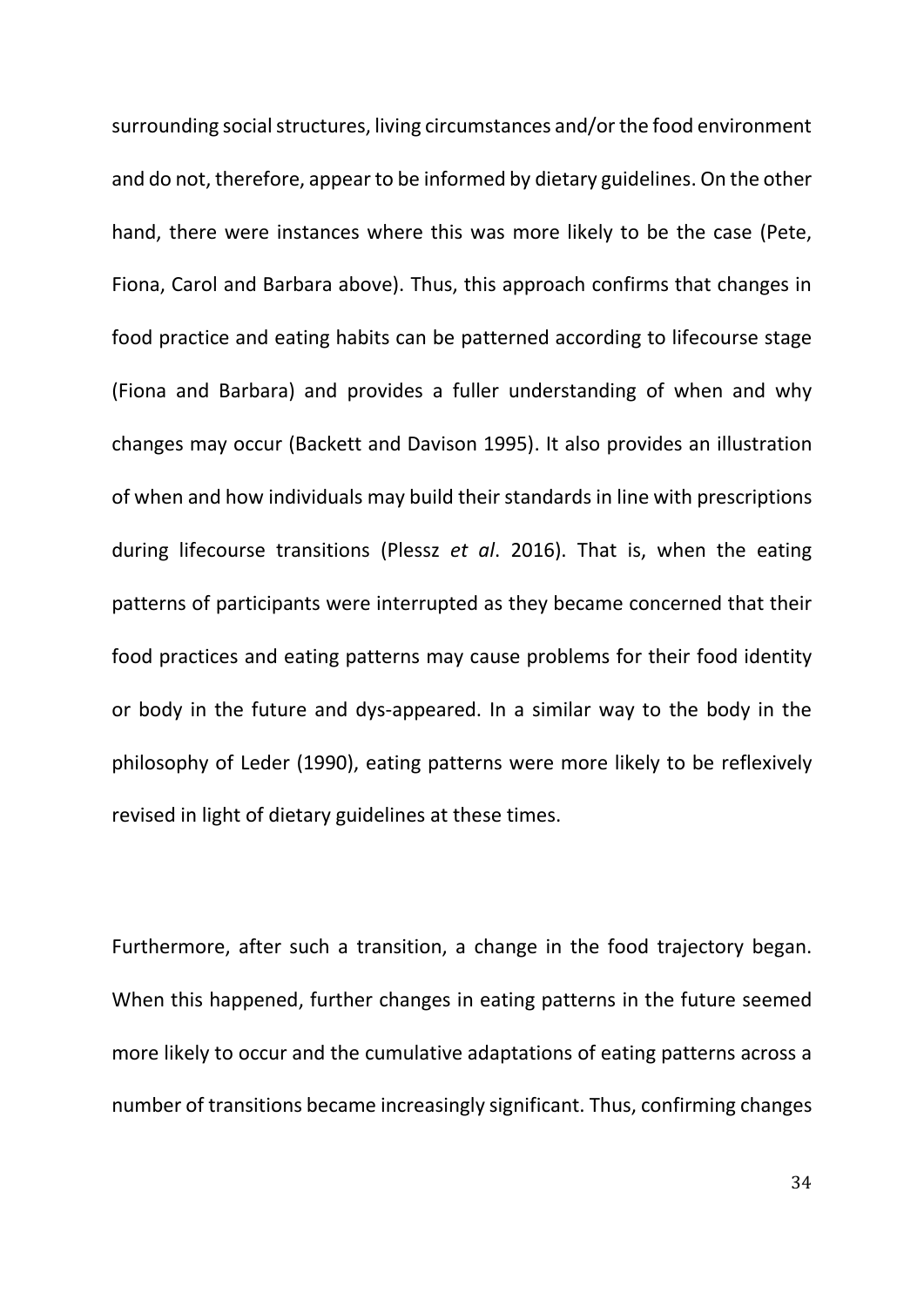in standards in line with prescription can occur when there is an overlap between the social spaces occupied by individuals and prescriptions and that such changes may result in further changes as individuals' norms become increasingly similar to the prescribed activities (Plessz *et al*. 2016). These modifications to eating patterns could therefore be seen as an on-going type of body and identity work in response to the dys-appearance of food practices and eating habits aimed at preventing them from becoming increasing problematic in the future through, for example, putting on weight or the development of a diet-related illness. Thus, transitions like these do not appear to be experienced as a 'fateful moment,' as suggested by Giddens (1991), but rather a gradual process of change (Burningham and Venn 2017). Furthermore, they demonstrate that individual agency plays a role in the reproduction of eating patterns as the individual consciously considers which social structures should primarily inform it. Furthermore, this suggests that body/identity work motivated by dys-appearance may not only be in response to immediate problems but also as a means of avoiding them in the future.

#### *Turning Points*

On the other hand, turning points represented occasions when eating patterns are more likely to be suddenly subjected to revisions in response to unexpected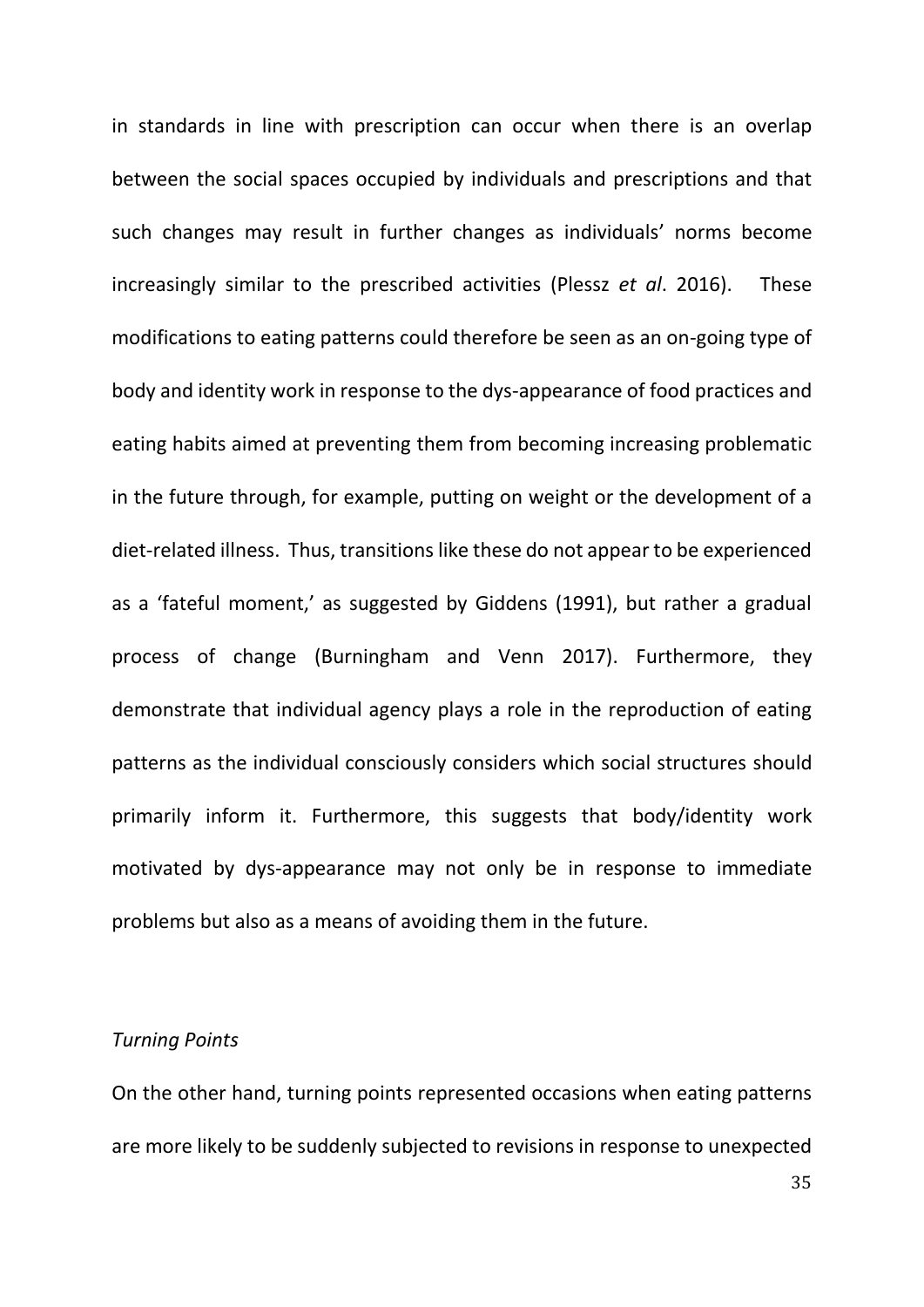events and over a shorter period of time. Like Devine (2005), we found that turning points were less frequent than transitions. Nonetheless, some respondents reported that their food practices and eating habits suddenly and drastically changed. Rhona explained that her eating patterns changed when she decided to be vegetarian:

Well I've been vegetarian since I was twenty-one, twenty-two so that was a sudden and major change.

Anna explained that she changed her eating patterns after realising that her food practices and eating habits were having a negative impact on her health:

So five years ago I realized after years of being miserable about how I looked and how I felt, I was practically a narcoleptic because I was so unhealthy and feeling nauseous all the time and I'd gained a lot of weight and I just went 'I can't do this anymore' and I completely, almost overnight, changed all of my eating habits.

On the other hand, Linda reported that her eating patterns changed rapidly when she developed an eating disorder:

My eating habits changed quickly when I developed an eating disorder…I would have a yoghurt with no calories in the morning, I drank about five cans of diet Pepsi. In the evening I would have two crisp breads with some lettuce on it and basically if I'd made myself eat something sweet then I'd make myself sick. And I got so ill that I collapsed and was taken into hospital.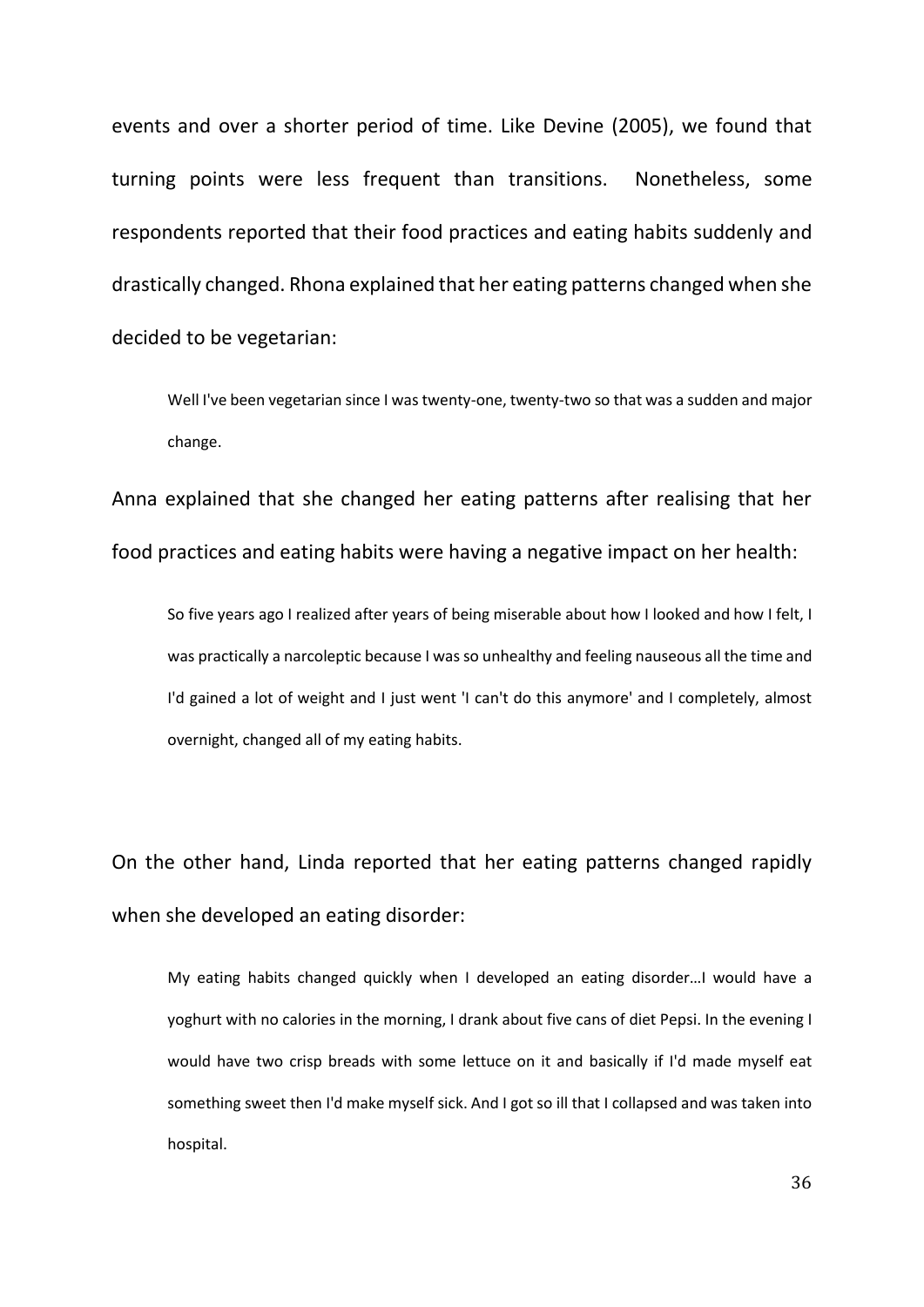Like transitions, turning points appear to represent occasions in the lifecourse where eating patterns change. On these occasions, eating patterns dys-appear and are viewed asimmediately problematic. They become the focus of attention and the objects of revision, so that they may once again fade into the background. In some cases, such as Anna, when health is central to the turning points, eating patterns may be subject to a reflexive revision informed by dietary guidelines and nutritional advice. However, this is not always the case, as with Linda, who dealt with the dys-appearance of her food practices and eating habits in a way that became detrimental to her health. Nonetheless, turning points may result in more drastic and sudden changes to our eating patterns in response to unexpected lifecourse events, often involving a change in identity from which individuals may not turn back (Devine 2005). There is also evidence that these changes may be extended over a prolonged period. Rhona, quoted above, remains a vegetarian over thirty years later, while Anna reveals that she rarely deviates from her more healthful eating patterns:

If they *(in-laws during visits)* give us a choice of what to eat, I'll go for the healthier option of what they have but that's the only time I really have any variation.

Furthermore, the use of the words *'sudden', 'quickly'* and '*overnight'* by participants suggests that turning points can be experienced as a 'fateful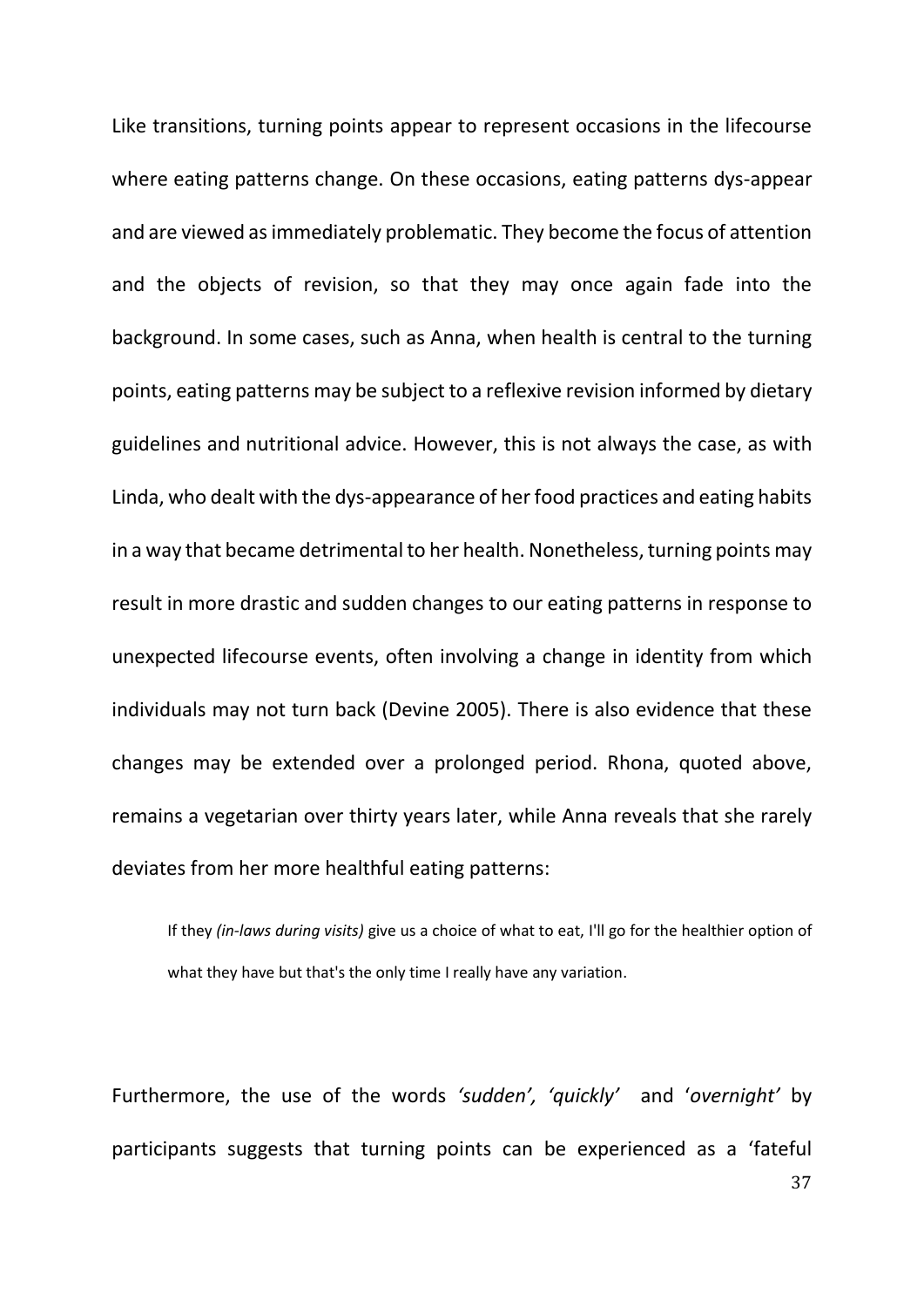moment' (Giddens 1991) wherein individuals may suddenly change their practices in response to the dys-appearance of their eating patterns. However, the words '*becoming*' and '*developing*' indicates that the individuals who reported a sudden change in practice may have thought about changing it for some time before the change in eating patterns took place.

These examples also highlight the important role agency can play in the reproduction of eating patterns as individuals select which social structure they attend to in the revision of their food practices and eating habits. In some cases, such as Anna, turning points can result in a conscious decision to attend to healthy eating prescriptions. Thus, the overlap between the social space occupied by the individual with prescriptions can result in changes as suggested by Plessz *et al*. (2016). However, in these cases, unlike Plessz *et al*. (2016) it is not the similarity between the individual standards but the differences that can result in a drastic revisions to eating patterns

#### **Discussion**

By viewing eating patterns as a social practice, adopting the lifecourse approach and extending the concept of dys-appearance to food practices and eating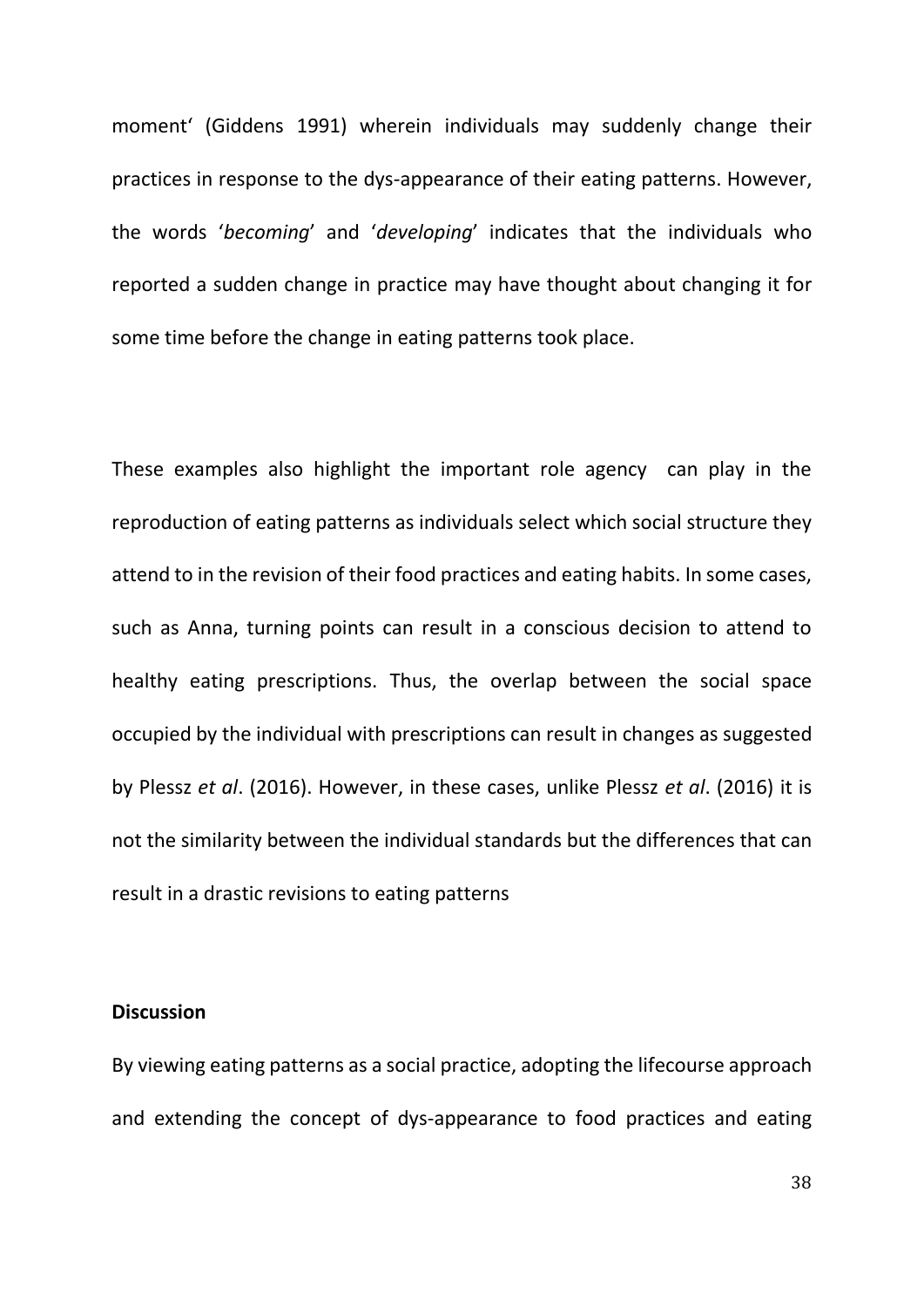habits, this paper has provided insight into the contradiction outlined in the introduction. We have demonstrated that, while the eating patterns acquired in childhood may be stubborn to attempts to change them by external agencies, they are more likely to be revised when the impetus for change originates within the individual and their life circumstances. That is, many participants reported that their birth family were an important and continuing influence on their eating patterns and that some food practices and eating habits acquired during childhood, such as the temporal spacing of meals, remained influential as they got older. This appears to confirm the proposition that eating patterns acquired during childhood shape food practices and eating habits throughout the lifecourse. However, almost all the participants also reported that their eating patterns had changed as they negotiated the various transitions and turning points that punctuated their lifecourses.

Transitions were related to expected changes across the lifecourse, such as leaving home. They often interrupted existing eating patterns and resulted in modifications to food practices and eating habits as the participants adapted to changes in their food environment and/or living circumstances. Under these conditions, changes to eating patterns were not always reflexive nor informed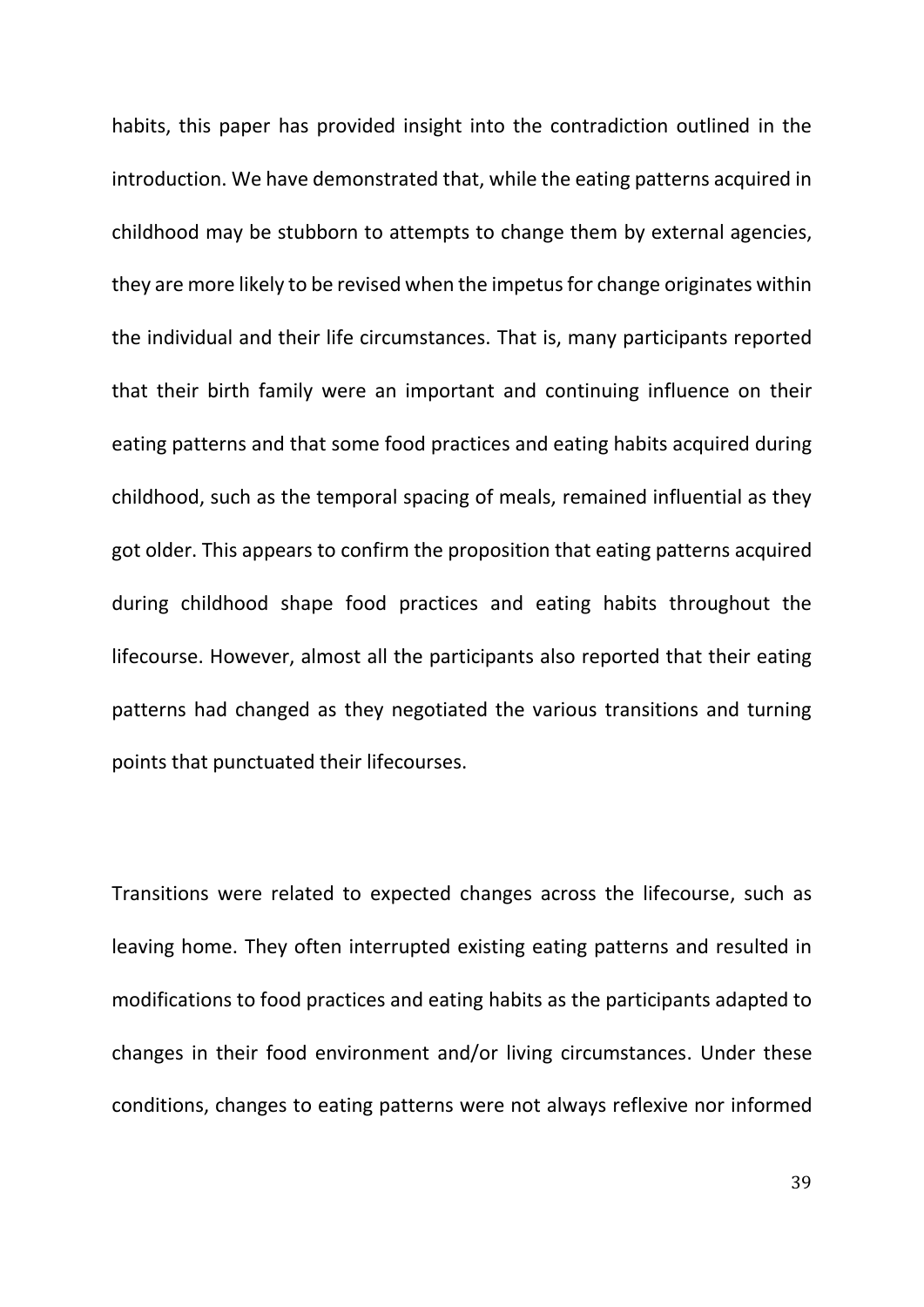by dietary guidelines. However, there was also evidence that changes made to eating patterns during transitions can be informed by dietary guidelines and that the cumulative changes across a number of transitions may result in more healthful food practices. On these occasions, we demonstrated that eating patterns are more likely to be reflexively revised in the light of dietary guidelines across a number of transitions when they dys-appeared and participants wanted to prevent their food practices and eating habits from becoming increasingly problematic in the future. At these points participants can become aware that their eating patterns are influenced by a number of social factors and in ways that they perceive to be detrimental to their well-being. This can result in a conscious decision to take dietary advice on board and a change in food trajectory. This, in turn, can initiate a series of modifications to eating patterns across a number of transitions. This suggests that transitions can be experienced as 'teaching moments' (Haines 2005) and that the similarities between individual standards and prescriptions are more likely to result in individuals changing their food practices and eating habits in line with dietary advice (Plessz *et al*. 2016). However, the changes in eating patterns often occur across an extended period and, therefore, confirms Burningham and Venn's (2017) contention that transitions are best perceived as a prolonged experience of change.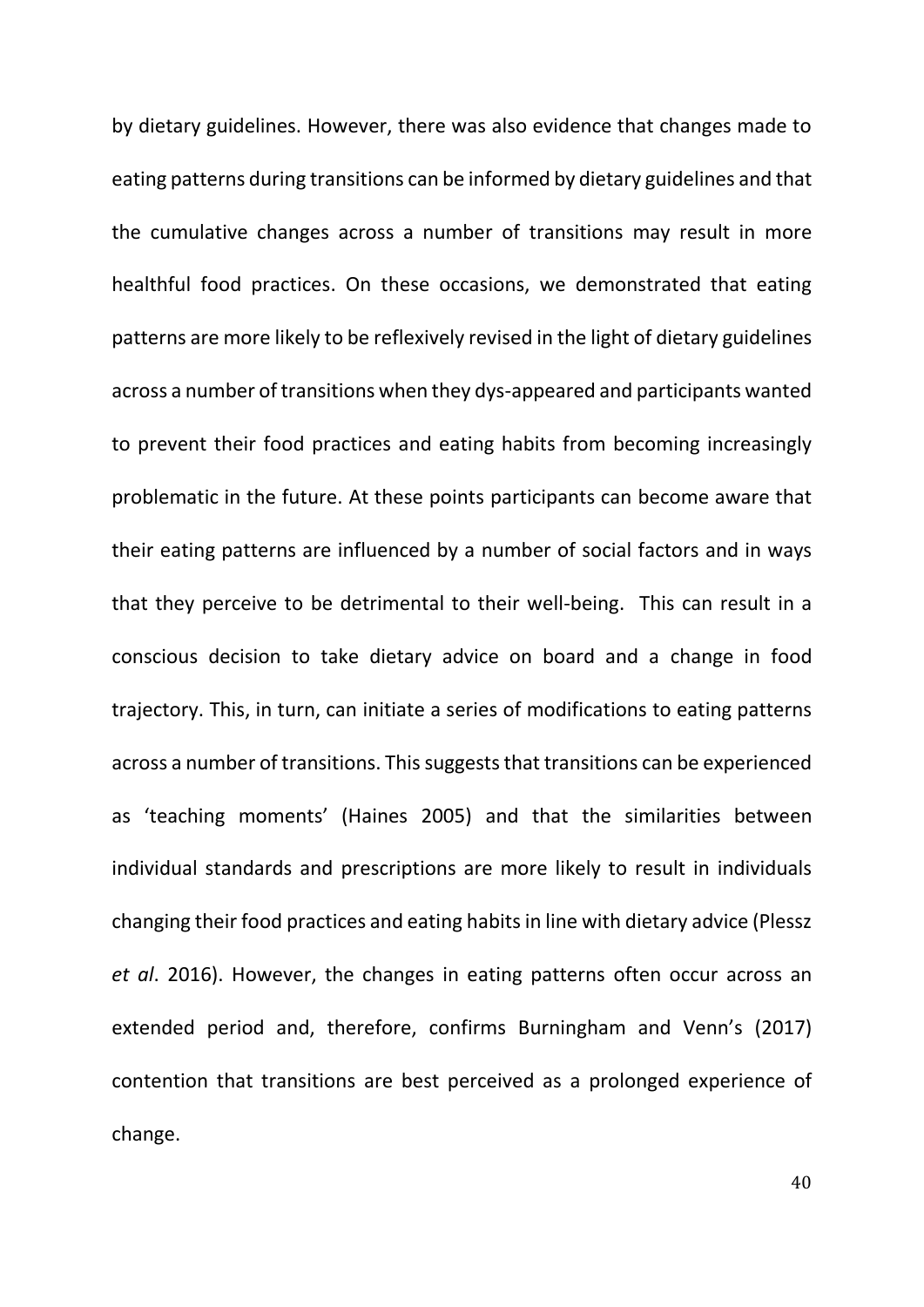On the other hand, it would appear that turning points represent occasions across the lifecourse when the eating patterns were more extensively and suddenly revised. On these occasions it would seem that participants' food practices and eating habits dys-appeared as they were perceived as immediately problematic. That is, the individual became aware that their eating patterns had been influenced by social factors resulting in food practices and eating habits which they believed to be detrimental to their identity and/or well-being. Under these circumstances, eating patterns were more likely to be subject to revision over a short period of time. Furthermore, the concept of dys-appearance highlighted that these revisions were more likely to be reflexively informed by dietary guidelines when participants were concerned about the effect their diet was having on their health and/or food identity. In this case, it is not similarity between standards and prescriptions that bring about healthful dietary change (Plessz *et al*. 2016) but the difference between the two. This appears to correspond with Giddens (1991) argument that the lifecourse contains 'fateful moments' in which our practices dys-appears and may be reflexively revised as a means of constructing an acceptable sense of self.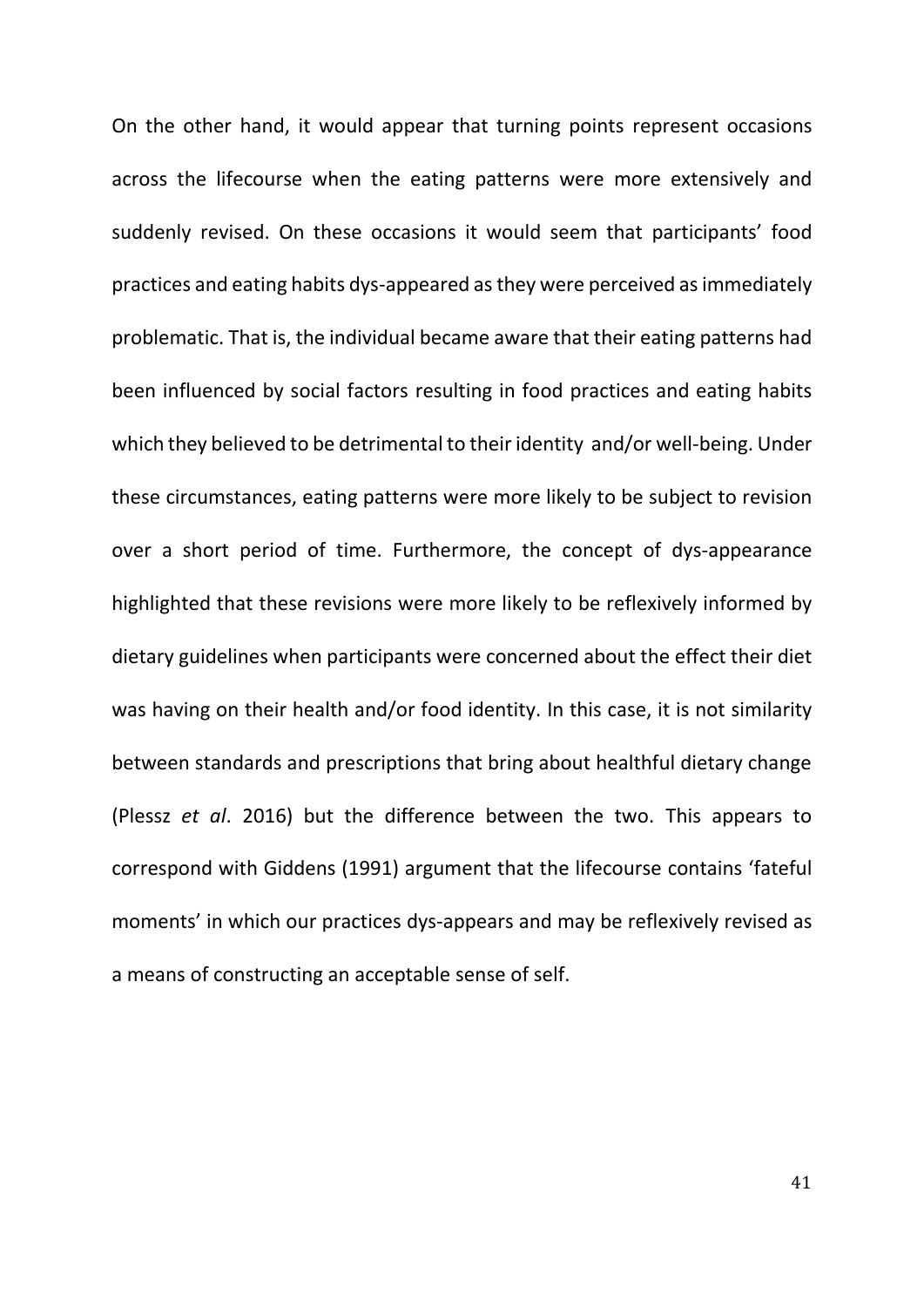Thus, there can be both continuities and differences in food practices and eating habits across the lifecourse. Continuities occur as individuals may hold fast to some of the eating patterns they acquired in childhood. On the other hand, changes to eating patterns and food practices can occur as individuals negotiate the various transitions and turning points that populate their lives. Therefore, it would seem that eating patterns acquired during childhood may shape food practices and eating habits across the lifecourse and can be stubborn to attempts by external authorities to change them. However, eating patterns may be more likely to be reflexively revised when: the impetus of change originates within the individual and their living circumstances and the individual becomes aware that their food practices and eating patterns are influence by a number of social factors; the individual wants to prevent their eating patterns from becoming increasingly problematic in the future; and when eating patterns are perceived as immediately problematic and individuals wish them to stop causing problems. Furthermore, these changes are more like to be informed by dietary guidelines when food, health, fitness and/or body image are central to the transitions or turning points. Dys-appearance, therefore, allows us to identify when moments of conscious deliberation (Warde 2002) occur at transitions and turning points during the lifecourse and individuals exercise agency in choosing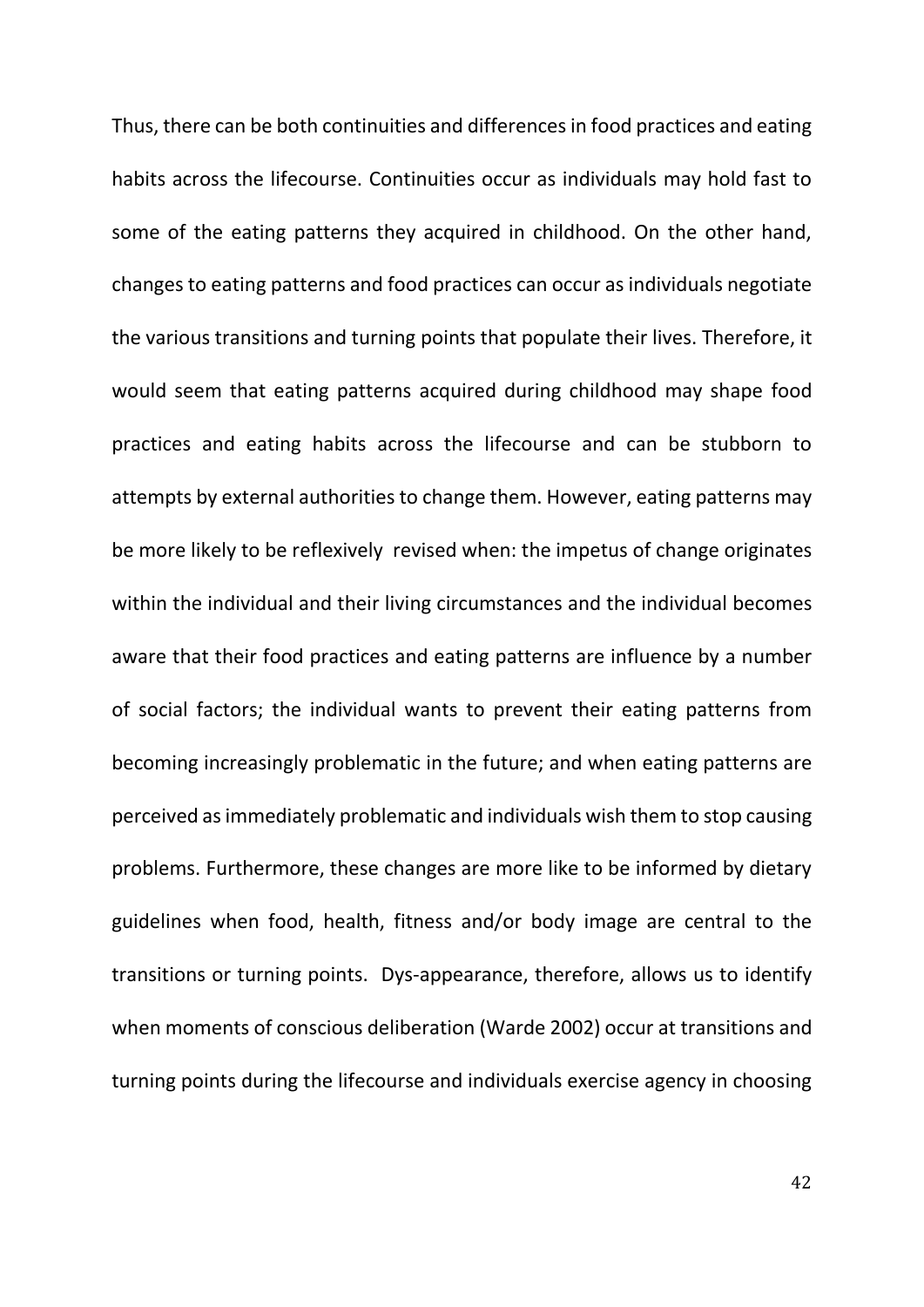which social structure is given primacy in the reproduction of their food practices and eating habits.

Thus, this paper further demonstrates the utility of viewing eating patterns as a social practice by allowing us to identify the various factors that influence food practices and eating habits in the messy context of everyday life and to explore continuity and change in eating patterns over time. This paper also demonstrates that the lifecourse approach and the concepts of trajectories, transitions and turning points allows us to identify when changes to eating patterns are likely to take place. Furthermore, this paper extends Leder's (1990) concept of dys-appearance to eating patterns and, in doing so, allowed us to identify why eating patterns are revised and when these revisions are more likely to be informed by dietary advice. In addition, using dys-appearance in this way also allowed us to refine the distinction between transitions and turning points. That is, applying dys-appearance highlights, while some transitions may result in minor and irreflexive changes to food practices and eating habits, others can result in more significant and reflexive changes in food trajectory and more extensive changes across a number of transitions and an extended period of time. Furthermore, while this paper recognizes that turning points may be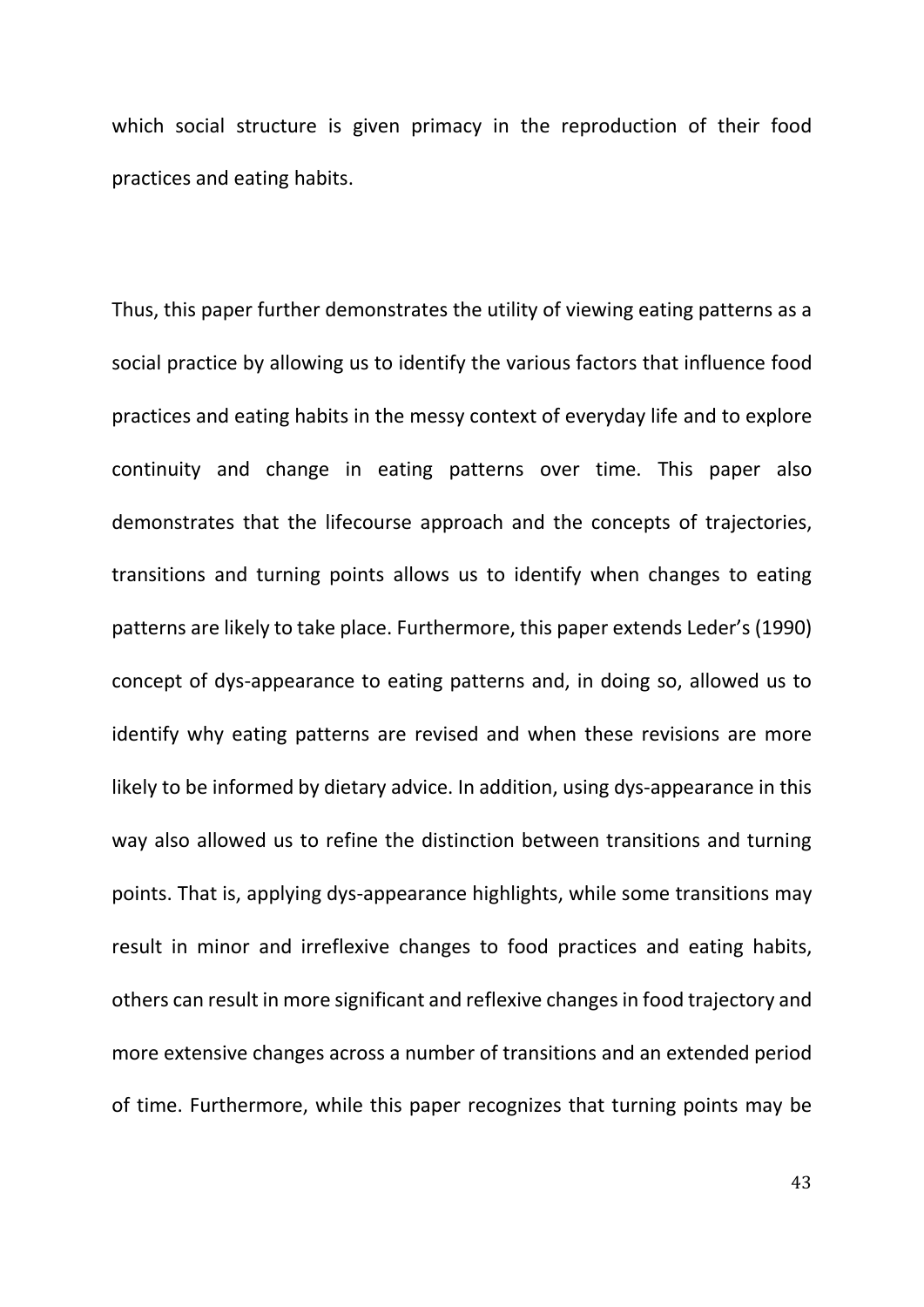more sudden and result in more significant changes in practice over a shorter period of time, the unexpectedness of these lifecourse events appears paramount. Our findings also indicate that turning points are more likely to be experienced as a fateful moment in response to the dys-appearance of our eating patterns than transitions. However, while change in activities may be reported as sudden, this paper also suggests that people may think about making changes over a longer period of time.

This paper also highlights that more research is required if we are to develop a clearer understanding of continuity and change in eating patterns and food practices across the lifecourse. In the short term, further insights could be provided by focusing on specific transitions and turning points, such as having a baby or developing an illness, and on individuals experiencing multiple transitions, such as leaving the paternal home and moving into a new area. A longitudinal study of the same individuals could also provide valuable insights into the significance of prolonged changes in eating patterns across the lifecourse. Nonetheless, this paper demonstrates the utility of: viewing eating patterns as social practice; adopting the lifecourse approach for identifying continuity and change in eating patterns; and extending the application of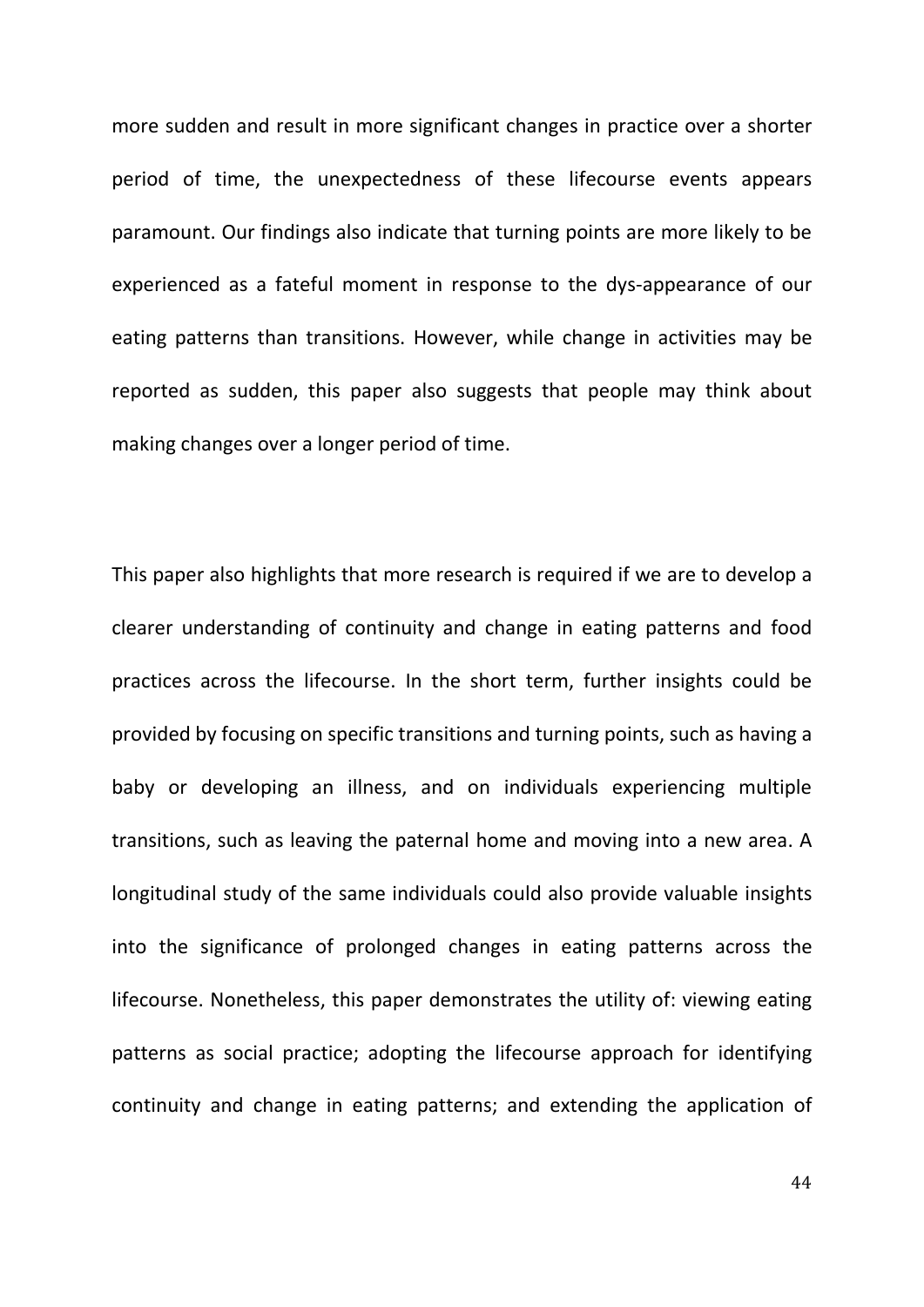Leder's (1990) concept of dys-appearance to eating patterns. That is, this approach allows researchers to more explore fully when and why changes to eating patterns may occur, to identify when such changes may be more likely to be reflexive and informed by dietary guidelines and provides insight into the important role agency can play in the reproduction and modification of eating patterns. This approach could therefore help researchers to more fully realise the policy relevance of theories of practice (Shove, Pantzar and Watson 2012).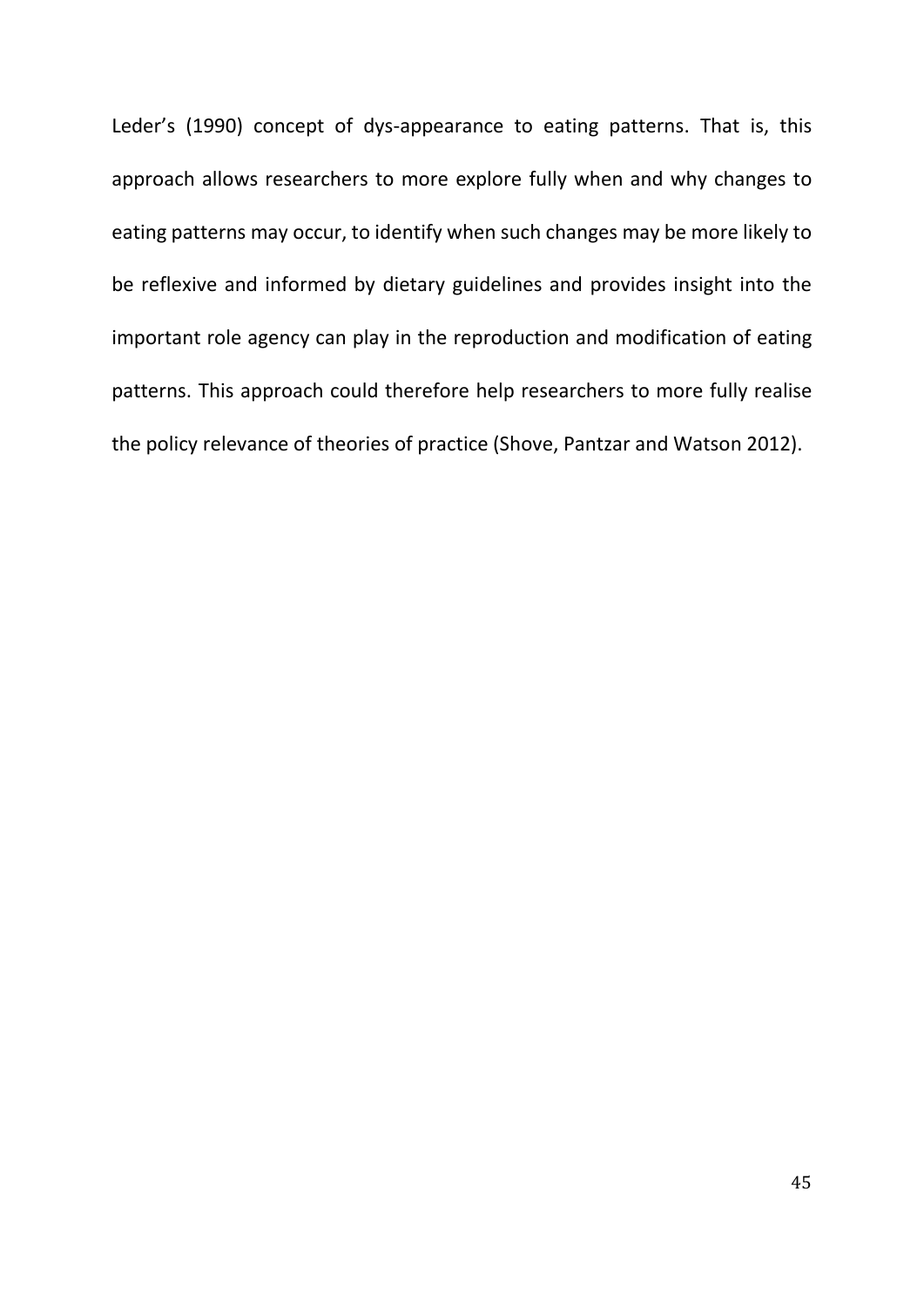Atkinson W. and C. Deeming. 2015. Class and Cuisine in Contemporary Britain: The Social Space, the Space of Food and Their Homology, The Sociological Review, 63(4). DOI: 10.1111/1467-954X.12335

Backett KC and Davison C (1995) Lifecourse and Lifestyle: The social and cultural location of health behaviours, *Social Science and Medicine*, 40(5): 629-638.

Bakar, N.R.H.A. and M.Y.H. Abdullah. 2008. The Life History Approach: Fieldwork Experience, *Journal e-Bangi*, 3(1):09.

Bestwick CS, Douglas FCG, Allan JL, MacDiarmid JI, Ludbrook A and Carlisle S (2013) A perspective on the strategic approach to the complexity and challenges of behaviour change in relation to dietary health. Nutrition Bulletin 38:50-56.

Bisogni C. A., Connors M., Devine C.M., and J. Sobal. 2002. Who We Are and How We Eat: A Qualitative Study of Identities in Food Choice. *Journal of Nutrition Education and Behavior,* 34:128-39.

Bourdieu, P. 1977. *Outline of a Theory of Practice*. Cambridge: University of Cambridge Press

Bourdieu, P. 1984. *Distinction: A social critique of the judgement of taste*, London: Routledge and Kegan Paul.

Bourdieu, P. 1993. *Sociology in Question*, London: Sage.

Bremberg H. and M. Fuentes 2017. Convenient food for baby: a study of weaning as a social practice, *Food, Culture & Society*, 20(4):569-586.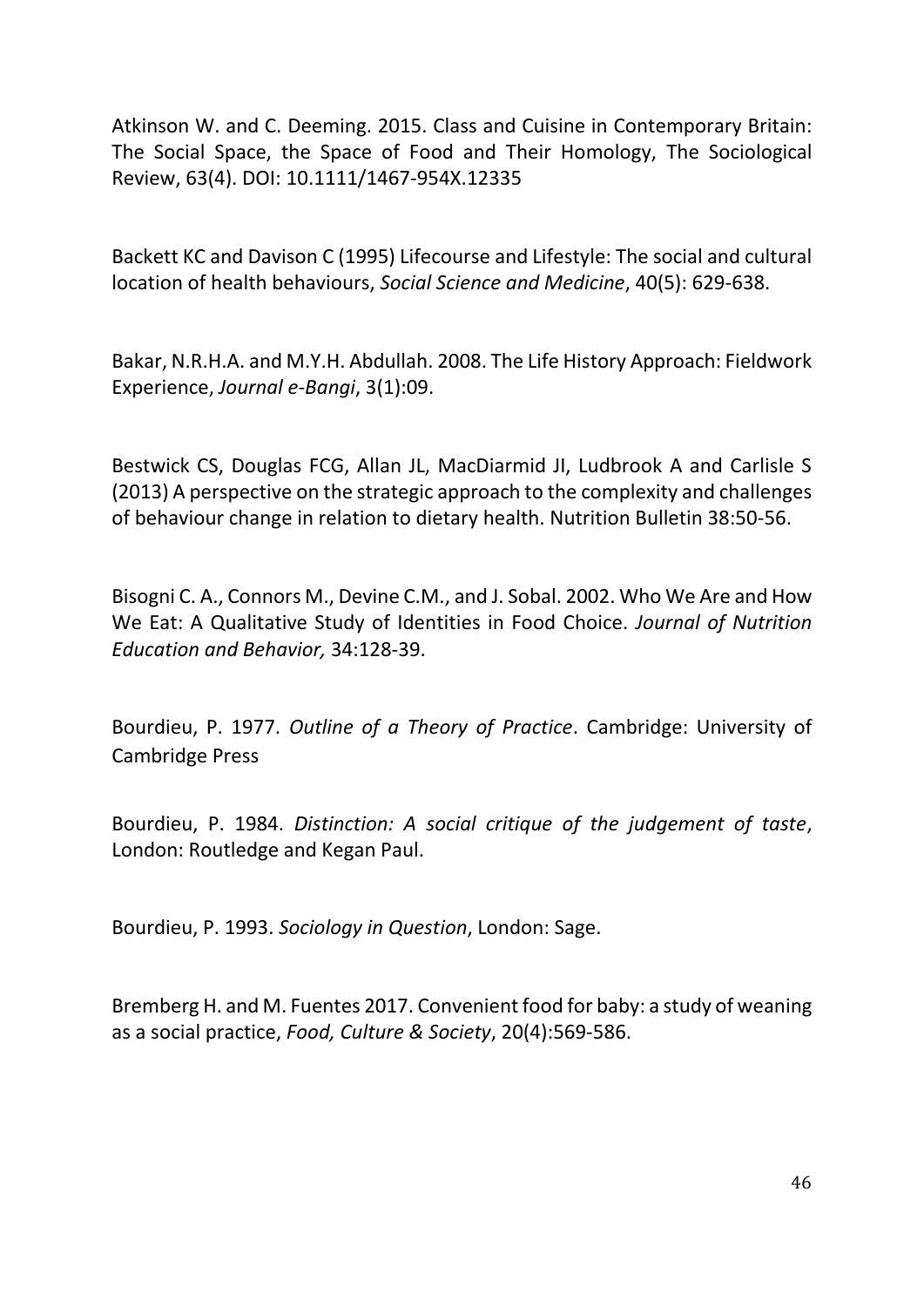Burningham, K. and S. Venn. 2017. Are lifecourse transitions opportunities for moving to more sustainable consumption? *Journal of Consumer Culture*, <https://doi.org/10.1177%2F1469540517729010>

Cairns G. and M. Stead. 2009. Nutrition communication. Obesity and social marketing: works in progress, *Proceedings of the Nutrition Society*, 68: 11-16.

Carlisle, S. 2014. *Understanding consumer choices: the intersection of costs, cares and 'capitals'*, unpublished report: Rowett Institute of Technology

Chandon, P. and B. Wansink. 2012. Does food marketing need to make us fat? A review and solutions, *Nutrition Reviews*, 70, 10:571-93.

Charles, N. and M. Kerr. 1986. *Women, Food and Families*. Manchester: Manchester University Press.

Chong, K.H. 2017. "Asianness" under Construction: The Contours and Negotiation of Panethnic Identity/Culture among Interethnically Married Asian Americans, *Sociological Perspectives*, 60(1): 52-76.

Delormier T., Frohlich K.L. and L. Potvin. 2009. Food and eating as social practiceunderstanding eating patterns as social phenomena and implications for public health, Sociology of Health and Illness, 31(2)215-228.

Devine, C.M. 2005. A Lifecourse Perspective: Understanding Food practices in Time, Social Location, and History. *Journal of Nutrition Education and Behavior,*  37: 121-28.

Domaneschi, L. 2012. Food social practices: theory of practice and the new battlefield of food quality, *Journal of Consumer Culture*, 12(3):306-322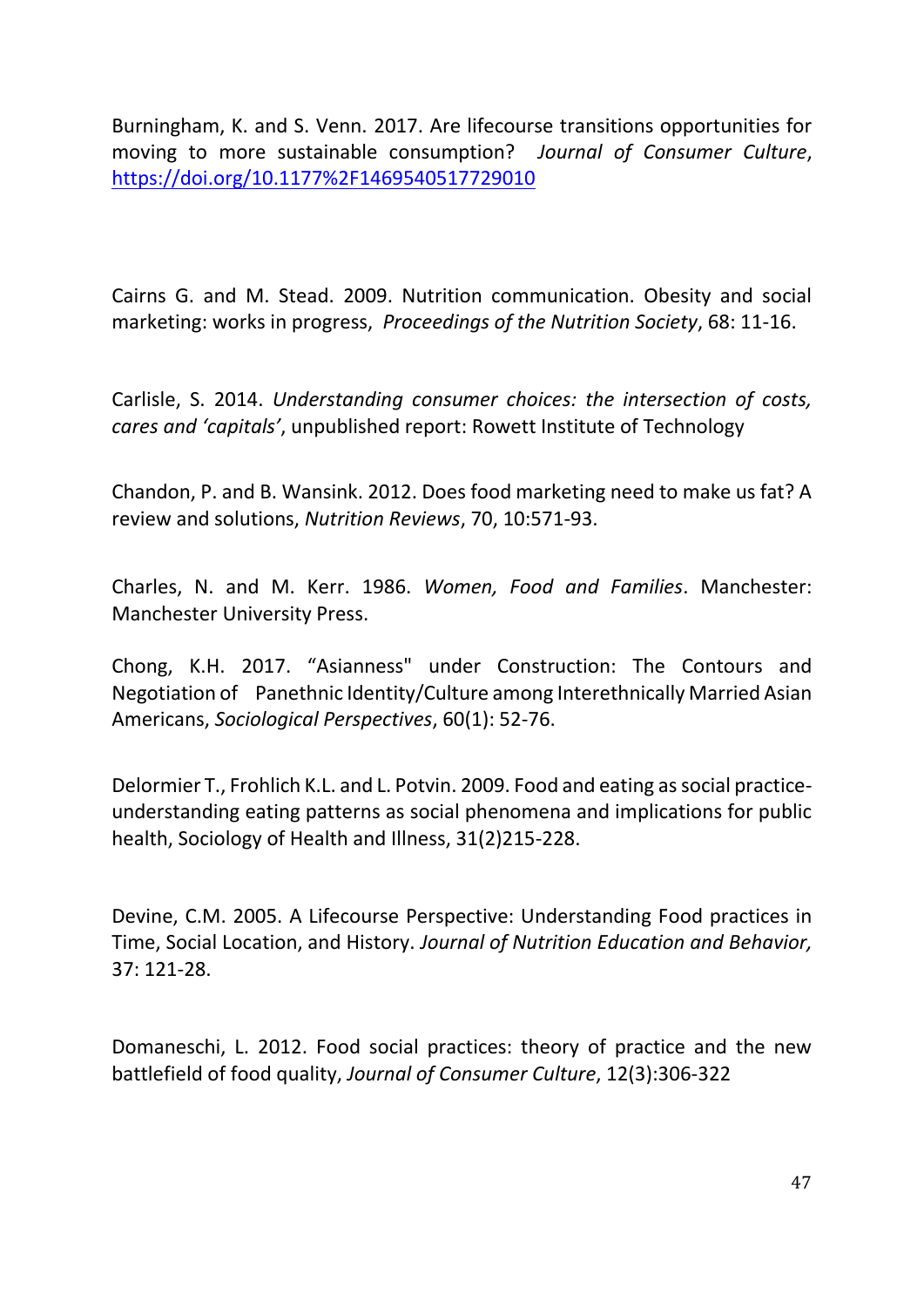Falk, L.W., Bisogni, C.A. and J. Sobal. 1996. Food Choice Processes of Older Adults: A Qualitative Investigation, *Journal of Nutrition Education*, 28(5):257-65.

Furst, T., Connors, M., Bisogni, C.A, Sobal, F. and L.W. Falk. 1996. Food Choice: A Conceptual Model of the Process. *Appetite,* 26:247-66.

Garnett, T., Mathewson, S., Angelides, P. and F. Borthwick. 2015. Policies and actions to shift eating patterns: What works?, *Food Climate Research Network.*

Giddens, A. 1991. *Modernity and Self Identity*, Cambridge: Polity Press.

Gimlin, D. 2006. The absent body project: cosmetic surgery as a response to bodily dys-appearance, *Sociology*, 40(4): 699-716.

Goldman, R., Hunt, M.K., Allen, J.D., Hauser, S., Emmons, K., Maeda, M.S., and G. Sorensen. 2003. The Life History Interview Method: Applications to Intervention Development, *Health Education & Behavior*, 30 (5): 564-81.

Haines, P.S. 2005. Bridging in the life cycle, *Journal of Nutrition Education and Behavior,* 37: 113.

Hanlon P., Carlisle S., Hannah M., Reilly D. and A. Lyon. 2011. Making the case for a 'fifth wave' in Public Health. *Public Health*, 125(1): 30-36.

Hockey, J. and A. James. 2003. *Social identities across the life course*, Palgrave MacMillan: Basingstoke.

Jääskeläinen, P., Magnussen, C.G., Pahkala, K., Mikkila, V., Kahonen, M., Sabin, M.A. *et al*. 2012. Childhood nutrition in predicting metabolic syndrome in adults: The cardiovascular risk in young Finns study, *Diabetes Care,* 35(9):1937-43.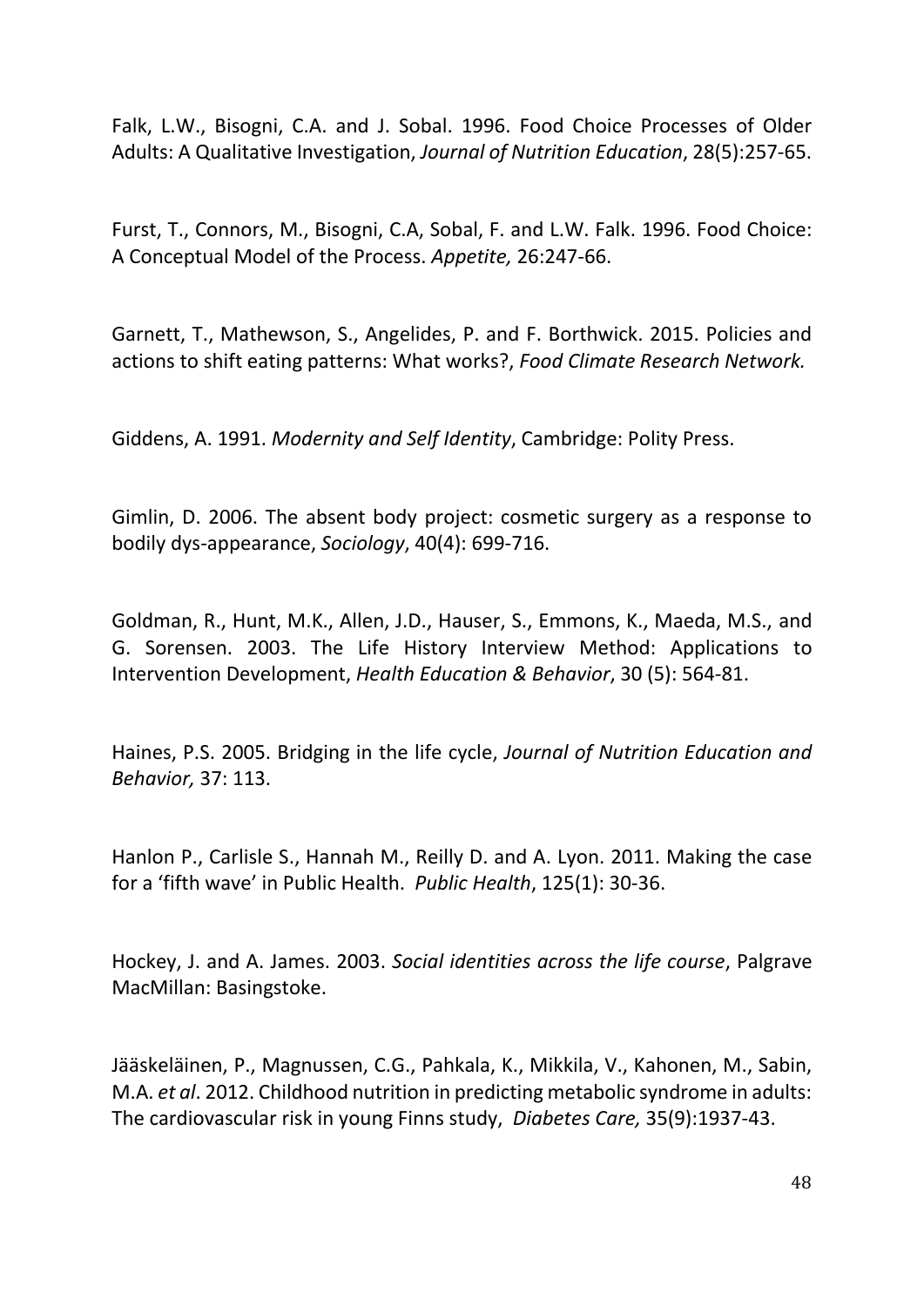Jenkins R.(1982) Pierre Bourdieu and the reproduction of determinism, *Sociology*, 16(2): 270-81.

Jenkins R. (1992) *Pierre Bourdieu*. London: Routledge

Leder, D. 1990. *The absent body*. Chicago and London: The University of Chicago Press.

Lowe, B., Fraser, I. and D. M. de Souza-Monteiro. 2015. Changing food consumption behaviors, *Psychology and Marketing*, 32, 5: 481-85.

Mandemakers, J.J. and A. Roeters. 2015. Fast or slow food? Explaining trends in food-related time in the Netherlands, 1975-2005, *Acta Sociologica*, 58(2): 121- 37.

Marshall D., Anderson A.S., Lean M. and A. Foster. 1994. Healthy Eating: Fruit and Vegetables in Scotland, *British Food Journal*, 96(7):18-24.

Mays N. and Pope C. 1995. Rigour and qualitative research. British Medical Journal, 3:109-112.

Meier P., Holmes J. and Warde A. 2018 Social practice theory and the study of how we drink, *Addiction*, 113(2): 217-219.

Mennell, S., Murcott, A. and A.H. van Otterloo. 1994. *The Sociology of Food: Eating, Diet and Culture.* London: Sage.

Mulgan G. 2010. *Influencing Public Behavior to Improve Health and Wellbeing: An Independent Report*. London: The Young Foundation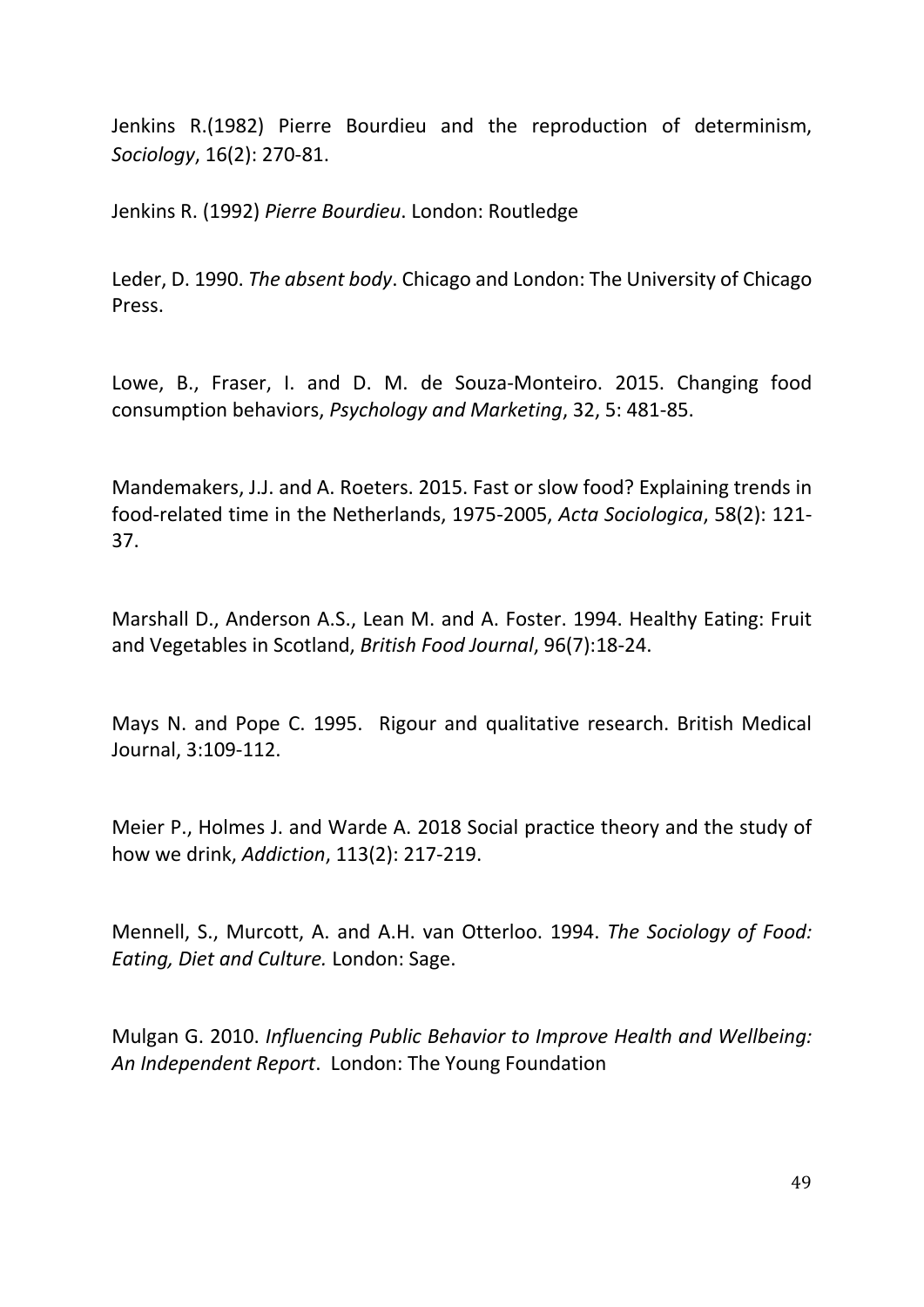Murcott, A. 1988. Sociological and social anthropological approaches to food and eating. *World Review of Nutrition and Dietetics*, 55: 1–40.

Murcott, A. 1995. Social influences on food choice and dietary change: a sociological attitude. *Proceedings of the Nutrition Society*, 54: 729–35.

Paddock, J. 2016. Positioning food cultures: 'alternative' food as distinctive consumer practice, *Sociology*, 50(6):1039-55.

Plessz M., Dubuisson-Quellier S., Gojard S. and Barrey S. 2016 How consumption prescriptions affect food practices: Assessing the roles of household resources and life-course events, *Journal of Consumer Culture*, Vol. 16(1) 101–123.

Radcliffe M. 2012. 'Health promotion is swimming against a tide of greasy kebabs', *Nursing Times,* available at [https://www.nursingtimes.net/clinical](https://www.nursingtimes.net/clinical-archive/public-health/health-promotion-is-swimming-against-a-tide-of-greasy-kebabs/5042580.article)[archive/public-health/health-promotion-is-swimming-against-a-tide-of-greasy](https://www.nursingtimes.net/clinical-archive/public-health/health-promotion-is-swimming-against-a-tide-of-greasy-kebabs/5042580.article)[kebabs/5042580.article](https://www.nursingtimes.net/clinical-archive/public-health/health-promotion-is-swimming-against-a-tide-of-greasy-kebabs/5042580.article) (accessed 29/10/18).

Rozin P. 2005. The Meaning of Food in Our Lives: A Cross-Cultural Perspective on Eating and Well-Being, *Journal of Nutrition Education and Behavior*, 37:S107- S112.

Shepherd, S.K. and C. Olson. 2005. A life course perspective for nutrition educators, *Journal of Nutrition Education and Behavior,* 37: 113.

Shove. E, Pantzar M and Watson M. 2012. *The Dynamics of Social Practice: Everyday Life and How It Changes*, Los Angeles: Sage

Skafida, V. 2013. The family meal panacea: exploring how different aspects of family meal occurrence, meal habits and meal enjoyment relate young children's diet, *Sociology of Health and Illness*, 35, 6:906-23.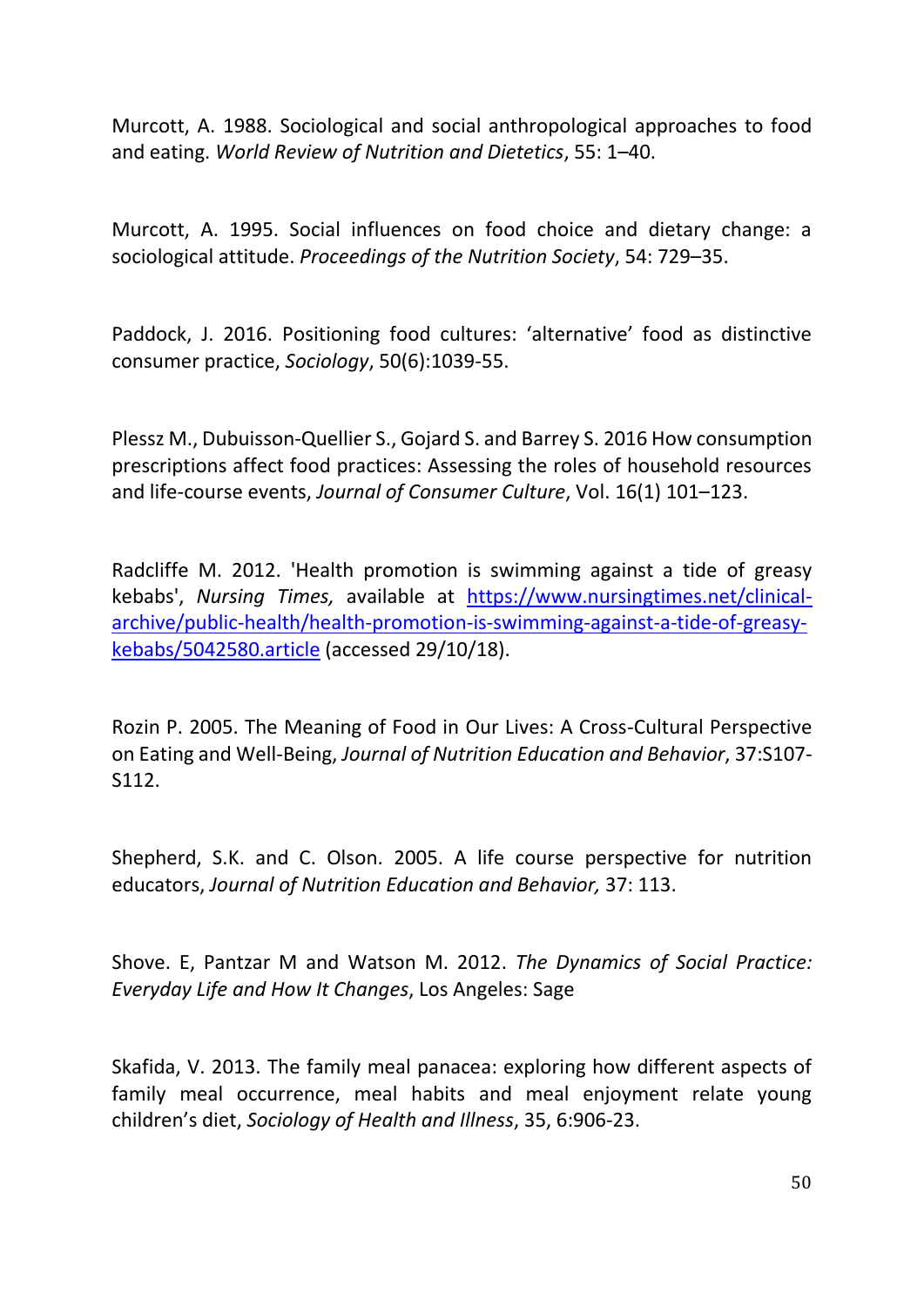Tørslev M.K., Nørredam M. and K. Vitus. 2017. Exploring foodscapes at a Danish public school: how emotional spaces influence students' eating practices, *Food, Culture & Society*, 20(4):587-607.

Twine R. 2015. Understanding snacking through a practice theory lens, *Sociology of Health and Illness*, 37(8):1270-1284.

Valentine G. 1999. Eating in: Home, consumption and identity, *Sociological Review*, 42(4):491-524.

Van't Riet, J., Sijtsema, S.J., Dagevos, H. and G.J De Bruijn. 2011. The importance of habits in eating behavior. An overview and recommendations for future research, *Appetite*, 57, 3, pp 585–96.

Wansink, B. and Sobal J. 2007. Mindless eating: The 200 daily food decisions we overlook. *Environment and Behavior*; 39(1): 106–23.

Warde A. 2014. After taste: culture, consumption and theories of practice, *Journal of Consumer Culture*, 14(3): 279-303.

Wethington, E. 2005. An overview of the life course perspective: implications for health and nutrition, *Journal of Nutrition Education and Behavior,* 37(3): 115-20.

Wills W., Backett-Millburn K., Gregory S. and J. Lawton. 2008. 'If the food looks dodgy I dinnae eat it. Teenagers' accounts of food and eating practices in socioeconomically disadvantaged families, *Sociological Research Online*, 13(1):15.

Wills, W., Backett-Milburn, K., Roberts, M.L. and J. Lawton. 2011. The framing of social class distinctions through family food and eating practices, *The Sociological Review,* 59, 4: 725-40.